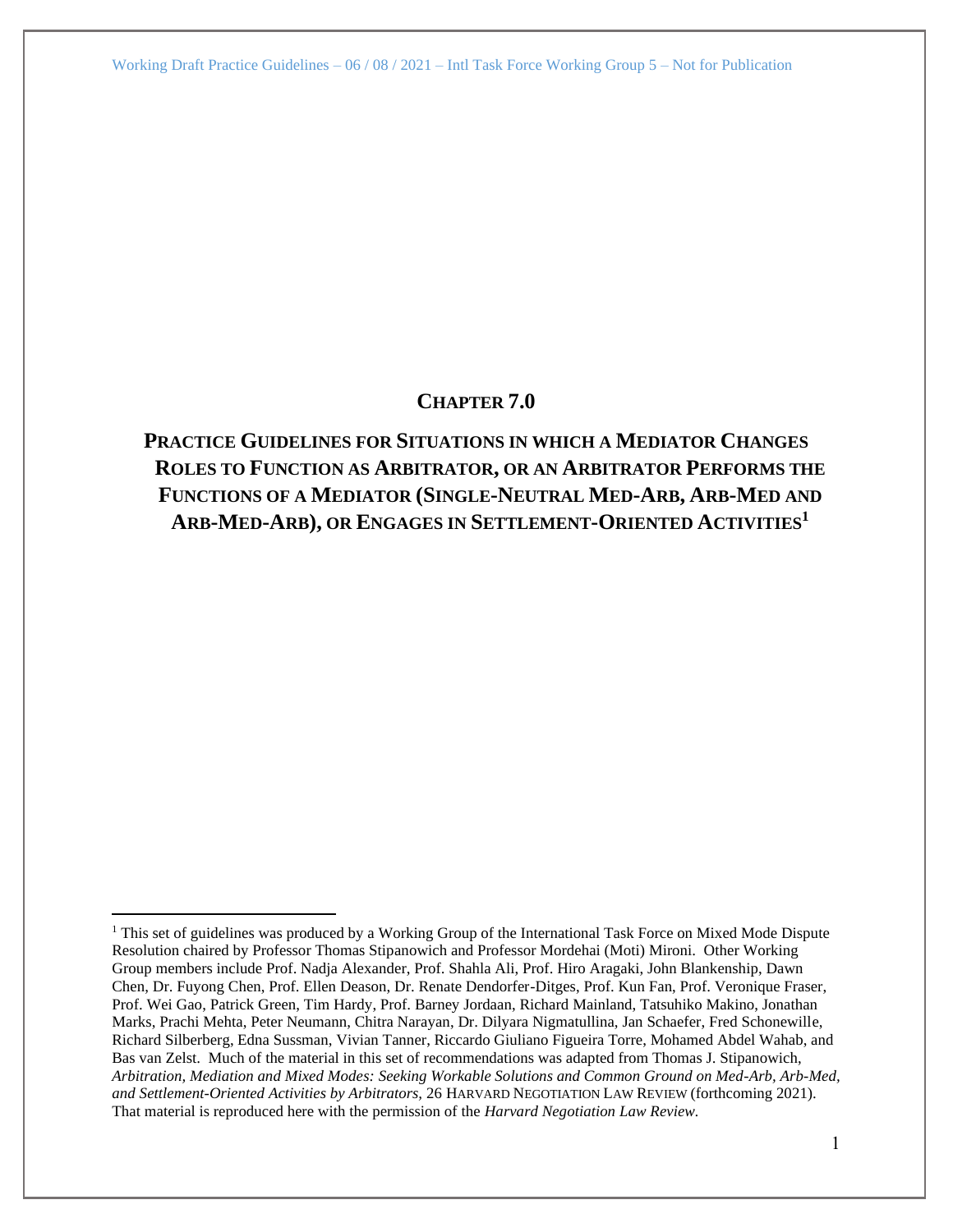# **Table of Contents**

<span id="page-1-0"></span>

| 7.1  | Introduction; Med-Arb, Arb-Med, Arb-Med-Arb; Arbitrators Engaged in                                                                                              |  |  |  |
|------|------------------------------------------------------------------------------------------------------------------------------------------------------------------|--|--|--|
| 7.2  |                                                                                                                                                                  |  |  |  |
| 7.3  | Varying Practices and Perspectives; The Influence of Different Cultural and Legal<br>Traditions on the Question of Switching Hats and on Arbitrators Engaging in |  |  |  |
| 7.4  |                                                                                                                                                                  |  |  |  |
| 7.5  |                                                                                                                                                                  |  |  |  |
| 7.6  | An Emerging View: Creativity, Risk and Effective Problem-Solving  23                                                                                             |  |  |  |
| 7.7  | Introduction: The Special Requirements of Med-Arb, Arb-Med, and Arb-Med-Arb                                                                                      |  |  |  |
| 7.8  | Careful, Informed, Independent Reflection by Parties and Counsel 26                                                                                              |  |  |  |
| 7.9  | <b>Ensuring Parties' Mutual Understandings Regarding Roles of Mediator and</b>                                                                                   |  |  |  |
| 7.10 | Decision-Making Regarding Switching Hats - The Role of Parties and Neutral 28                                                                                    |  |  |  |
| 7.11 | Neutral's Competency, Availability, Independence, Impartiality  28                                                                                               |  |  |  |
| 7.12 |                                                                                                                                                                  |  |  |  |
| 7.13 | Particular Process Options Where Med-Arb, Arb-Med (or Arb-Med-Arb) is<br>Contemplated, or Discussed, Prior to the Start of Mediation 32                          |  |  |  |
| 7.14 | Process Options Where Med-Arb is Contemplated During Mediation  37                                                                                               |  |  |  |
| 7.15 |                                                                                                                                                                  |  |  |  |
| 7.16 | Arb-Med: Considerations for Parties Contemplating Arb-Med  38                                                                                                    |  |  |  |
| 7.17 | The Need to Capture Meaningful Accounts and Data Points from of Our Successes                                                                                    |  |  |  |
|      |                                                                                                                                                                  |  |  |  |
|      | <b>APPENDIX - Summaries of Switching Hats Practices in Selected Countries  55</b>                                                                                |  |  |  |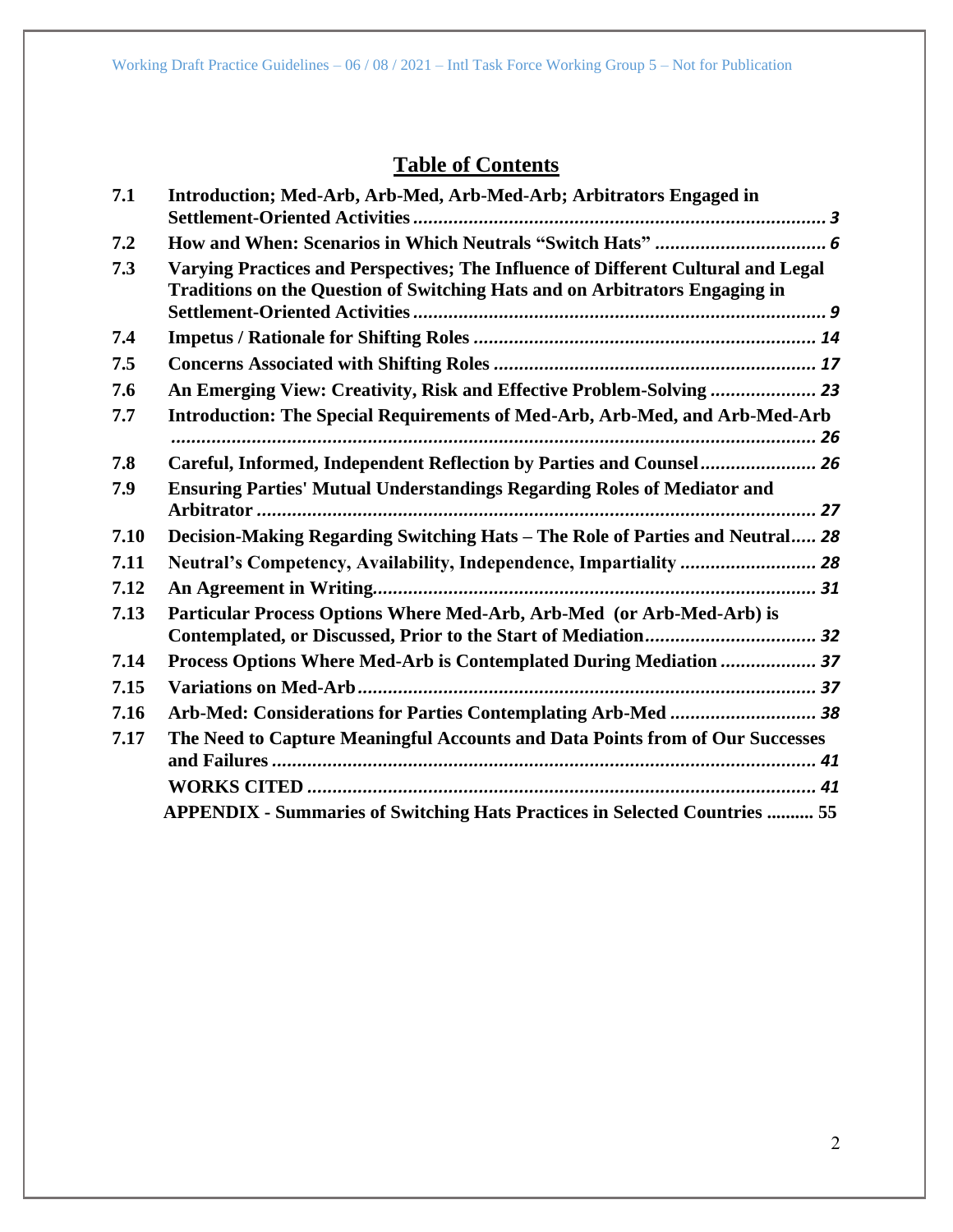## **7.1 Introduction; Med-Arb, Arb-Med, Arb-Med-Arb; Arbitrators Engaged in Settlement-Oriented Activities**

7.1.1 *The phenomenon of switching hats.* Should an arbitrator ever take on the role of mediator during the course of resolving a commercial dispute? Should a mediator agree to assume the role of arbitrator and render a binding award if mediation is unsuccessful in resolving all issues in a dispute? How commercial advocates and counsel, dispute resolution professionals and business parties answer these questions vary depending on circumstances, personal preferences, and the influence of culture and legal traditions. 2 In the current environment of commercial dispute resolution, moreover, many professional arbitrators have also developed skills and experience as mediators<sup>3</sup>; similarly, commercial advocates have garnered experience with mediation as well as arbitration. Hence, it should not be surprising that many dispute resolution professionals have had experiences playing multiple roles in the course of resolving disputes. 4

<span id="page-2-0"></span>Despite these realities, no authoritative, comprehensive, widely-accepted guidance regarding med-arb, arb-med, or settlement-oriented activities by arbitrators has yet been developed for international practice.<sup>5</sup> The following practice guidelines are intended to bridge this gap; to provide business parties and counsels, commercial advocates, dispute resolution professionals and dispute resolution provider institutions with critical assistance in regard to arrangements for neutrals to switch hats.

Historically speaking, the seeding bed of switching hats, primarily in the form of med-arb, was in what is referred to in the labor law literature as interest or economic non-legal collective labor disputes. These are non-justiciable disputes over contract negotiation or formation. In contrast, the focus of the following guidelines is on legal disputes between parties to business transactions, including long-term commercial relationships. If not resolved amicably by the parties, these disputes may be subject to adjudication by the courts or in arbitration. Presently an increasing number of these legal disputes are dealt with by privately run consent-based (e.g. mediation, conciliation) and adjudication-

<sup>&</sup>lt;sup>2</sup> Including traditions in which the role of arbitrator often includes helping facilitate negotiated settlement. Examples of such traditions include China [7.3.1] and Germany [7.3.2].

<sup>&</sup>lt;sup>3</sup> In a survey of experienced U.S. arbitrators conducted by the Straus Institute for Dispute Resolution and the College of Commercial Arbitrators, about 84% of respondents indicated that their dispute resolution practice included mediating cases. Stipanowich & Ulrich, *Arbitration in Evolution*.

<sup>&</sup>lt;sup>4</sup> In a survey of experienced U.S. arbitrators conducted by the Straus Institute for Dispute Resolution and the College of Commercial Arbitrators, nearly 46% of respondents had served as both a mediator and an arbitrator in the same dispute. In a subsequent survey by the Straus Institute of International Academy of Mediators members, 61% of 124 respondents indicated experience with dual roles during the course of resolving a dispute. Stipanowich  $\&$ Ulrich, *Commercial Arbitration and Settlement*.

<sup>5</sup> Previous efforts to formulate guidance for med-arb and other dual-role arrangements include the Final Report of the CPR Commission on the Future of Arbitration, released in 2001 in book form. *See* COMMERCIAL ARBITRATION AT ITS BEST (including guidelines for arb-med and arb-med-arb, and for arbitrators facilitating settlement discussions). CEDR COMMISSION, Final Report.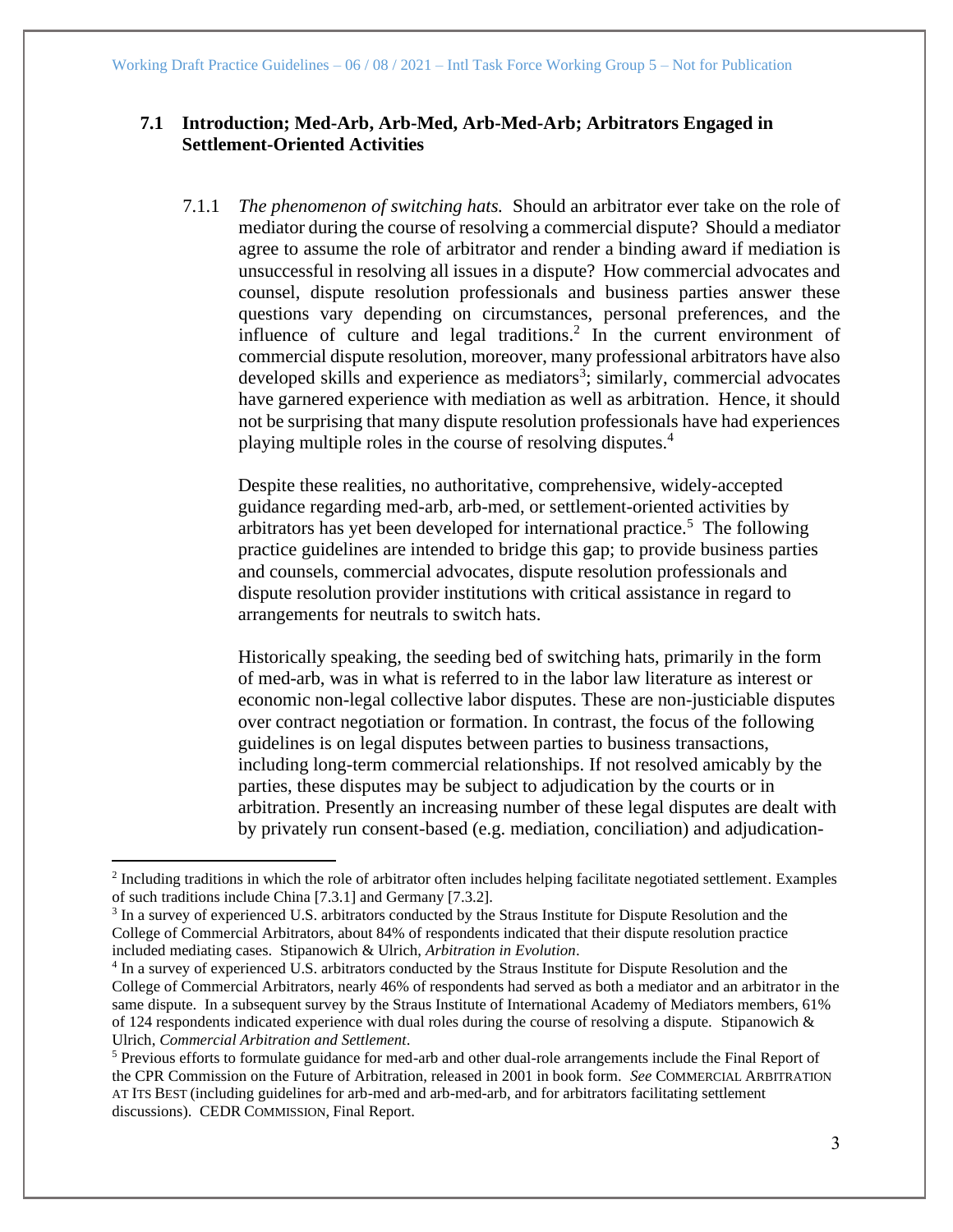based procedures (e.g. arbitration) or by mixed-mode and hybrid dispute resolution processes combining consent-based and adjudication-base procedures by the same neutral.

- 7.1.2 *A caveat regarding basic terminology.* Different understandings of what we mean by "mediation," "arbitration," and other terms denoting dispute resolution processes are a major obstacle to developing meaningful international practice guidance. Perspectives and practices may vary among legal traditions and cultures, or even different transactional settings and circumstances. Before proceeding with our discussion, it is critical to point out some definitional issues.
	- .1 *"Mediation."* As their role is generally understood in the context of commercial dispute resolution, mediators facilitate discussions between the parties in order to promote settlement of issues in dispute by engaging with the parties in joint sessions and/or in caucuses (meetings with individual parties in which at least some communications are understood to be made in confidence).<sup>6</sup> In some cases, mediation may result in the restoration or improvement of relationships.<sup>7</sup>

In some cultures or contexts, "mediation" is understood to involve a third party assisting the parties engage in an "interest-based and forward-looking discourse" in which the mediator "delve[s] into the disputing part[ies'] emotions, feelings, needs, aspirations, resources, [and the like]" in order to promote creative solution or improved relationships, but does not involve right-focused evaluation of the case by the third party. $8$  In places like the U.S., however, mediation may have a very different or broader meaning comprising a whole range of strategies and styles, including rights-focused case evaluation; mediators tend to have wide berth in their choice of strategies and methods, including some or all of the following<sup>9</sup>:

- exploring with the parties underlying personal or organizational interests, agendas, values, emotional factors that might need to be addressed in the course of settling the dispute;
- helping the parties consider what, if any, additional information or other steps might be necessary in order to set the stage for settlement;
- helping parties develop, consider, and/or communicate proposals that may lead to settlement;
- assisting the parties in restoring or improving their relationship(s) or their ability to communicate more effectively;
- helping the parties consider and develop other procedures, to resolve their dispute(s), including evaluative and adjudicative approaches;

<sup>6</sup> *See* Hopt & Steffek, *Mediation*.

<sup>7</sup> *See* Guillemin, *Reasons*.

<sup>8</sup> Mironi, *From Mediation to Settlement;* Hopt & Steffek, *Mediation* (outlining various legal traditions that disfavor evaluative mediation).

<sup>9</sup> *See* Straus Institute, *International Academy of Mediators Survey*.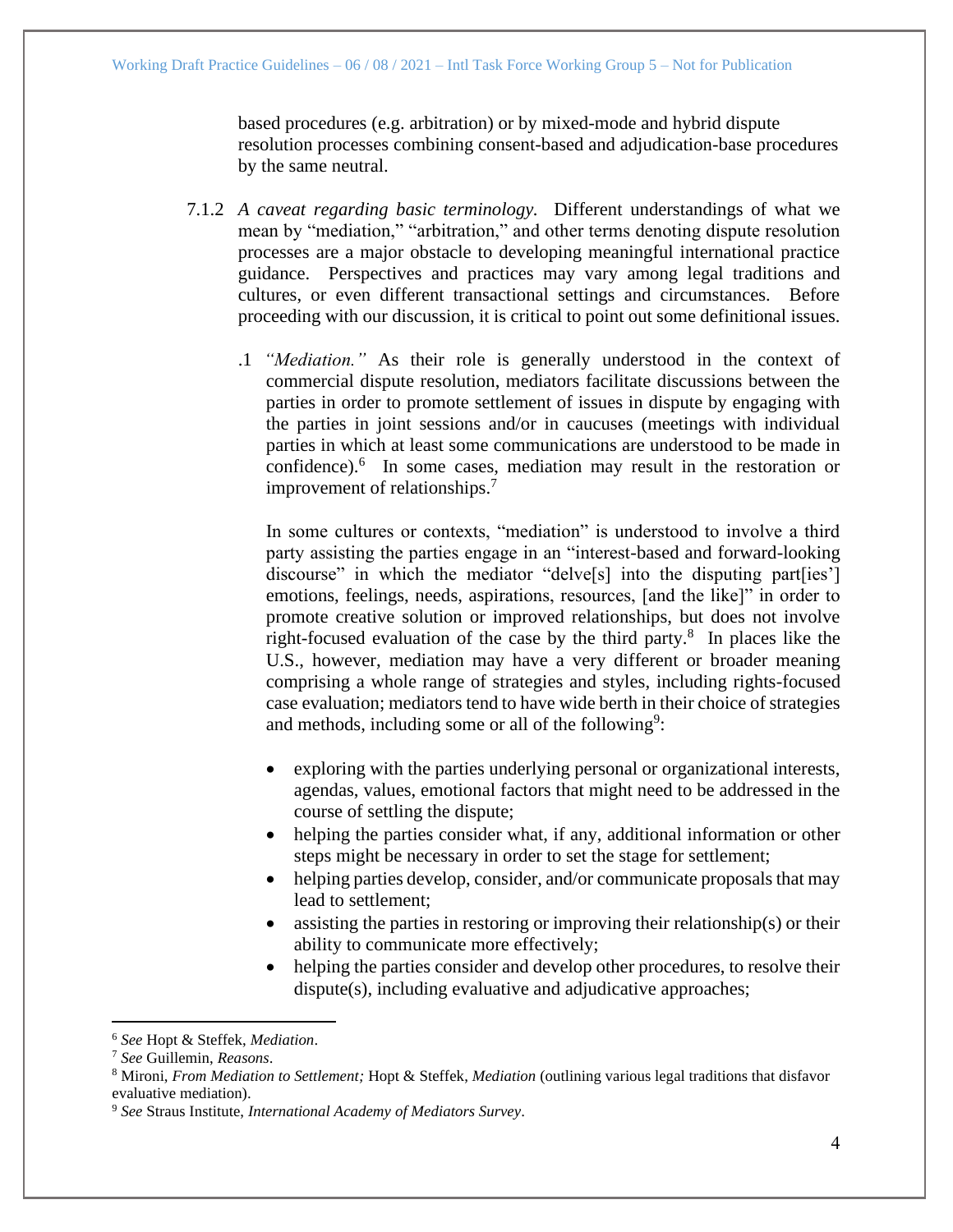- evaluating the legal and factual elements of the parties' positions regarding the issues in disputes;
- predicting the potential consequences if the issues in dispute are adjudicated in court or in arbitration;
- putting forward to the parties their own proposals for agreement;
- .2 *"Conciliation."* The term "conciliation" is sometimes used in domestic or international dispute resolution practice to embrace certain settlementoriented activities by arbitrators or other third-party neutrals.<sup>10</sup> In many cases, the term is used interchangeably with the term "mediation"; however, it may also refer to a form of non-binding evaluation by a third party, or an evaluative form of mediation.<sup>11</sup>

.3 *"Arbitration."* It is generally understood that the primary responsibility of an arbitrator or arbitral tribunal is to adjudicate disputes and produce a binding and enforceable award.<sup>12</sup> For the purposes of our present discussion, however, it should be noted that different legal and cultural traditions vary with respect to the role of arbitrators in regarding to settlement. [See 7.1.4.]

- 7.1.3 *Med-arb, arb-med, arb-med-arb.* Switching hats arrangements or phenomena generally fall within one of the following categories: med-arb, arb-med, and arbmed-arb. $13$ 
	- *.1 Med-arb.* As used here, "med-arb" refers to a dispute resolution process in which a neutral first attempts to mediate the dispute and, if mediation is unsuccessful in fully resolving the dispute, switches to the role of arbitrator in order to render a binding decision (award) fully and finally addressing the remaining issues in dispute. One of the variations on med-arb is mediation followed by last-offer arbitration (MEDALOA) [7.15.2]
	- .2 *Arb-med, arb-med-arb.* "Arb-med" refers to a dispute resolution process in which an appointed arbitrator takes on the role of mediator at some point during the arbitration process. If mediation is unsuccessful in fully resolving

 $10$  Conciliation is a method traditionally referred to in Public International Law. It also features in the International Convention for Settlement of Investment Disputes. Some legal systems like Switzerland and Brazil include in their civil procedure law a separate set of rules for mediation and conciliation.

<sup>11</sup> *See* Stipanowich & Fraser, *The International Task Force*; Stipanowich, *supra* note 1. See Appendix, Summary of Practices in India, Japan, South Africa (discussing mediation and conciliation).

 $12$  In the course of fulfilling this obligation, arbitrators will supervise the prehearing process, during which the case is made ready for adjudication; conduct a hearing in which the parties present evidence and arguments on the issues in dispute; and render a decision (award) on the issues in dispute that will be legally binding on the parties. This is an expanded version of the arbitral function as described in CEDR COMMISSION.

<sup>&</sup>lt;sup>13</sup> Occasionally, parties devise other labels or rubrics for arrangements involving a neutral playing dual roles, such as "binding mediation." These labels may lead to confusion regarding the nature of the process and raise questions regarding enforceability of any resolution achieved. *See* Stipanowich, *supra* note 1, at 21 (*citing* Lindsay v. Lewandowski). As discussed in 7.1.4, the term "conciliation" is sometimes employed in reference to a settlement-

oriented activity by third parties in dispute resolution. It may be employed as a synonym for "mediation," or may denote a form of non-binding evaluation (perhaps including the making of settlement proposals).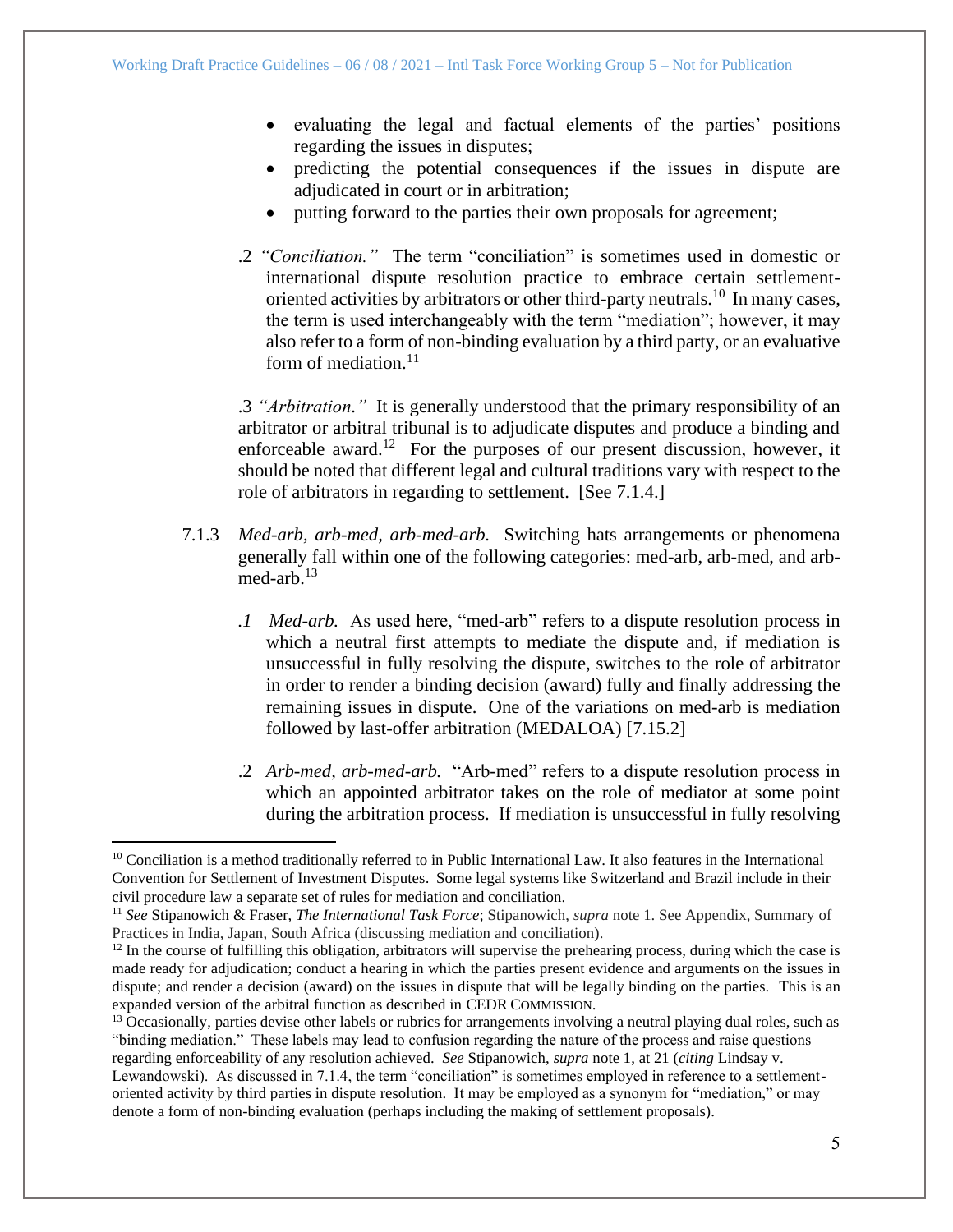the dispute, the parties may have agreed that the arbitrator-turned-mediator will revert to the role of arbitrator in order to render a binding decision ("arbmed-arb").

7.1.4 *"Settlement facilitation by an arbitrator."* Perspectives and practices differ regarding the arbitrator's proper role, if any, regarding negotiated settlement of the issues in dispute during the arbitration proceeding, reflecting differences in culture and legal tradition as well as the customs, personalities and preferences of arbitrators, parties, and counsel. [See 7.3.]

## <span id="page-5-0"></span>**7.2 How and When: Scenarios in Which Neutrals "Switch Hats"**

- 7.2.1 *Prior agreement.* Disputants may engage in med-arb, arb-med or analogous approaches as a result of a prior agreement between the parties, perhaps incorporating existing institutional rules or procedures. Such agreements may be made prior to the existence of disputes, or post-dispute but prior to the commencement of dispute resolution proceedings.
	- .1 *Parties agree to med-arb or arb-med prior to commencement of dispute resolution*. Occasionally, business parties will agree to a process which contemplates the possibility that the third party they appoint to resolve their disputes will change roles at some point during the course of dispute resolution. For example, in a survey of members of the International Academy of Mediators, about forty-eight percent of respondents indicated that they had been engaged by the parties pursuant to an agreement that they would attempt to mediate a dispute and, failing a resolution through mediation, they would switch to the role of arbitrator (med-arb).<sup>14</sup> An agreement to engage in med-arb may be connected with the selection of a particular dispute resolution professional whose "branding" includes medarb. Some dispute resolution professionals now promote "med-arb" or "arbmed-arb" among their specialties in practice.<sup>15</sup>
	- .2 *Impact of cultural traditions and related institutional rules.* As discussed below in 7.3, culture and legal tradition may set the stage for a role shift, or envision a proactive role for arbitrators in helping promote settlement. *Arbitrator as mediator (or conciliator) (arb-med)—Chinese model*. The rules of leading Chinese arbitration institutions have enshrined the practice of "mediation ('conciliation') within arbitration," as illustrated by the rules of official arbitration commissions such as the China International Economic and Trade Arbitration Commission (CIETAC)<sup>16</sup> and the Beijing

<sup>14</sup> Straus Institute, *International Academy*.

<sup>15</sup> *See, e.g.,* Tom Arnold, *MEDALOA*; Thomas Stipanowich, *The Arbitration Penumbra.*

<sup>16</sup> CIETAC ARB. RULES art. 47.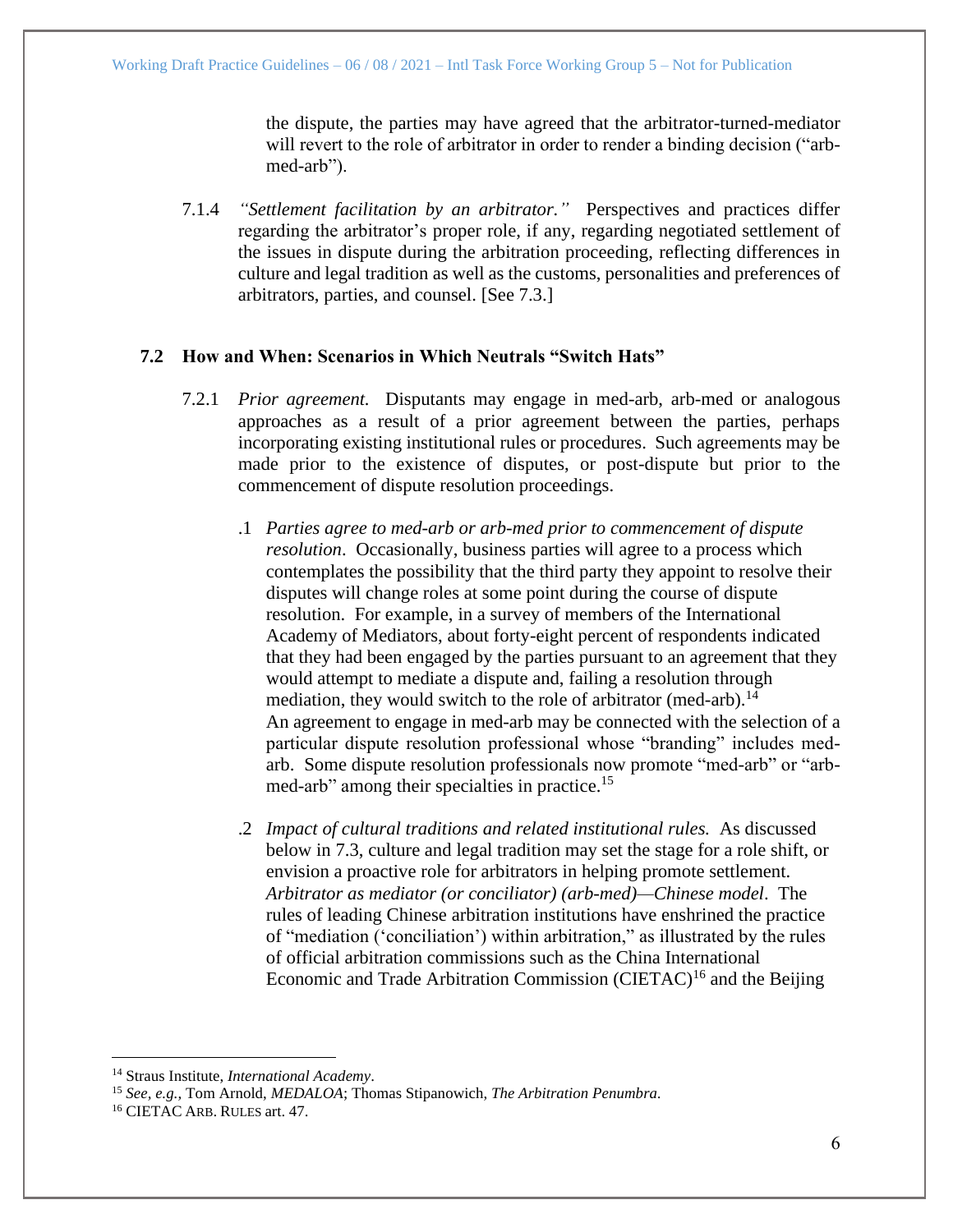Arbitration Commission  $(BAC)^{17}$ —a process sometimes referred to as "arbmed."<sup>18</sup> [See 7.3.1.]

*Arbitrator as settlement facilitator (or "conciliator")—German model.* In a number of civil law countries, arbitrators may act as settlement facilitators (or perhaps as "conciliators") during the course of arbitration proceedings. [See 7.3.2.]

7.2.2 *Agreements during the course of dispute resolution.* In jurisdictions where mixed roles are not widely embraced by lawyers and dispute resolution professionals, a shift of roles from mediator to arbitrator, or vice versa, is often triggered by agreements made during the course of dispute resolution.<sup>19</sup>

Where mediation has reached an impasse, for example, parties may come to the mutual conclusion that the best way to resolve the dispute may be for their mediator to switch to the role of arbitrator and render a binding award—a solution that produces a final resolution with a modicum of efficiency. One neutral explains:

*During the course of mediating a longstanding federal court case involving claims against an insurer involving experienced commercial counsel and parties, I sought to overcome impasse by asking each of the parties if they might employ final offer arbitration (with another neutral) as a way of resolving their dispute. Each of the parties expressed interest in the idea and after meeting together the parties approached me about conducting the final offer arbitration. After discussing the pros and cons, I agreed to do so. We jointly set up the procedure and I rendered an arbitration award on the basis of one of the offers. The defendant complied with the award.*<sup>20</sup>

Opportunities for negotiation (with or without a mediator) may arise at any time before, during or after adjudication, and many arbitrators have observed higher rates of settlement in arbitrated cases in recent years.<sup>21</sup> In some cases, parties seeking a negotiated resolution may conclude that engaging their arbitrator to help them reach an informal settlement is more beneficial than reaching out to another mediator. An illustrative scenario was reported by another dispute resolution professional:

<sup>20</sup> *See* Stipanowich, *supra* note 1.

<sup>&</sup>lt;sup>17</sup> BAC ARB. RULES art. 42.

<sup>18</sup> *See infra* Section 7.3.2.

<sup>&</sup>lt;sup>19</sup> In a survey of members of the International Academy of Mediators, about 39% of respondents indicated that one or more times during mediation, they had been asked by parties to switch from the role of mediator to an arbitral role. About 36% of respondents indicated that one or more times during arbitration, they were asked by the parties to switch to the role of mediator. *See* Straus Institute, *International Academy*.

<sup>21</sup> *See* Stipanowich, *supra* note 1.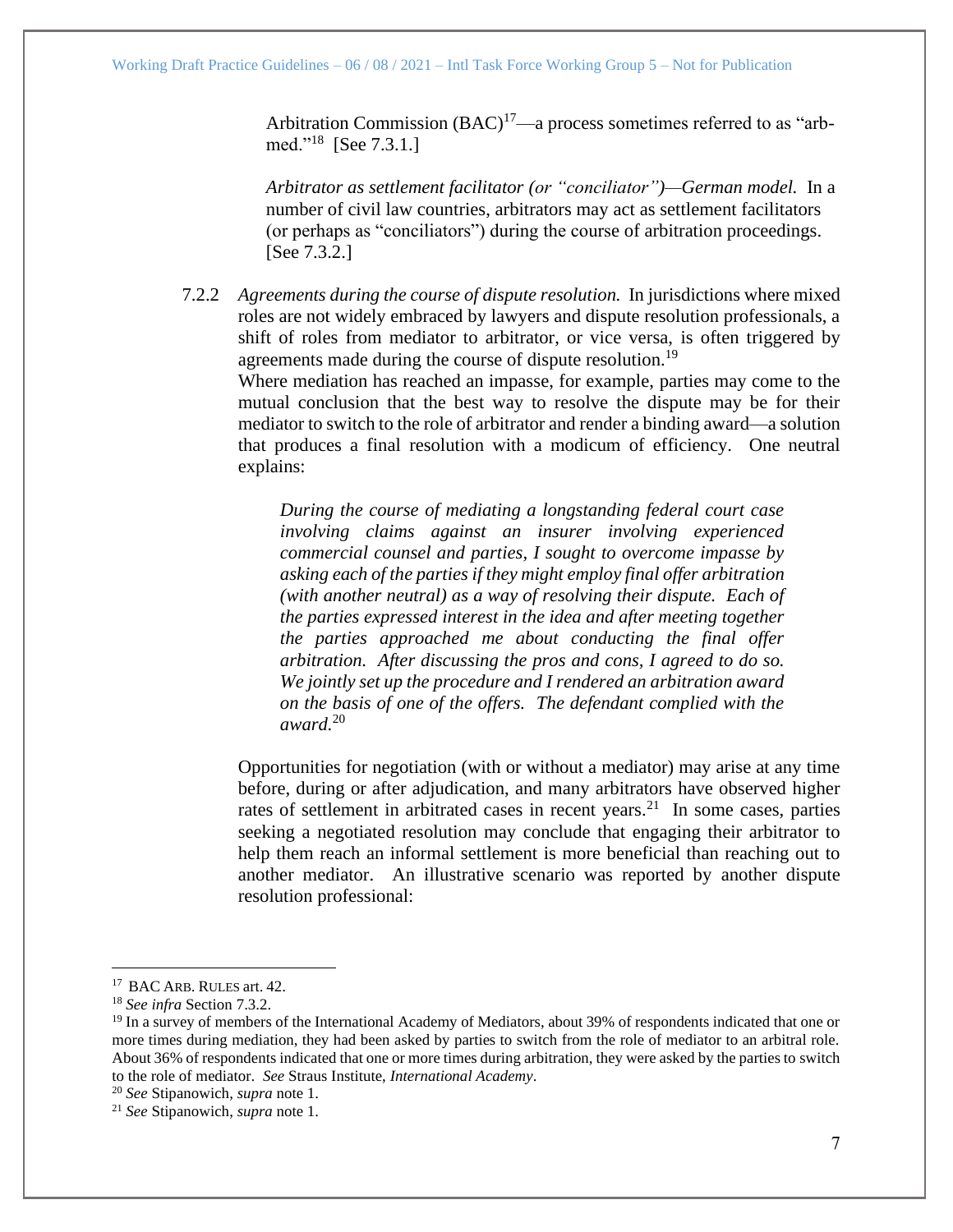*I was appointed arbitrator in a case involving two investors in a business dispute. During the pre-hearing stage, counsel for both parties asked if I would be willing to act as mediator, to see if the case could be settled rather than arbitrated. Through the case management team, I confirmed that counsel wished me to remain as arbitrator in the event the case did not settle. I prepared and the parties signed a med-arb Stipulation, and we mediated the case over the course of a long day. During mediation I met separately with both sides and offered some evaluations of the parties' claims and defenses. I eventually made a mediator's proposal; one side accepted, the other did not. Months later, when the arbitration hearing was about to commence, counsel asked me again to attempt to mediate the case to conclusion. I suggested we take the morning to mediate, break for lunch, then start the hearing if the case hadn't settled. Counsel confirmed the continuing effect of the previous stipulation. The case settled by noon for an amount very close to the mediator's proposal made in the earlier mediation.*

As illustrated by the scenario, a successful mediation may obviate the need for the neutral to resume the role of arbitrator. As discussed below, however, concerns about the impact of information shared confidentially in mediation on a subsequent arbitration award by the same neutral often discourages parties from engaging in med-arb or arb-med-arb, or causes them to consider process options that address these concerns. [See 7.5.4]

In one form of arb-med, participants agree that the arbitrator will mediate after concluding arbitration hearings and writing the award, but before its publication (arbitration followed by post-hearing mediation).<sup>22</sup> One advocate of the process explains:

*The process starts as an arbitration, often on an accelerated basis. The neutral makes the award, but instead of immediately announcing it to the parties, seals it in an envelope and keeps it secret. Then the neutral (who could be the same or a different person) becomes a mediator, facilitating the parties to come to a negotiated settlement. The parties agree beforehand that if they are unable to settle (say by a certain time, or if they stop the mediation phase) then the envelope is opened and the parties are bound by that outcome.*

*The advantage of a "sealed envelope" arb-med is that the parties know that at the end of the day they will reach an outcome and closure. At the same time, the uncertainty of what the envelope contains motivates them to find a negotiated outcome rather than risk opening Pandora's Box. Arb-med can be used to break deadlocks in mediations and even in negotiations (for example, where parties cannot agree on an* 

<sup>22</sup> *See* Michael Leathes, *Dispute Resolution Mules*.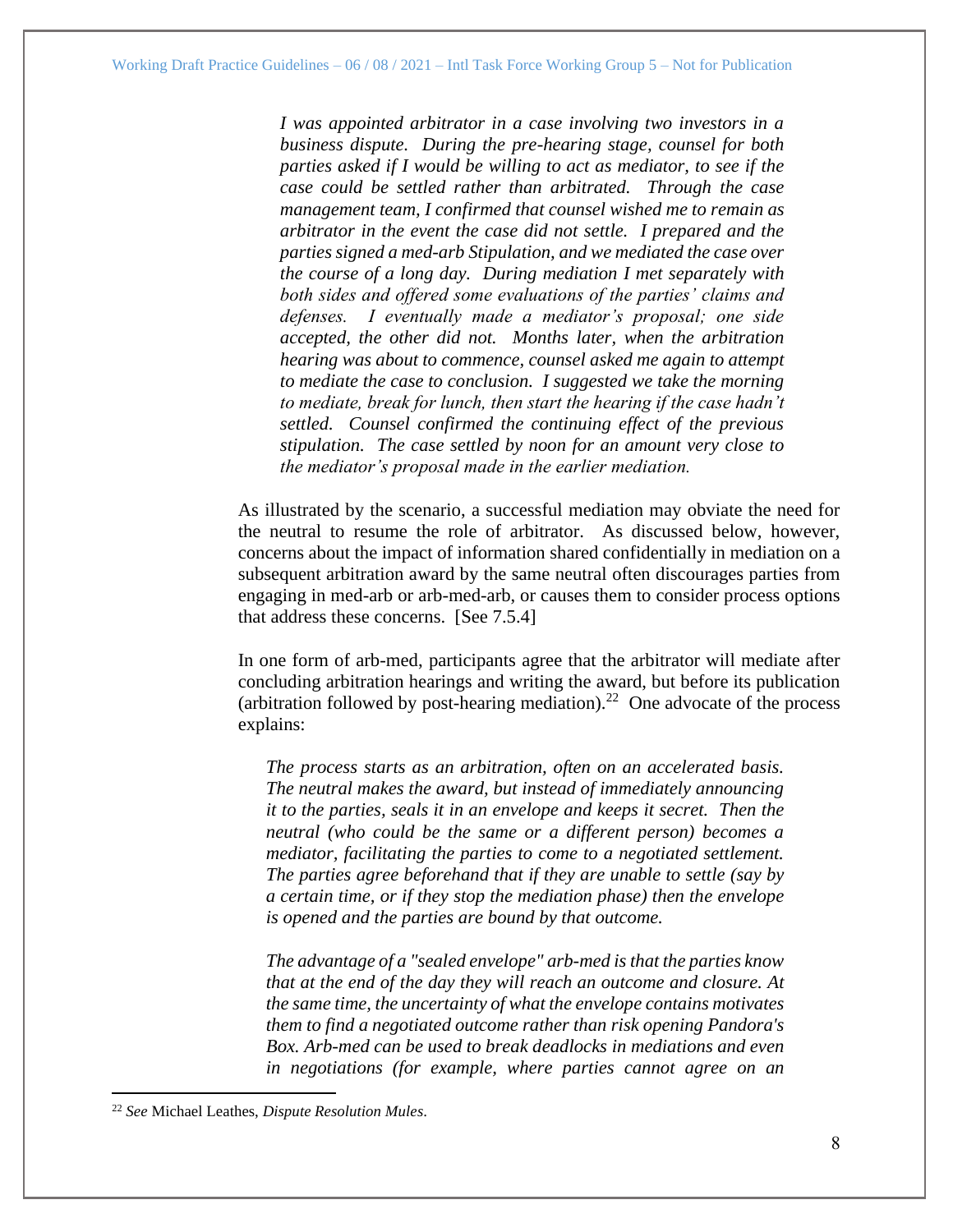*amount of money to change hands).*<sup>23</sup>

Another commentator suggests:

*In order to expedite the process, an alternative approach would be to relax the requirements regarding an arbitration award. For example, to agree that the sealed award only needs to contain the operative part of the award, or only the conclusions to each of the issues being disputed.*

Reflecting on several successful applications of the process in disputes between Japanese and U.S. parties engaged in ongoing commercial relationships, another experienced neutral emphasizes that the approach allows the parties to avoid a win-or lose outcome, to be more focused on settlement with "less grandstanding and belligerence," and permits the neutral to be "assertive (in a positive sense) and somewhat opinionated without ruffling feathers or risking the possibility that someone could claim bias."<sup>24</sup>

## <span id="page-8-0"></span>**7.3 Varying Practices and Perspectives; The Influence of Different Cultural and Legal Traditions on the Question of Switching Hats and on Arbitrators Engaging in Settlement-Oriented Activities**

- 7.3.1 *Differing perspectives and practices.* Perspectives and practices differ regarding the arbitrator's role in negotiated settlement of disputes—reflecting differences in culture and legal tradition as well as the customs, personalities and preferences of arbitrators, parties, and counsel. Participants in international commercial disputes should be aware of several possible perspectives on the role of arbitrators regarding negotiated settlement of disputes:
	- .1 *Arbitrators regard settlement as no concern of theirs, and outside the scope of their role.* In many circumstances, arbitrators may be reluctant to play any role in parties' attempt to reach a settlement regarding all or part of the issues that were brought to arbitration. In the U.S., for example, many arbitrators believe that they should not concern themselves with settlement, but should focus entirely on their role as adjudicators.<sup>25</sup> Similarly, some arbitrators may be unwilling to incorporate the terms of the parties' negotiated settlement into a consent award.

<sup>&</sup>lt;sup>23</sup> *Id.* This process is often used by seasoned arbitrators in India. See Appendix, Summary of Practices in India.

<sup>24</sup> Haig Oghigian, *A New Concept*.

<sup>&</sup>lt;sup>25</sup> In a survey of experienced U.S. arbitrators in the College of Commercial Arbitrators by the Straus Institute, 54% of respondents indicated that they were never concerned with informal settlement of the cases before them. *See*  Stipanowich & Ulrich, *Commercial Arbitration.* Similar views are common among Indian arbitrators. See Appendix, Summary of Practices in India.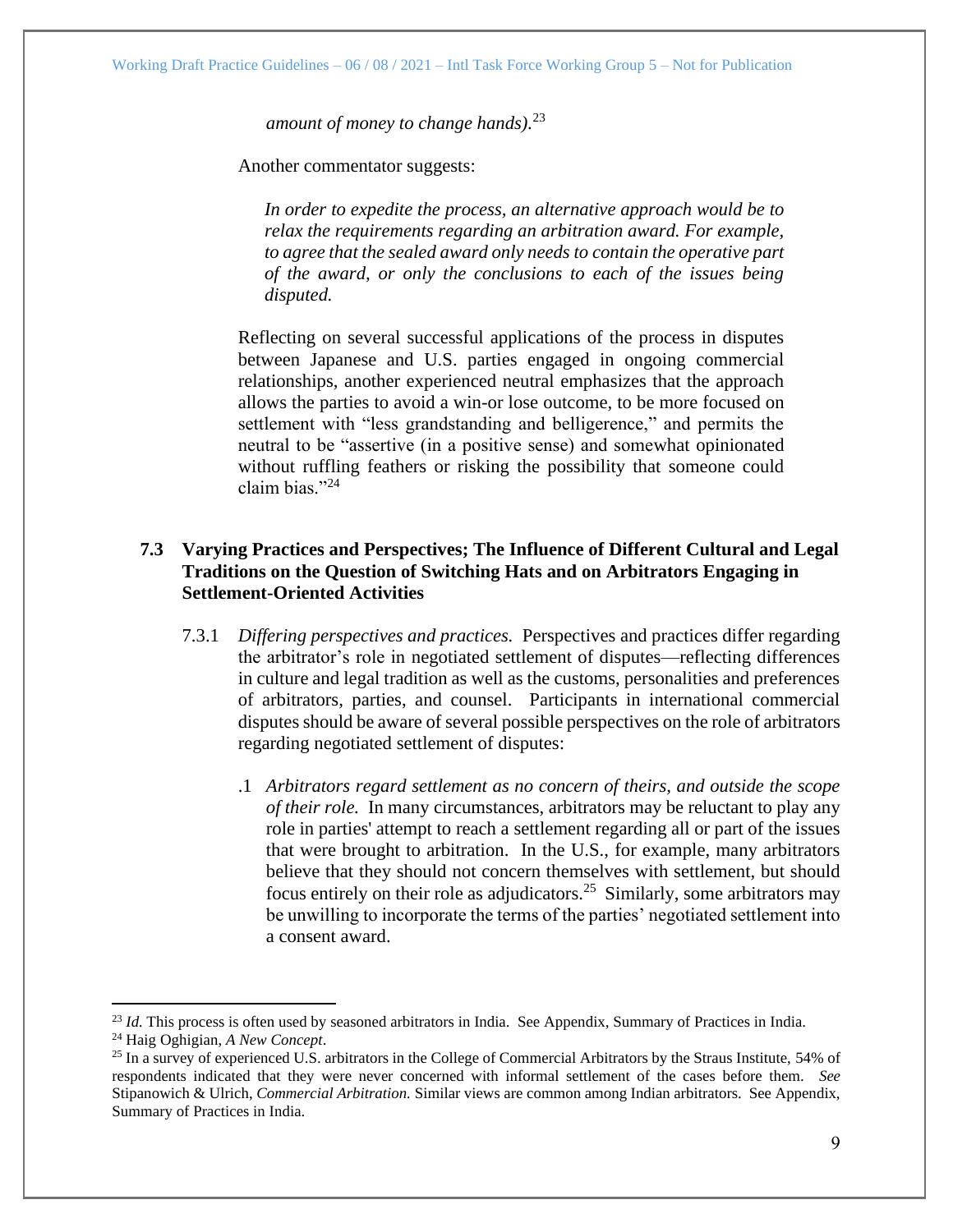- .2 *Arbitrators "set the stage" for settlement through prehearing management, routine rulings.* It is frequently understood that by engaging in certain activities that are routine elements of their adjudicative role, arbitrators may influence parties' perspectives on and prospects for a negotiated settlement. For example, many U.S. arbitrators acknowledge that their management of the prehearing process at least sometimes plays an important role in helping settle cases prior to arbitration hearings. $26$  Their rulings regarding discovery or their summary disposition of issues may prompt informal settlement.<sup>27</sup>
- .3 *Arbitrators take steps to encourage or to accommodate mediation with a different neutral (e.g., "mediation windows").* Arbitrators may also be asked/expected to take steps to encourage the parties to continue settlement negotiation during the arbitration proceedings, $^{28}$  or to accommodate efforts to use mediation (utilizing a different neutral) during the course of arbitration.<sup>29</sup> Arbitrators may include mediation on the checklist of topics to be addressed at the preliminary hearing or prehearing conference, and the procedural timetable for arbitration may include one or more "windows" during which the parties may engage in mediation.<sup>30</sup> Moreover, where the parties have agreed to mediate prior to arbitration, it may fall within the authority of arbitrators to direct the parties to comply with the obligation to mediate.<sup>31</sup> Finally, arbitrators may consider parties' previous offers to settle as well as relative contribution to settlement negotiations in the course of allocating costs of arbitration.<sup>32</sup>
- .4 *Arbitrators engage directly in facilitation of settlement.* As a general rule, activities described in subsections .1, .2, and .3 above are viewed as falling within the arbitral traditional role. In addition, some legal traditions and related international guidelines envisage arbitrators playing a more direct and active role in facilitating settlement.<sup>33</sup> For example, the CEDR Rules for Facilitation of Settlement provide that in the absence of contrary agreement arbitrators may "provide all Parties with preliminary views on the issues in dispute . . . and what the Arbitration Tribunal considers will be necessary in

<sup>26</sup> *Id.*

<sup>&</sup>lt;sup>27</sup> *Id.* A large majority of experienced arbitrators in the U.S. acknowledged the connection between such activities and settlement of disputes during arbitration.

<sup>28</sup> *See* BUHRING-UHLE ET AL., ARBITRATION (survey results indicate significant experience with and approval of arbitrators suggesting settlement negotiations).

<sup>29</sup> For an example, *see* Rule 21 in International Institute, *CPR Rules for Administered Arbitration* ("Settlement and Mediation").

<sup>30</sup> Stipanowich & Fraser, *The International Task Force*.

<sup>31</sup> *See* Stipanowich, *Multi-Tier Commercial*.

<sup>32</sup> *See* CEDR COMMISSION, Final Report.

<sup>33</sup> *See* Stipanowich, *supra* note 1, Part III.B., C; BUHRING-UHLE ET AL., ARBITRATION (summarizing survey data indicating relatively greater experience with or support among German and other civil law respondents for arbitrators hinting at possible case outcomes, rendering a case evaluation if requested by the parties, proposing a settlement formula (at parties' request) or participating in settlement negotiations (upon request)).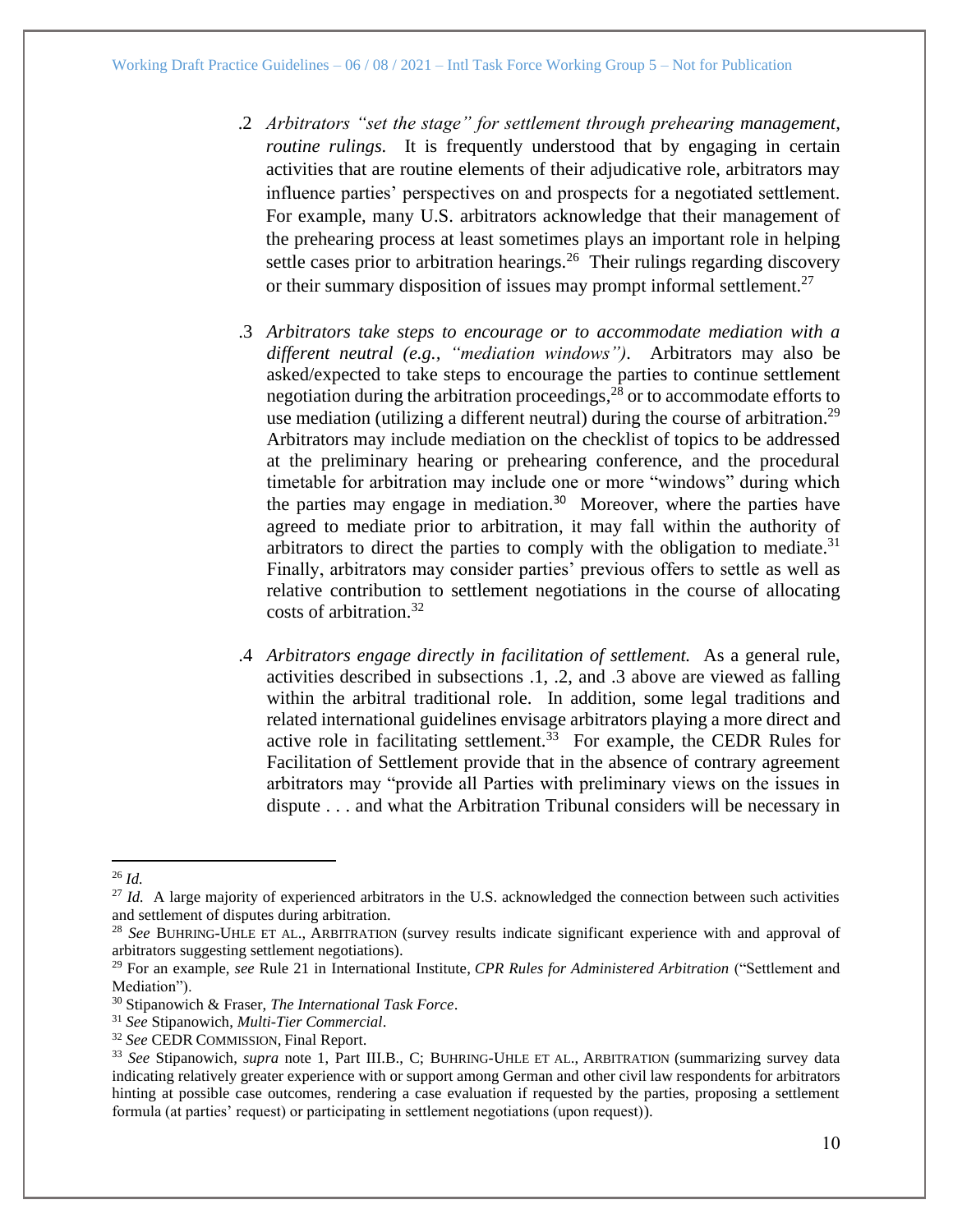terms of evidence from each Party in order to prevail on those issues,"<sup>34</sup> or may "provide all Parties with preliminary non-binding findings on law or fact on key issues in the arbitration."<sup>35</sup> The CEDR Rules also provide that, if the parties make a joint request in writing, "[arbitrators may] chair one or more settlement meetings attended by representatives of the Parties at which possible terms of settlement may be negotiated,"<sup>36</sup> or "may offer suggested terms of settlement."<sup>37</sup>

In some traditions mixed roles are disfavored,<sup>38</sup> and private caucusing with a mediator who may later switch to an arbitral role if all issues in dispute are not settled in mediation is a focus of special concern. The widely used International Chamber of Commerce (ICC) Mediation Rules provide:

> Unless all of the parties agree otherwise in writing, a Mediator shall not act nor shall have acted in any judicial, arbitral or similar proceedings relating to the dispute which is or was the subject of the Proceedings under the Rules, whether as a judge, an arbitrator, an expert or a representative or advisor of a party.<sup>39</sup>

There may even be laws prohibiting mixed roles or requiring disclosures of information received from individual parties during mediation. Such limitations may support a challenge to the appointment of arbitrators or to her/his continues service or to the enforceability of an award.

## 7.3.2 *Different cultural and legal traditions*

.1 *Mixed roles as established process (e.g., China)*. In China, it is customary for arbitrators to facilitate settlement discussions if the parties consent<sup>41</sup>—a reflection of traditional practices, $42$  overlaid by recent governmental policies, a process sometimes referred to as arb-med. $43$  If the discussions do not resolve all of the issues in dispute through amicable settlement, the neutral may resume the arbitral role if the parties have no objection.<sup>44</sup> This mixed-

<sup>34</sup> *See* CEDR, RULES.

<sup>35</sup> *Id.* 

<sup>36</sup> *Id.* 

 $37$  *Id.* 

<sup>38</sup> *See* Stipanowich, *supra* note 1, Part I.D. See, for example, Appendix, Summary of Practices in India.

<sup>39</sup> ICC MEDIATION RULES Article 10(3) (2014).

<sup>40</sup> *See* Stipanowich, *supra* note 1, Part III.

<sup>41</sup> On the practice of arb-med in China, *see* Kaufmann-Kohler & Kun Fan, *Integrating Mediation into Arbitration*; Kun Fan, *An Empirical Study*; Kun Fan, *Arbitration in China*.

<sup>42</sup> On the legal tradition of non-adversary method of dispute resolution in China, *see* Kun Fan, *Glocalization of Arbitration*; Kun Fan, *Glocalization of International Arbitration*.

<sup>43</sup> *See* Minzner, *China's Turn*; Fu, *The Politics of Mediation*; Fu & Cullen, *From Mediatory to Adjudicatory*.

<sup>44</sup> CIETAC ARB. RULES art. 47(7). It should, however, be noted that Article 48(8) also provides for the possibility of parties who wish to conciliate their dispute, but do not wish to have the same neutral arbitrate and conciliate their dispute, may request CIETAC to facilitate settlement of their dispute. CIETAC ARB. RULES art. 47(7); BAC ARB. RULES art. 67(2).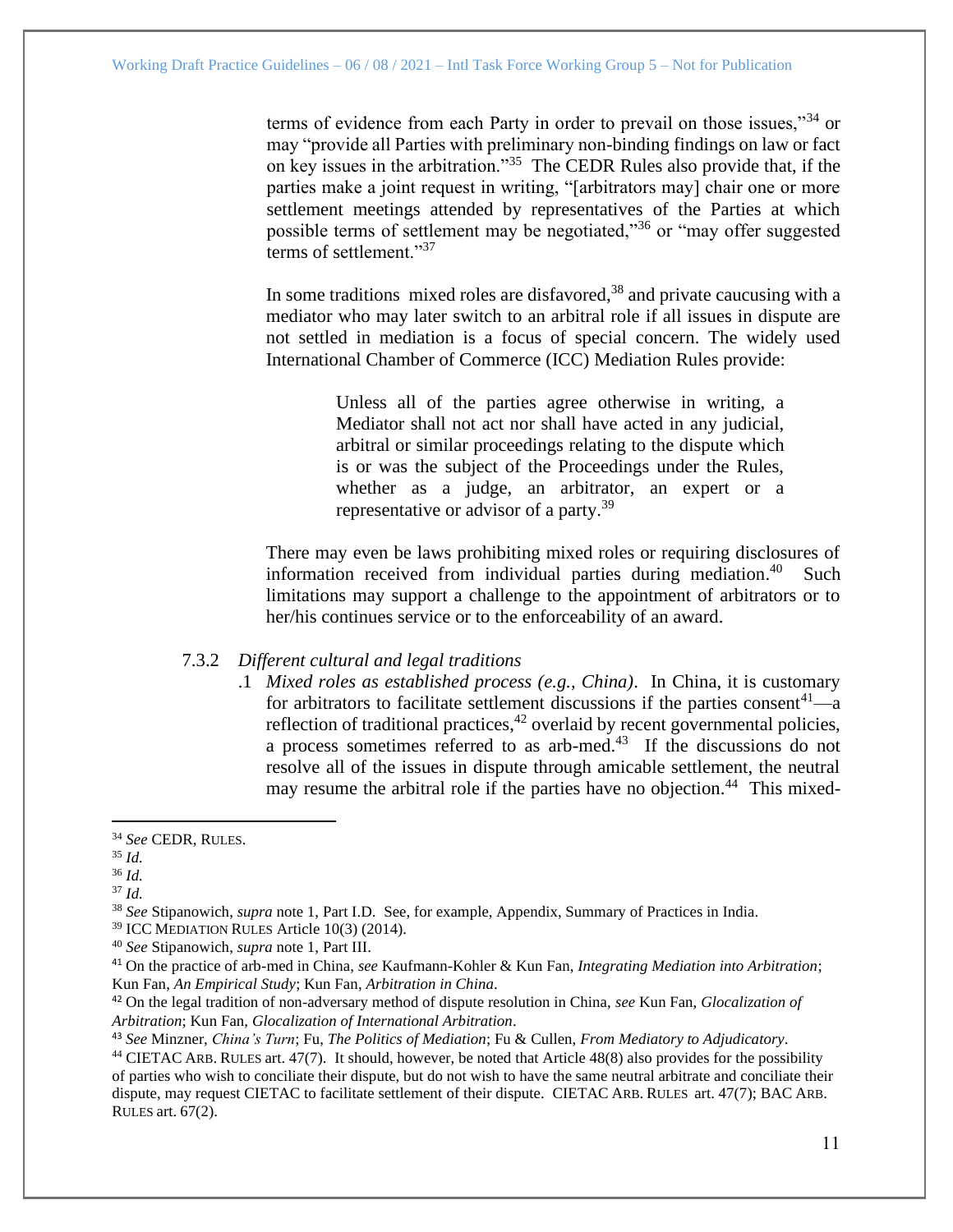role process is reflected in the rules of leading Chinese arbitration institutions. In one study, 30% of surveyed arbitrators working in East Asia with a large majority practicing in China reported "actively participating in settlement negotiations (at the request of both parties)."<sup>45</sup> There are reports that twenty to thirty percent of CIETAC arbitration cases are resolved through mediation. 46

It is apparent that during the mediation process, arbitrators may conduct *ex parte* private caucuses with parties, and may conceivably be exposed to confidential information of potential prejudice to an opposing party. There is explicit procedural protection for arbitration proceedings following unsuccessful mediation in the form of rules that make communications made during mediation inadmissible as evidence in arbitration;<sup>47</sup> however, some express concern that it is inconceivable to see about how a conciliator-turnedarbitrator may eliminate such information from his or her mind. Moreover, the provisions are silent as to whether the arbitrator is allowed to use any confidential information, including any statement, opinion, view or proposal made in conciliation either in joint or private session, to form the basis of the arbitration award.<sup>48</sup>

Regarding concerns about due process and natural justice, Chinese arbitrators, for example, tend to believe the problem of caucusing is much less serious in practice than it is in theory. They believe that the parties are not very likely to reveal facts to the mediator during the mediation phase that the mediator/arbitrator could not have found out himself by a thorough study of the file. A few CIETAC arbitrators stated that the information obtained during the caucus would not affect their view on the merits if they later had to make a binding decision, as this would be based solely on proven facts. The view is that caucusing is not the only situation in which the arbitrator has to disregard information received. There are cases where improperly submitted documents or arguments are rejected or discarded after the arbitrators have taken cognizance of them. There are occasions when jurors

<sup>&</sup>lt;sup>45</sup> ALI, RESOLVING DISPUTES IN THE ASIA PACIFIC. Statistics compiled by the Beijing Arbitration Commission are summarized in Appendix, Summary of Practices in China. According to a survey conducted and published by CIETAC, between 2014 and 2016, between 41 and 65% of cases were settled through med-arb. In 2017, the rate was 29%.

<sup>46</sup> *See* Mason, *Follow-Up Note* (*citing* Ross, *Med-Arb*) ("Whether true or not, according to the *GAR,* the Secretary-General of the China International Economic and Trade Arbitration Commission, Yu Jianlong, said that 20% to 30% of CIETAC's caseload is resolved by this method each year.").

<sup>47</sup> CIETAC ARB RULES art. 47(9); BAC ARB. RULES art. 42(5).

<sup>48</sup> CIETAC ARB. RULES art. 47(9) and SHIAC ARB. RULES art. 41(8) only prohibit *parties* to invoke "any opinion, view or statement, or any proposal or proposition expressing acceptance or opposition" made in the process of conciliation in the subsequent arbitral proceedings. It is not clear whether such obligation does extend to the conciliator-turned-arbitrator when rendering the award. According to two Chinese commentators: "The Law is further silent on whether arbitrators are restricted from using their knowledge of such information when deciding the case afterwards." They further reported that "many mainland Chinese med-arbitrators are found to have heavily relied on such information in making the award." Gu & Zhang, *The Keeneye Case*. For supporting views*, see* Kun Fan, *The Risks of Apparent Bias*; Cao, *Combining Conciliation*; Thirgood, *A Critique*.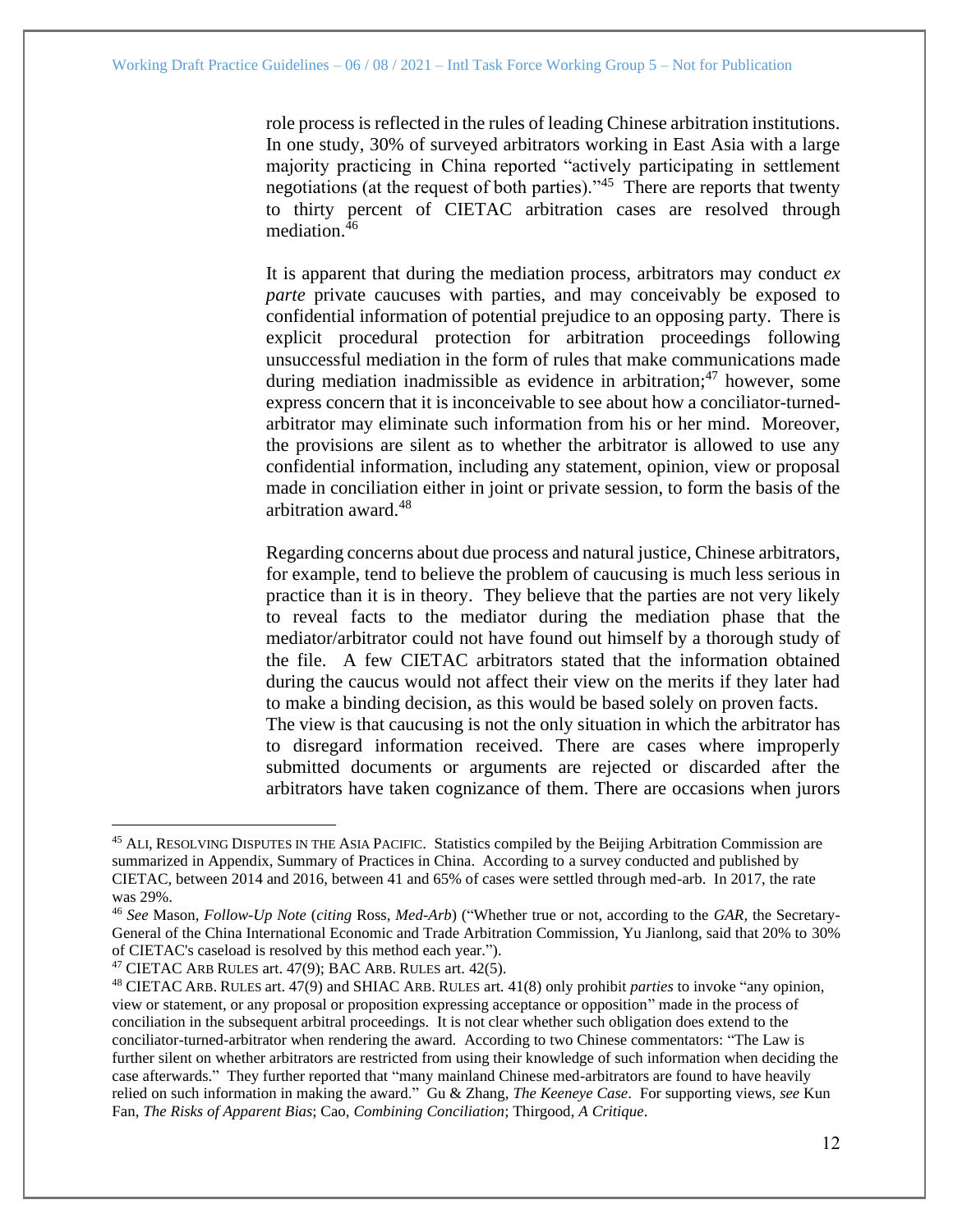need to make a decision after having heard inadmissible evidence. Arbitrators are legally trained to make a decision based on proven facts according to applicable law, and their brains should be less likely to be contaminated than the juries who are layman.

.2 *Active arbitrator engagement in settlement (e.g., Germany)*. There is a long tradition in German civil procedural laws and understanding that judges – and arbitrators – have to guide the parties for a mutual settlement even in the advanced stages of adjudication. The German Constitutional Court (Bundesverfassungsgericht) ruled in its judgement dated 14 February 2007 (file number 1 BvR 1351/01): "Even in a constitutional state, dealing with an initially controversial problem through an amicable solution is generally preferable to a judicial dispute decision." The traditional proactive role of judges in Germany has strongly influenced the practice of German arbitrators. Some German arbitrators offer, upon the consent of the parties, their preliminary views about the parties' case. Article 27.4 of the 2018 Arbitration Rules of the Deutsche Institution für Schiedsgerichtsbarkeit (DIS) (German Institution of Arbitration) directs arbitrators to discuss, among other things, measures to promote procedural efficiency including "[p]roviding the parties with a preliminary non-binding assessment of factual or legal issues in the arbitration, provided all of the parties consent thereto." In addition, if the parties agree, German arbitrators may take other steps in order to promote amicable settlement. Article 26 of the DIS Arbitration Rules provides, "Unless any party objects thereto, the arbitral tribunal shall, at every stage of the arbitration, seek to encourage an amicable settlement of the dispute or of individual disputed issues."<sup>49</sup> Although practices among arbitrators vary, some may go so far as to propose terms of settlement to the parties.<sup>50</sup> DIS Conciliation Rules contemplate, moreover, that "[t]he parties in conciliation proceedings may, at any stage in the proceedings, agree in writing that the conciliators continue with their mandate in the function of arbitrators."<sup>51</sup> Such practices form the background for modern "soft-law" guidelines or rules for arbitrators such as the CEDR Commission on Settlement in International Arbitration Final Report  $(2009)^{52}$  as well as the Rules on the Efficient Conduct of Proceedings in International Arbitration (Prague Rules).<sup>53</sup> Such practices may also have influenced the drafting of the original International

It is recognized that this practice of German arbitrators creates severe discomfort among common law lawyer counterparts. Ehle, *The Arbitrator as a Settlement Facilitator*.

<sup>49</sup> DIS ARB. RULES.

<sup>50</sup> Raeschke-Kessler, *The Arbitrator*; *see* Email from Jan K. Schäfer ("German arbitrators tend to align with judges and, for instance, the rules of arbitration of the German Institution of Arbitration contain a rule similar to the statutory rule for judges that encourages arbitrators to seek a settlement.").

<sup>51</sup> DIS CONCILIATION RULES art. 14.

<sup>52</sup> CEDR COMMISSION, Final Report (noting the influence of "the approach prevalent in Germany and Switzerland where arbitrators are generally willing at an early stage in the proceedings to provide the parties with an indication of their preliminary views on the issues in the case.").

<sup>53</sup> Prague Rules, *Rules on the Efficient Conduct*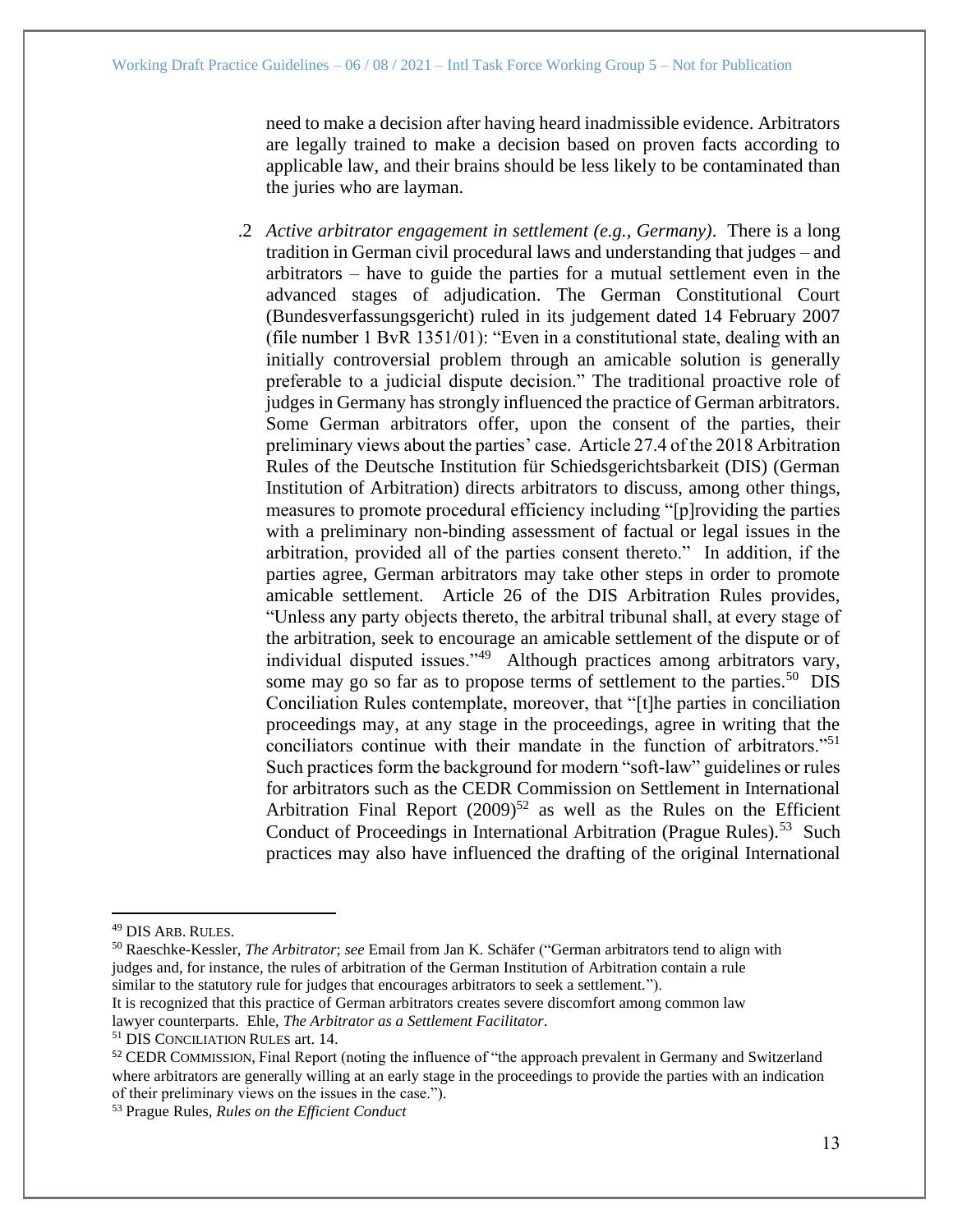Bar Association (IBA) Rules of Ethics for International Arbitrators in 1987.<sup>54</sup>

Although practitioners in Germany and other countries in which arbitrators engage in such activities may reasonably characterize such functions as normal aspects of the arbitral role, those in other jurisdictions (such as the U.S. and some other common law countries) might categorize some or all of these activities as falling outside the realm of the arbitrator; from their perspective, such functions are normally associated with mediation.<sup>55</sup>

- .3 *Cautious acceptance of mixed roles.* In the United States and some Commonwealth jurisdictions, as well as Hong Kong and Singapore, med-arb is cautiously accepted in commercial dispute resolution practice.<sup>56</sup> Although a majority of experienced U.S. arbitrators and mediators have had no experience with med-arb or arb-med and some strongly disfavor mixed roles, it is probable that more than forty percent of experienced neutrals have at least some actual experience with such mixed practices.<sup>57</sup> In Europe contractual clauses referring disputes to mixed-mode especially med-arb, and arbitral awards resulting from med-arb procedures are recognized as valid and enforceable.<sup>58</sup>
- .4 *Legal prohibition of med-arb (e.g., Brazil).* Although Brazilian law is supportive of promoting consensual settlement, legislation regulating mediation includes an explicit prohibition of med-arb.<sup>59</sup>

## <span id="page-13-0"></span>**7.4 Impetus / Rationale for Shifting Roles**

Those who support the concept that a neutral third party should be able to function in dual roles (such as where a mediator switches roles and becomes an arbitrator of a dispute, or vice versa), may perceive several benefits of the mixing of roles in a single individual:

7.4.1 *Prioritizing amicable resolution and societal harmony.* In some cultures and legal traditions, great emphasis is placed on amicable resolution of conflict by consent and the avoidance of adversarial and confrontational judicial proceedings. In China, for example, long-standing emphasis on the stability and harmony of the society has underpinned a tradition of mediated negotiation.<sup>60</sup> [See 7.3.2.1.]

<sup>54</sup> *See* IBA RULES, Rule 8 ("Involvement in Settlement Proposals").

<sup>55</sup> *See* COMMERCIAL ARBITRATION AT ITS BEST (report of CPR Commission on the Future of Commercial Arbitration).

<sup>56</sup> *See* Stipanowich, *supra* note 1.

<sup>57</sup> *See supra* note [4](#page-2-0) and accompanying text.

<sup>58</sup> Bas van Zelst, *European Perspectives on Enforcement of Med-Arb Clauses and Med-Arb Awards* 1 CORP. MED.

J. 12, 18-19 (2018).

<sup>59</sup> *See* Stipanowich, *supra* note 1.

<sup>60</sup> Gu, *The Delicate Art*.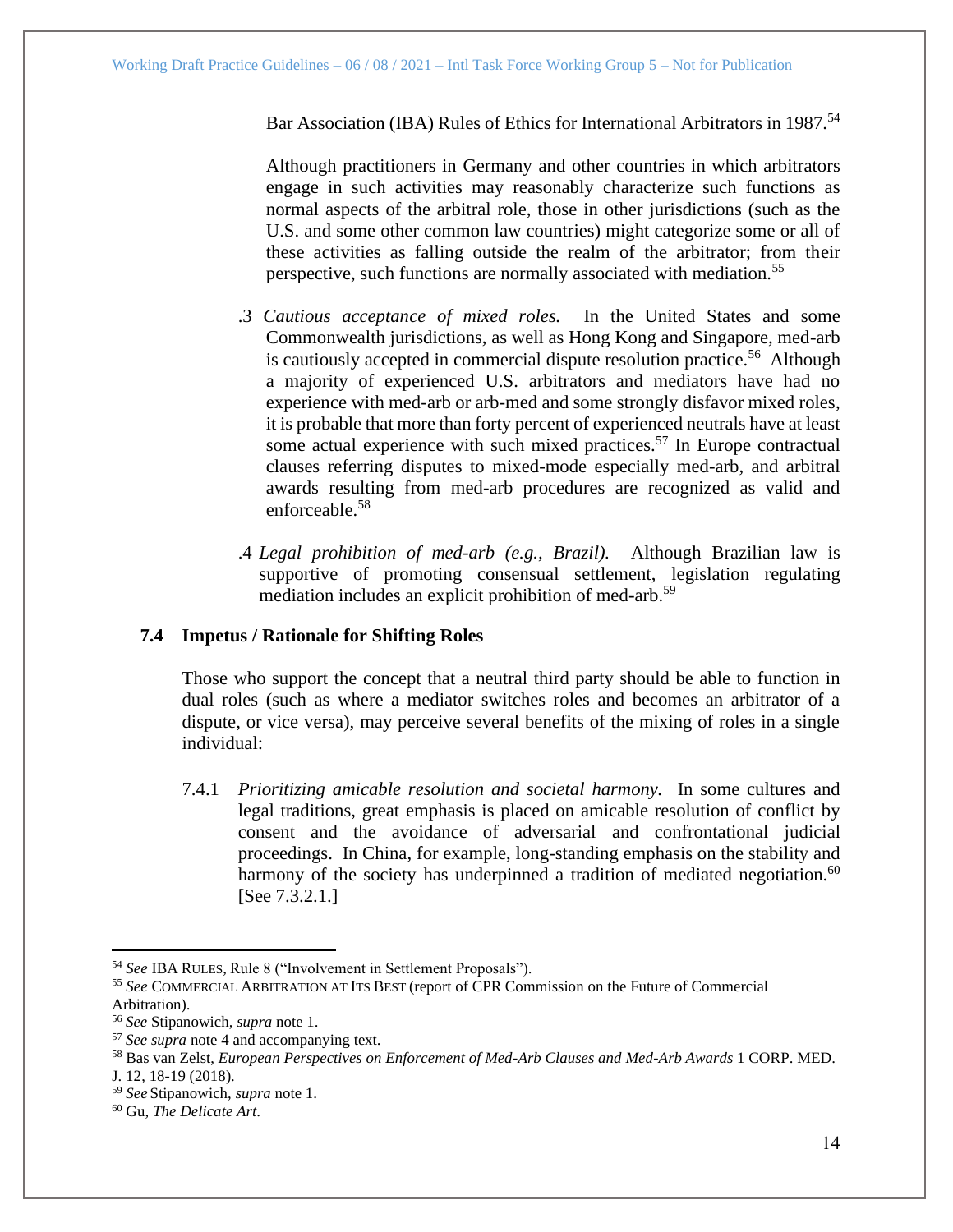- 7.4.2 *Promoting efficiency and economy.* Having a single neutral serve in both roles permits the parties to avoid having to educate two separate neutrals, with attendant savings of time and  $cost<sub>0</sub>$ <sup>61</sup>. There may be circumstances, for example, where both parties regard the need for a final resolution as paramount; having their mediator transition to an arbitral role, or vice versa, may be viewed as the simplest and best way of meeting their mutual needs. This is most likely to be true in circumstances where, for example, an arbitrator has heard much of the evidence and is well-acquainted with the issues in dispute, and may be able to shift to a mediator role immediately, with none of the delays and costs associated with engaging another mediator. If the process ends with the rendering of an arbitration award, moreover, a degree of finality is assured.
- 7.4.3 *Promoting business solutions, maintaining or improving relationships and increasing psychological satisfaction.* Unlike arbitration, negotiated or mediated settlement discussions may afford parties the opportunity to craft integrative and creative solutions that better achieve business priorities.<sup>62</sup> As many skilled mediators know, moreover, even if facilitated discussions do not lead directly to resolution of substantive disputes, the mediation process may permit the structuring of customized approaches that lead to a final resolution, including refined or nuanced formats for binding arbitration.<sup>63</sup> The prospect of a quicker and more efficient process combined with the opportunity to jointly structure business solutions or customized processes for final resolution augurs well for the maintenance or improvement of underlying business and personal relationships.<sup>64</sup> Finally, knowing that the med-arbitrator availed herself/himself of a broader information base than would be obtained through more formal arbitration hearings (e.g. parties' future and subjective interests) is alleged to assure greater psychological satisfaction in the outcome,<sup>65</sup> causing parties to be more accepting of the results, thus increasing voluntary compliance and sustainability of outcomes.
- 7.4.4 *Addressing special interests of parties, changed circumstances*. Having a neutral shift roles may sometimes be a natural response to changed circumstances during the dispute resolution proceedings or emerging process oriented needs and priorities of parties. [See 7.6.1.]
- 7.4.5 *Taking advantage of rapport with, trust in neutral.* A mediator who has successfully won the confidence and trust of the parties may be viewed as the ideal third party to adjudicate the dispute if the parties are unable to reach a negotiated settlement. For similar reasons, parties may look to an arbitrator to take on the role of mediator if there is reason to believe a dispute may be resolved

<sup>61</sup> COMMERCIAL ARBITRATION AT ITS BEST.

<sup>62</sup> *See, e.g.*, NIGMATULLINA, COMBINING at 43 (describing scenario in which neutral's efforts in arb-med-arb eventually led to the parties negotiating "a constructive forward-looking agreement." (*quoting* Sawada, *Hybrid Arb-Med*))*.*

<sup>63</sup> *See supra* Part I.B.2.a. (providing actual example).

<sup>64</sup> Gu, *The Delicate Art*.

<sup>65</sup> Dendorfer & Lack, 84.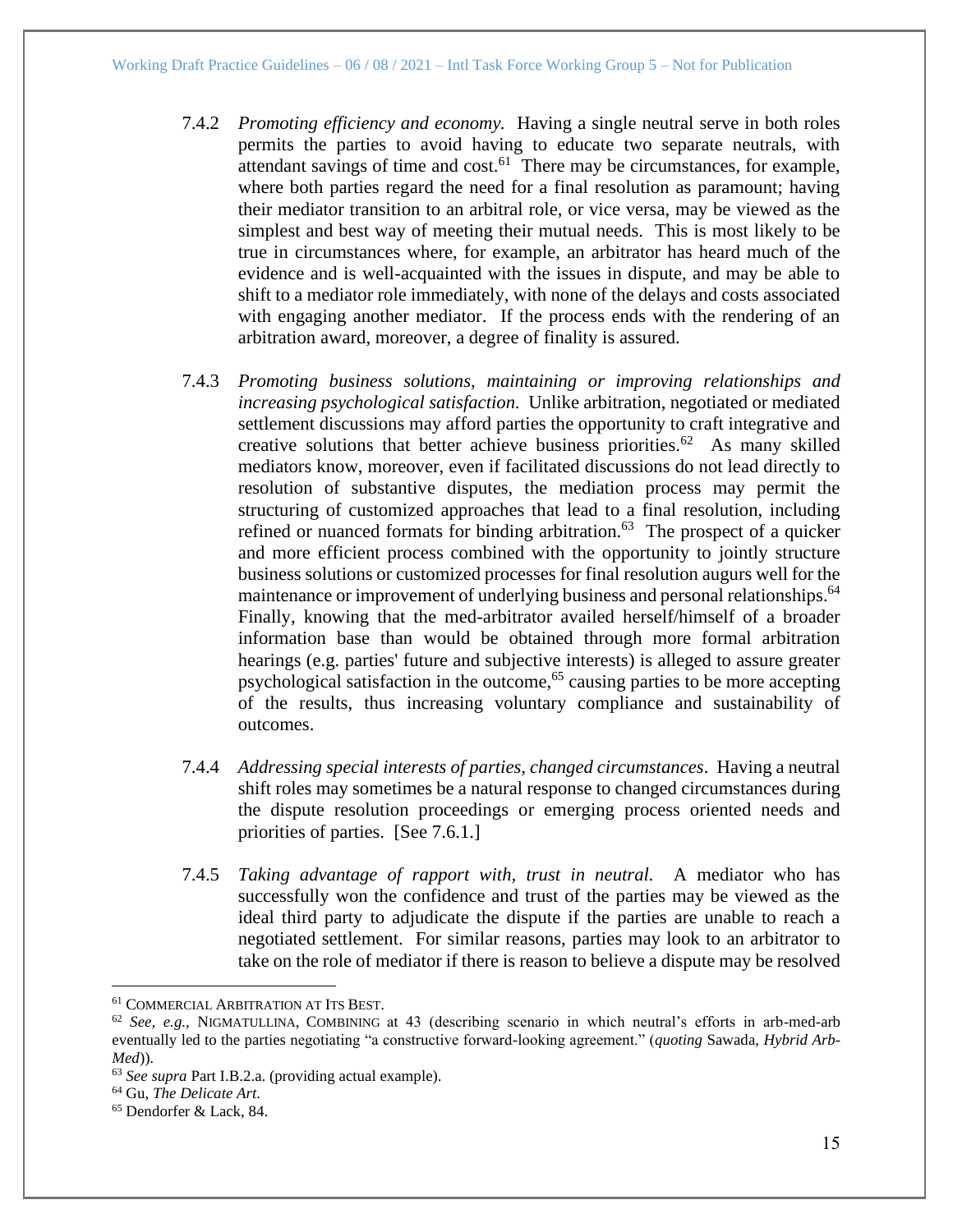amicably before the conclusion of arbitration. In addition to being a convenient choice, the sitting arbitrator may also have extensive familiarity with the issues and the evidence. Having had an opportunity to observe the arbitrator manage arbitration proceedings, including supervising aspects of the pre-hearing process and hearings, the parties may have developed a level of rapport with that person and trust in their integrity. This may permit them to feel comfortable with that person playing a more direct role in negotiations, including perhaps offering preliminary views or serving as a facilitator/mediator.

7.4.6 *Greater impetus to settle—the "big stick."* Med-arb (or arb-med-arb) also offers parties the prospect of a final resolution if mediation fails to achieve settlement.<sup>66</sup> Moreover, it is sometimes said that if the parties are aware that their mediator will render a final and binding decision in the absence of a settlement, they may feel additional pressure to settle their disputes in mediation. In other words, the mediator's ultimate arbitral authority functions as a "big stick" to settle the case  $67$ starkly emphasizing the opportunity to reach a mutually acceptable resolution and avoid the risks of a third party decision.<sup>68</sup> At least one study indicates that medarb with a single neutral may promote more problem-solving, reduce hostility and competitiveness between parties, and lead to more concessions.<sup>69</sup> One experienced neutral reports:

> *When I am appointed as a mediator in a dispute involving less than \$500,000, I offer the parties a hybrid ADR option. In the first phase of the hybrid ADR procedure, I act as a mediator to attempt to facilitate settlement of the dispute. If the parties are not ready for settlement, I identify, and narrow the scope of, disputed issues. I will engage in private caucuses, but I warn the parties not to disclose anything that they are uncomfortable with the decisionmaker knowing. I was successful in settling a very contentious case between two feuding members of a limited liability company using this med-arb approach. Counsel later said that the fact that I was going to be the decision maker gave me credibility and respect among the parties when I was acting as mediator.*

7.4.7 *Opportunity to set the stage for a consent award.* Arbitrating parties may see special benefits in informally settling disputes prior to the rendition of an award so that the settlement may be incorporated in a "consent" arbitration award, thus laying the groundwork for enhanced enforcement. Having the arbitrator play a more direct role in negotiated settlement is one way of increasing the likelihood that a settlement will occur, with the added benefit that the arbitrator who is being

<sup>68</sup> Blankenship, *Developing*.

<sup>66</sup> Blankenship, *Developing*.

<sup>&</sup>lt;sup>67</sup> See Bartel, Med-Arb (discussing early empirical studies on med-arb); COMMERCIAL ARBITRATION AT ITS BEST. This phenomenon is sometimes referred to as "mediation with muscle" or "mediation with clout".

<sup>69</sup> *See, e.g.*, NIGMATULLINA, COMBINING.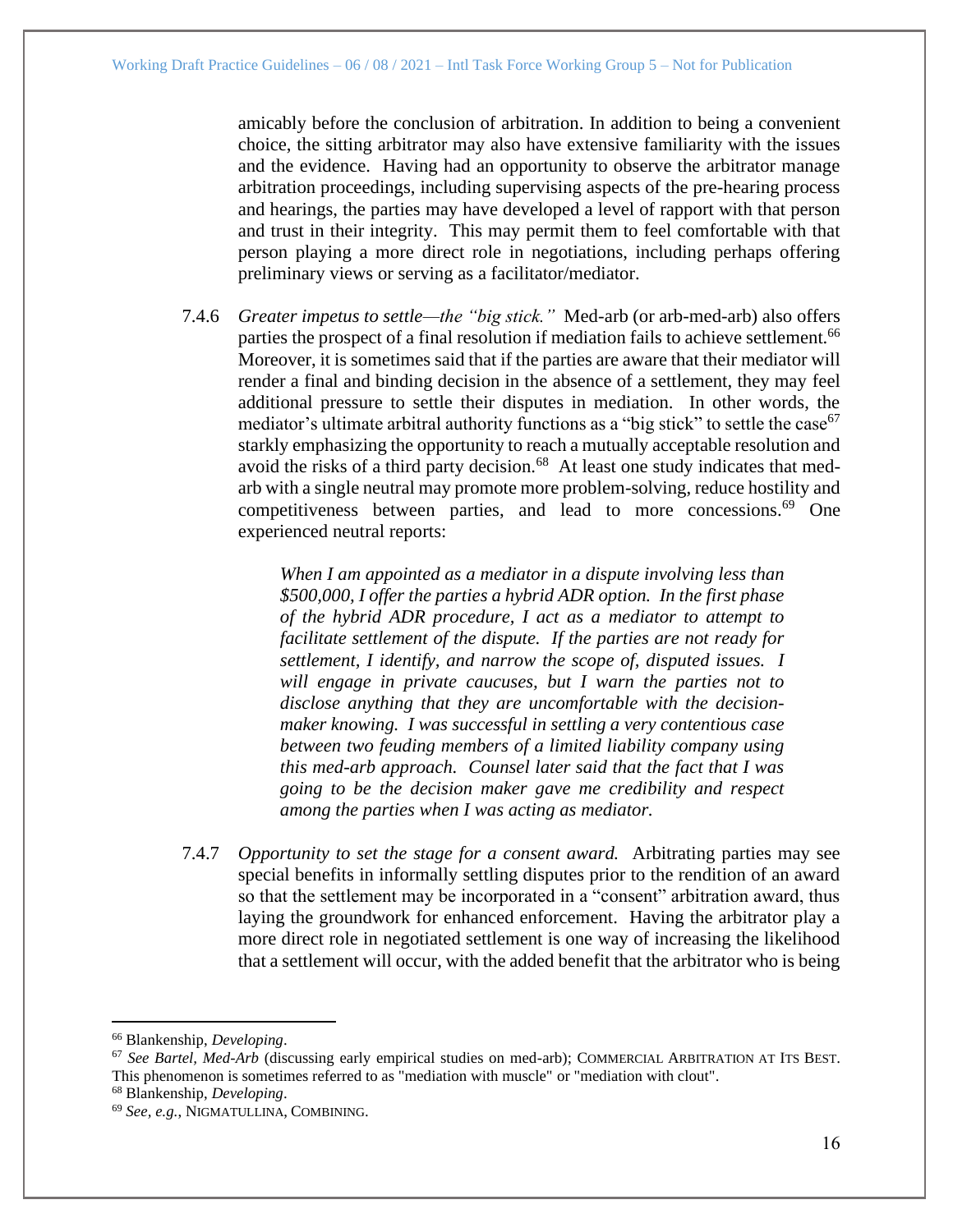asked to issue the consent award may be more familiar with the details of and circumstances surrounding the settlement.

## <span id="page-16-0"></span>**7.5 Concerns Associated with Shifting Roles**

In countries where mediation has developed as a distinct professional role in commercial dispute resolution, including common law jurisdictions including the U.S. and Commonwealth countries, conventional opinion has tended to disfavor a neutral shifting from the role of mediator to that of arbitrator during the course of resolving a dispute.<sup>70</sup> Even in many civil law jurisdictions, concerns regarding med-arb (especially when the mediation stage involves the mediator conducts separate, confidential meetings, or "caucuses," with individual parties) have resulted in legal limitations on the use of medarb procedures, including scenarios in which arbitrators shift to the role of mediator and then return to the arbitral role if mediation is unsuccessful.<sup>71</sup> There are a number of reasons for this traditional caution regarding mixed roles for neutrals, especially situations where a neutral arbitrates after mediating.

- 7.5.1 *Fundamental incompatibility of mediative and arbitral roles.*<sup>72</sup> The mediative and arbitral roles are in a sense diametrically opposed. The arbitrator's interaction with the parties is confined to adversary hearings in which parties formally present evidence and contest opposing evidence before the arbitrator, who is charged with adjudicating the dispute; *ex parte* communications between arbitrators and parties are generally strictly limited. Mediation, on the other hand, may involve an informal and open discourse as well as an extensive *ex parte* communications between the mediator and individual parties in the form of separate, private caucuses involving confidential communications—all with the goal of helping the mediator facilitate a consensual resolution of the dispute..
- 7.5.2 *Concerns about party autonomy.* Some fear that the "big stick" wielded by a mediator who is expected to arbitrate a dispute if mediation fails to achieve settlement will undermine party self-determination and prevent a negotiated

 $70$  The Final Report of a CPR-sponsored commission comprised of more than fifty leading arbitration counsel and arbitrators state:

The majority of Commission members generally discourage parties from entering into pre-dispute or even post-dispute arrangements before a mediation in which the same individual is assigned the roles of mediator and arbitrator.

COMMERCIAL ARBITRATION AT ITS BEST. However, the Commission's report went on to offer cautious guidance for med-arb and arb-med-arb. *See id.* One early U.S. critic was Lon Fuller, who addressed med-arb in the context of dispute resolution under collective bargaining agreements. *See* Fuller, *Collective Bargaining*. Similar concerns predominate in India. See Appendix, Summary of Practices in India.

 $71$  CPR ARB. RULES, (noting that where arbitrators arrange for mediation during the proceedings, the "[m]ediator shall be a person other than a member of the Tribunal … Tribunal."); and ("The Tribunal will not be informed of any settlement offers or other statements made during settlement negotiations or a mediation between the parties, unless both parties consent.").

<sup>72</sup> *See* COMMERCIAL ARBITRATION AT ITS BEST; Stipanowich & Ulrich, *Commercial Arbitration* (summarizing reasons given by some mediators responding to International Academy of Mediators survey for not engaging in med-arb or arb-med-arb).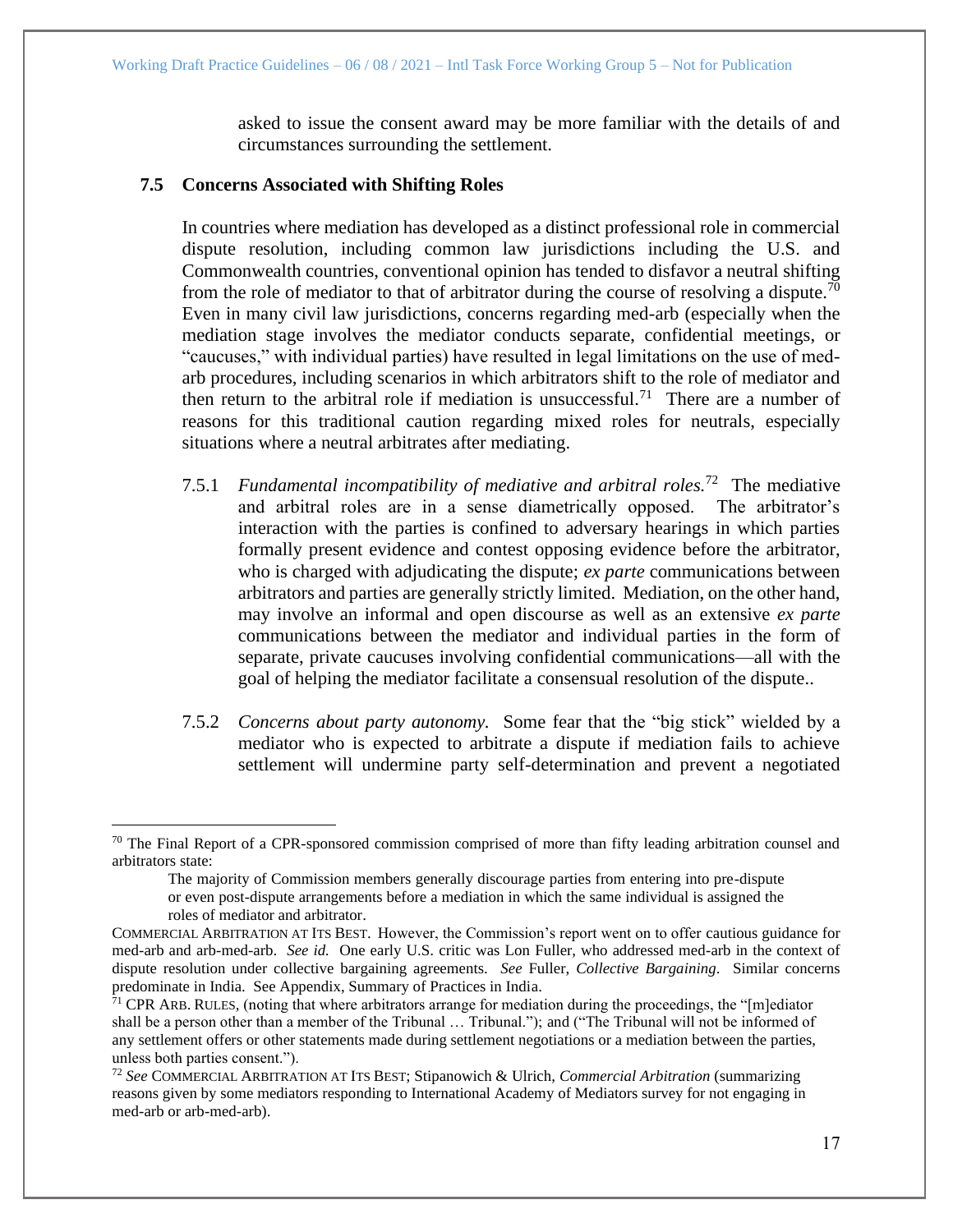settlement from truly representing the will of the parties.<sup>73</sup> This is particularly true if the neutral "telegraphs" a personal perspective on the issues.

Similar concerns may arise if an agreement by disputing parties to have their neutral switch roles appears to be driven by the neutral, as exemplified by this scenario:

*An experienced mediator with little arbitration experience was appointed by a state court to arbitrate a large, complex commercial dispute involving hundreds of millions of dollars under the terms of an ad hoc arbitration agreement. During arbitration hearings, the neutral repeatedly asked the parties to allow him to mediate the dispute. This caused great consternation on the part of one of the parties due to concerns that if they did not agree to a shift in roles they might be penalized by the arbitrator in his final award.* 

7.5.3 *Less candid and open communications; increased incentive to "spin" the mediator.* Parties who know that the mediator reserves the arbitral role should mediation fail may be less forthcoming in their own dialogue as well as in their communication with the mediator, thereby compromising the transformative aspect of the mediation process and the ability of the mediator to serve the parties effectively. In other words, the med-arbitrator may in some cases have less reliable information at her/his disposal than a "pure" mediator. Moreover, parties and counsels may feel additional incentive to manipulate the mediator in ways favorable toward their positions, with both sides putting on a performance of sorts to shape the neutral's view, which will prevail when (s)he becomes the arbitrator—the ultimate decision-maker.<sup>74</sup> Finally, the neutral who knows that (s)he may be required to issue a binding decision if mediation fails, may act more cautiously (e.g. refrain from providing a "reality check"). As one U.S. lawyer reported:

> *I went through a thirteen-session mediation where the neutral was supposed to fill a dual role, first mediating and, if that didn't work, acting as a special master who would make findings of fact for the court. What ended up happening in the mediation was that both parties were putting on a performance of sorts to shape his view as the ultimate fact finder. Wearing multiple hats can produce a very murky process where roles are unclear, and people are dancing around and posturing. It's very risky.*<sup>75</sup>

One experienced German mediator observes:

<sup>75</sup> *Id.*

<sup>73</sup> COMMERCIAL ARBITRATION AT ITS BEST.

<sup>74</sup> COMMERCIAL ARBITRATION AT ITS BEST.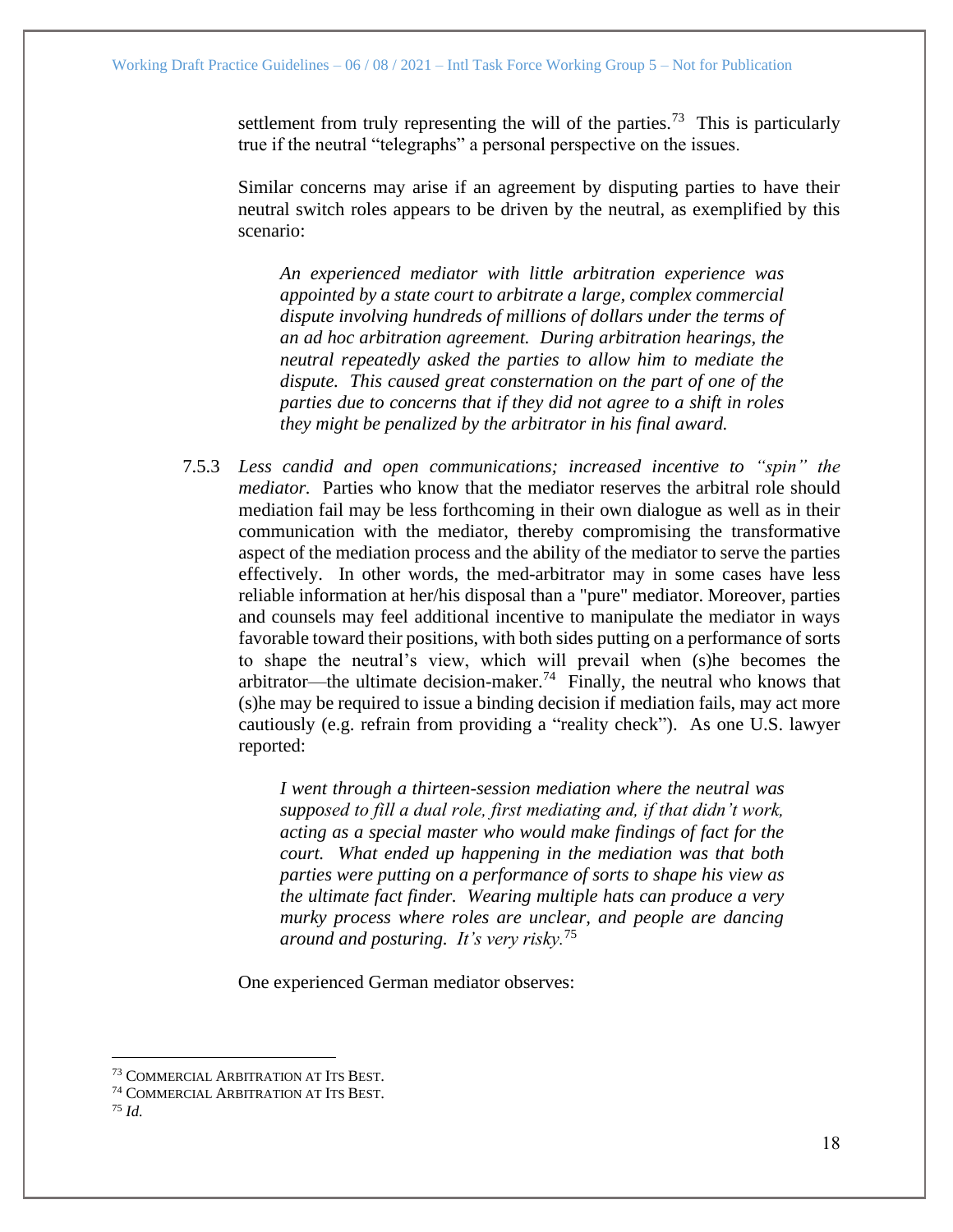*According to my experience with mixed roles in mediation, the dynamic is influenced if the parties assume or know that the mediator will have the power to decide on behalf of the parties. Not only that the parties are less open in their communication with the mediator, they are also less willing to strive for a solution. It seems to be easier to rely on the decision-making of the mediator – later arbitrator.*

7.5.4 *Due process concerns.* Mediation usually involves extensive confidential *ex parte* communications between the mediator and individual parties. If mediation is unsuccessful, there is always the possibility that the mediator-turnedarbitrator's view of the issues has been affected by information shared in *ex parte* discussions. This may include information which is not directly relevant to the issues contested in arbitration, and is never tested by cross-examination or rebuttal in the arbitration hearing—but which nevertheless colors a neutral's view of the parties or their positions on the issues in conflict. How, some ask, can a mediator turned arbitrator purge his mind of facts and positions learned in confidence?<sup>76</sup> How can a party protect itself against arguments or statements of which it is unaware? As one Task Force member explains,

> *I find this the most compelling argument against a combination of a proper mediation procedure (including caucuses) with an arbitration procedure. An arbitrator fulfills a quasi-juridical function. In order for an arbitration to qualify as a juridical process, such process needs to meet the minimum standards of ensuring compliance with the right to be heard of the parties, equal treatment of them and the independence and impartiality of the decision maker. The right to be heard entails in my understanding the entitlement to know all what the other party has communicated to the arbitrator in order to be put in a position to react to it, according to the adversarial principle. In my view, this mandatory requirement is the big stumbling block for combining arbitration and proper mediation with caucusing in one procedure and one person. This does, however, not mean that an arbitrator should not be able to make use of other techniques known from mediation, except for ex parte communication.*

7.5.5 *Expectations raised by mediator communications, evaluation.* Although critiques of med-arb nearly always emphasize what parties share with mediators in private caucus, concerns may also be raised by what mediators communicate to the parties—or how what mediators say and do is perceived by parties.<sup>77</sup> Communications between mediators and parties tend to be exceptionally freeflowing, and may include vague or ambiguous statements (which are often

<sup>76</sup> *Id.*

<sup>77</sup> *See* Nappert & Flader, *A Psychological Perspective*; Blankley, *Keeping a Secret*; Stipanowich & Ulrich, *Commercial Arbitration*.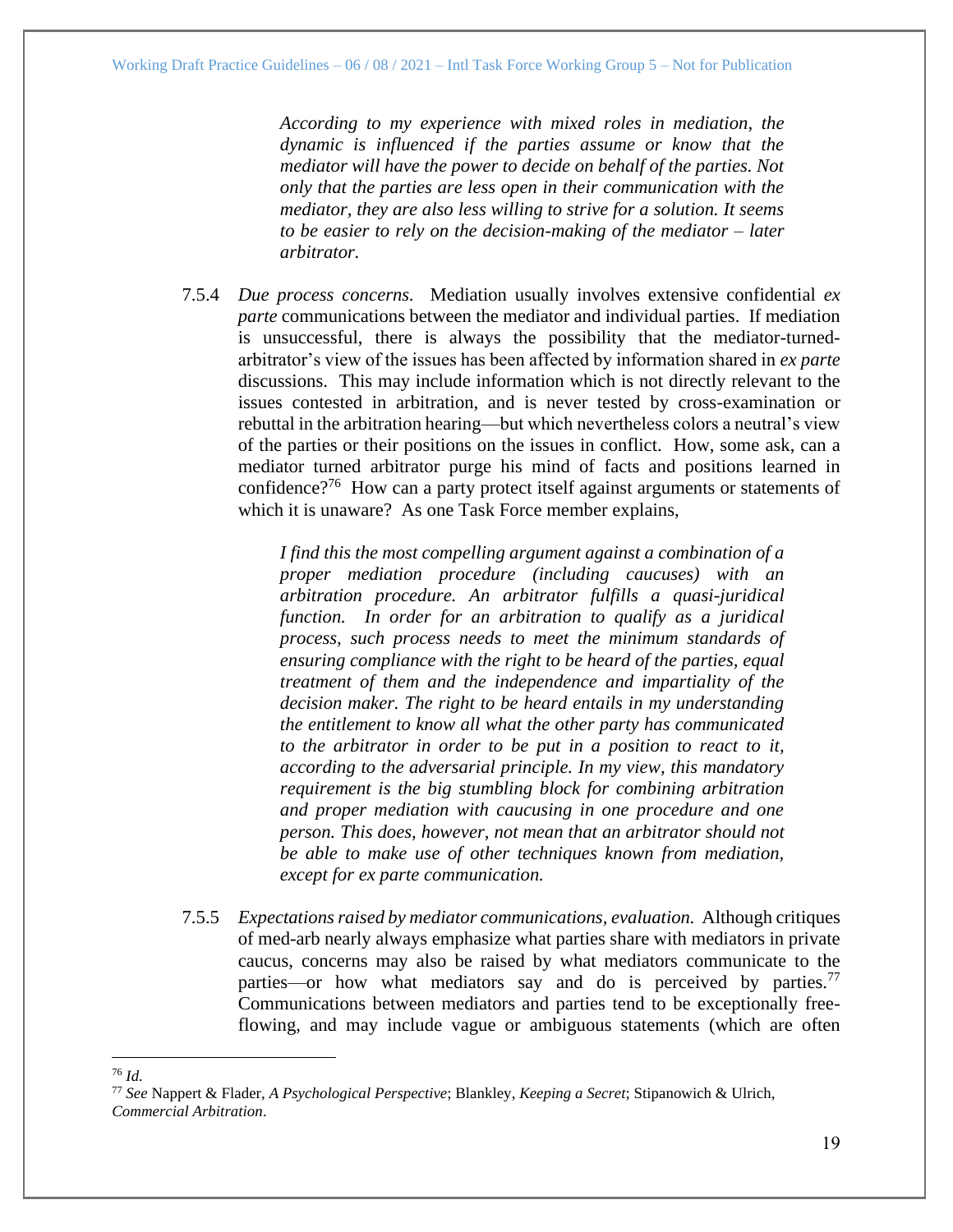employed by mediators to raise doubts and start a process of self-reflection by a party). What a mediator thinks or/and say and what a party thinks they heard may be two very different things. These dynamics are of particular concern in regard to case evaluations. A mediator's guarded evaluation of elements of a case or prediction of what might happen in arbitration might be interpreted or remembered as setting a floor of expectations for an award they might make at the conclusion of arbitration hearings. In other words, communications made by the mediator during mediation, including case evaluations or predictions offered during caucus, may raise in one or both parties specific expectations regarding a future award by the mediator-turned-arbitrator, as exemplified by the following scenario.

*Two subcontractors were in the process of negotiating a merger. One of the companies was involved in a pending claim at the time of the merger negotiations. In many respects it was a fairly common sort of claim. The subcontractor was seeking additional compensation for post-contract changes that delayed its work and made the work more expensive. The general contractor counterclaimed for delay damages alleging the subcontractor's work delayed project completion.*

*Senior management for both potential merger partners participated in mediation; one as the owner of the company with the claim, the other as an observer. The subcontractor was represented by experienced construction counsel. During the course of the mediation the subcontractor team (both CEOs and counsel) interpreted the mediator's comments during private sessions as being highly supportive of the subcontractor's position; so much so that the subcontractor team readily agreed to allow the mediator to serve as the sole arbitrator when the matter did not settle in mediation. A separate arbitration hearing was held.*

*Between the date of the mediation and the date of the arbitration the two subcontractors agreed to go forward with their merger, based in part on their joint expectation that the arbitration would result in a positive cash recovery. This expectation on the part of the subcontractor team was so strong that they "booked" the award to be entered in the pending arbitration as an asset on the merger balance sheet.*

*Expectations are often unfulfilled. The arbitrator found in favor of the general contractor. Most disturbing to the subcontractors was that information shared by the subcontractors in a private mediation caucus, but not addressed in the arbitration hearing itself, was used by the mediator/arbitrator as part of the basis of the arbitration award.*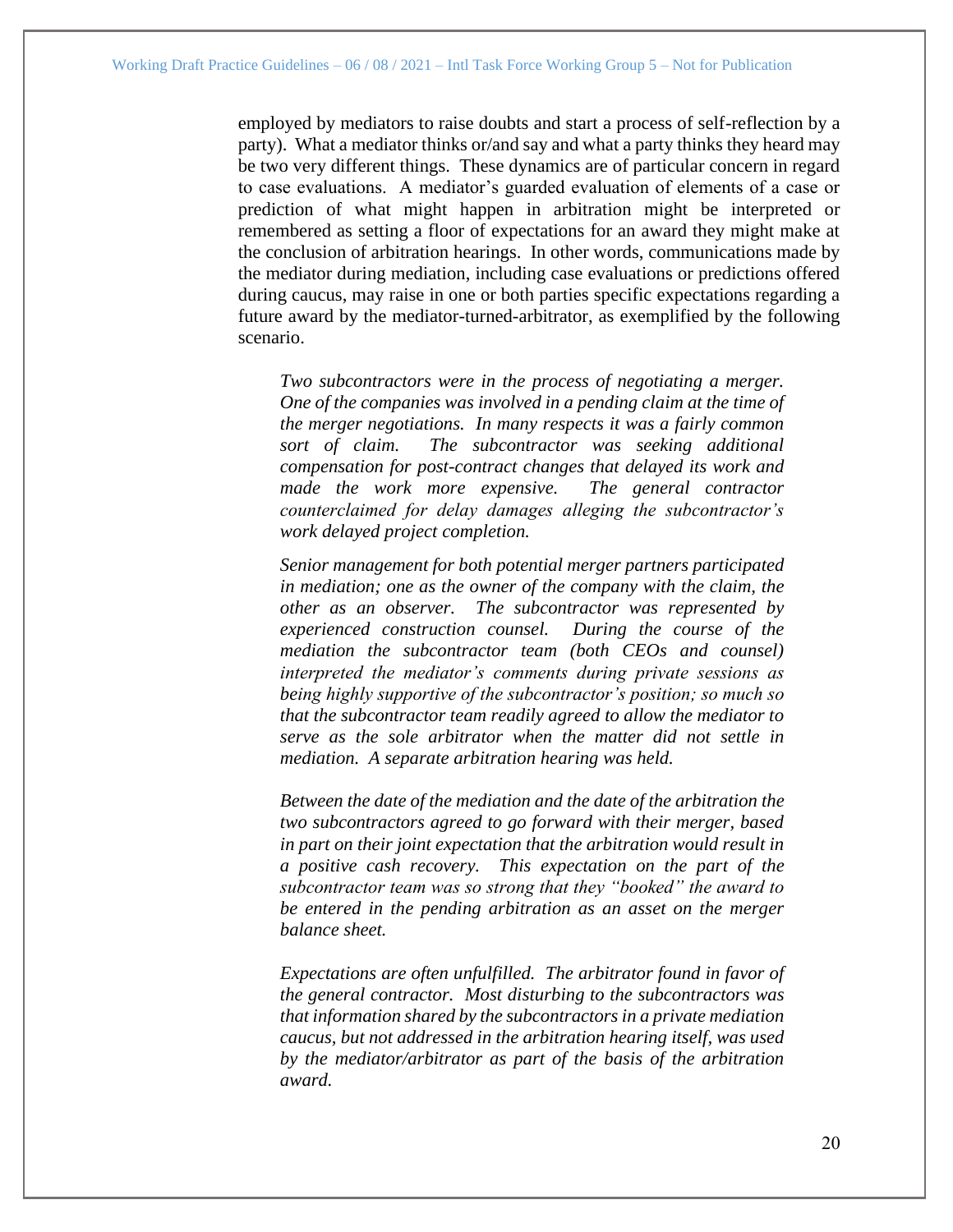*The balance sheet asset was transformed into a joint liability of the recently-merged companies. The two CEOs fell out and litigation was instituted to unwind the merger. The merger was unwound, the situation snowballed, and the subcontractor with the original claim in mediation ultimately declared bankruptcy.*<sup>78</sup>

- 7.5.6 *Unsuitability of some neutrals for one role or the other.*<sup>79</sup> Experience and competence as a mediator does not automatically qualify an individual to perform the role of arbitrator and vice versa. Some excellent mediators may not have the temperament, managerial skills or procedural knowledge to be effective arbitrators. Similarly, many arbitrators lack the ability to be effective mediators.
- 7.5.7 *Lack of clarity regarding role(s) of neutral and other concerns affecting enforceability of result.* Because legal frameworks for arbitration and mediation tend to be "siloed"—that is, developed and regulated separately and independently—in many countries,  $80$  having a neutral engage in both activities during the course of dispute resolution may raise questions about the nature of the process, the neutral's expected code of conduct and the enforceability of the results under applicable  $law(s)$ .<sup>81</sup>

For example, efforts to structure a suitable, workable, and enforceable resolution are sometimes undermined by a lack of precision, preventing a reviewing court from determining whether it is being asked to enforce a mediated settlement agreement or an arbitration award. Such an issue may be particularly acute when a single individual is assigned multiple roles, or where the neutral's role may be characterized in more than one way. Lack of clarity in delineating the boundaries between a neutral's activities as mediator and as arbitrator may create problems for any party seeking to enforce a resolution reached through the process. These concerns are illustrated by *Ex parte Industrial Technologies* (Ala. 1997),<sup>82</sup> a court decision resulting from an agreement to refer a dispute to an out-of-court process described as "mediation or arbitration" with a retired circuit judge as "mediator/arbitrator." The parties subsequently disagreed about the nature of the process and the outcome, and the subsequent legal dispute ultimately reached a state supreme court which determined that both the parties' agreement and the subsequent process were fatally flawed since there was no meeting of the minds regarding the precise nature of the procedure, the neutral's role, or the final result. While the participants had the opportunity to overcome their lack of precision in tailoring the original ADR agreement during the subsequent negotiation and

<sup>78</sup> E-mail from David Ratterman.

<sup>79</sup> COMMERCIAL ARBITRATION AT ITS BEST. For related sources from the labor arena, *see Bartel, Med-Arb.*

*<sup>80</sup> See* Stipanowich*, supra* note 1, Part II.A. (discussing evolution of arbitration and mediation in U.S.); Part IV.A., B. (discussing legal framework in Brazil, Singapore).

<sup>81</sup> *See* Deason*;* Stipanowich, *supra* note 1, Part III (discussing legal framework in various countries).

<sup>82</sup> *See, e.g.*, Ex parte Industrial Technologies, (Ala. 1997), *discussed in* FOLBERG, RESOLVING DISPUTES.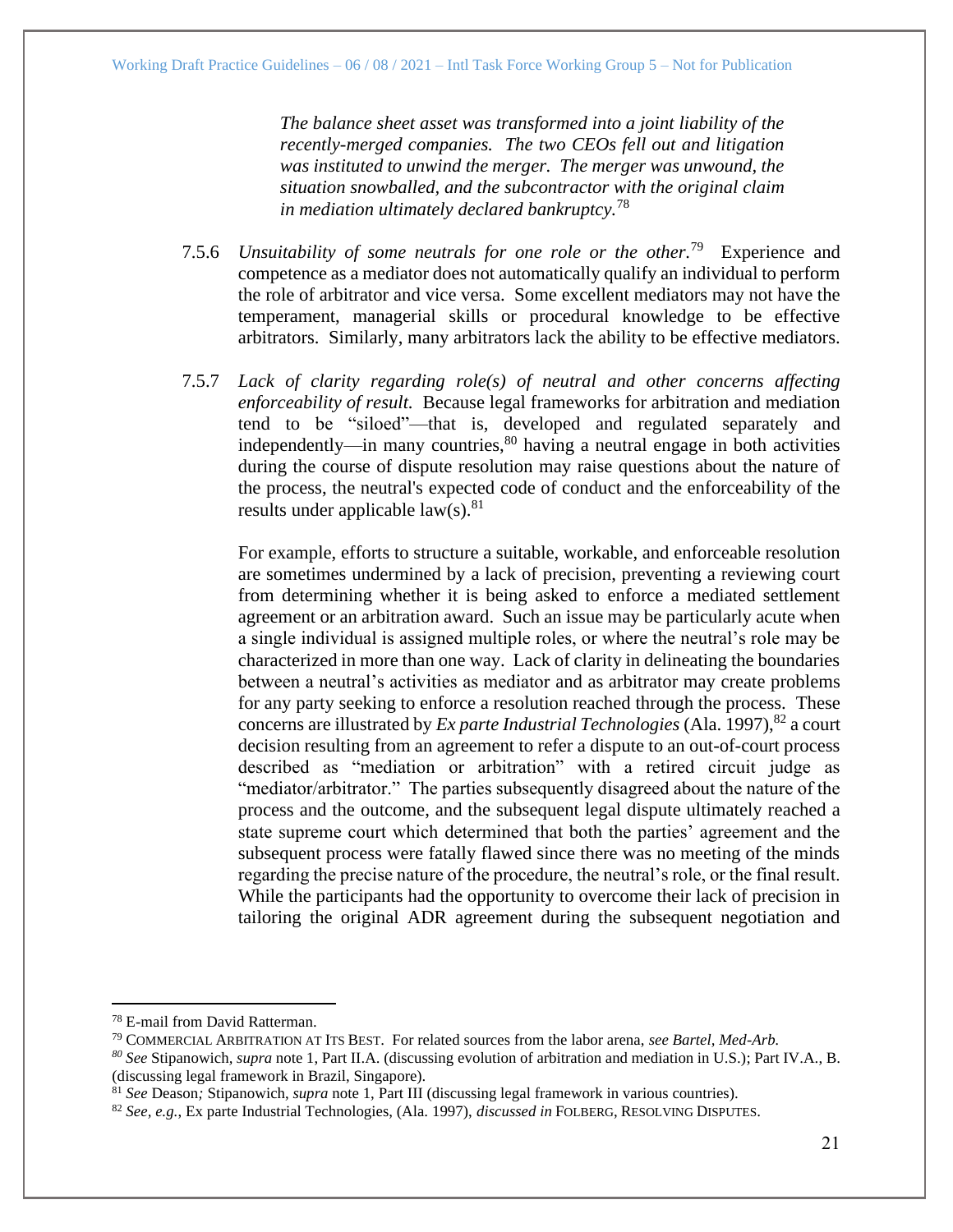drafting of their final "stipulation of agreement," they instead merely exacerbated their earlier mistakes.  $83$ 

Moreover, the perceived fundamental dichotomy between mediation and arbitration—their diametrically opposite orientation toward *ex parte* discussions—may give rise to procedural grounds for motions to disqualify an arbitrator or overturn arbitration awards. $84$  As discussed below, parties who want a neutral to serve in mixed roles must be very clear about the resolution of the foregoing issues and should address pertinent waiver issues (such as parties' waiver of the right to challenge any resulting arbitration award on grounds of *ex*  parte contact).<sup>85</sup> In some other jurisdictions, additional strictures on dual roles may create other procedural hurdles for parties.<sup>86</sup>

Another concern relates to the potential impact of the New York Convention on resolutions reached through med-arb, where arbitral jurisdiction may not have attached prior to mediation. If it can be proven that all issues in dispute were settled prior to the arbitration, the award may be quashed, or denied enforcement, on jurisdictional grounds because there was no "difference" between the parties at the commencement of the arbitration. $87$  The neutral should be especially vigilant in cases where [s]he has reason to suspect the dispute is not genuine."

7.5.8 *When does the mediation stage under a med-arb arrangement end?<sup>88</sup>* If parties agree to med-arb or arb-med prior to commencement of dispute resolution, who decide that mediation has been exhausted? An important difference between medarb and regular mediation is that under med-arb a disputant may not just walk away of the process. In absence of an opt-out provision, the disputant must proceed to arbitration. This may raise the question when the timing for switching hats can be established and by whom? Theoretically, parties may agree on one of the following three options: (1) Either party may end the mediation at any time and for any reason; (2) Parties need to mutually agree that the mediation phase has been exhausted; and (3) To entrust the med-arbitrator with the authority to decide on the commencement of the arbitration proceedings. This last option echoes the practice which finds expression in standard mediation entry agreement which stipulate that the mediator has a full discretion to end the mediation.

 $83$  Lack of clarity regarding neutral role(s) was also a factor in the non-enforcement of a stipulated settlement agreement reached through a process described as "binding mediation." *See* Lindsay v. Lewandowski, *discussed in* Sussman, *Combinations*.

<sup>&</sup>lt;sup>84</sup> Concern about the enforceability of arbitration awards is a central theme of recommendations made by the CEDR Commission on Settlement in International Arbitration. *See* Stipanowich, *supra* note 1, Part V.B; *see also* COMMERCIAL ARBITRATION AT ITS BEST.

<sup>85</sup> *See* Stipanowich, *supra* note 1, nn.307, 333, 393, 407.

<sup>86</sup> Some of these hurdles are exemplified by the laws of Brazil, Singapore, Hong Kong and Australia. *See* Stipanowich, *supra* note 1, Part IV.

 $87$  New York Convention, Article II(1).

<sup>88</sup> This aspect was highlighted by Bas van Zelst, 15-16.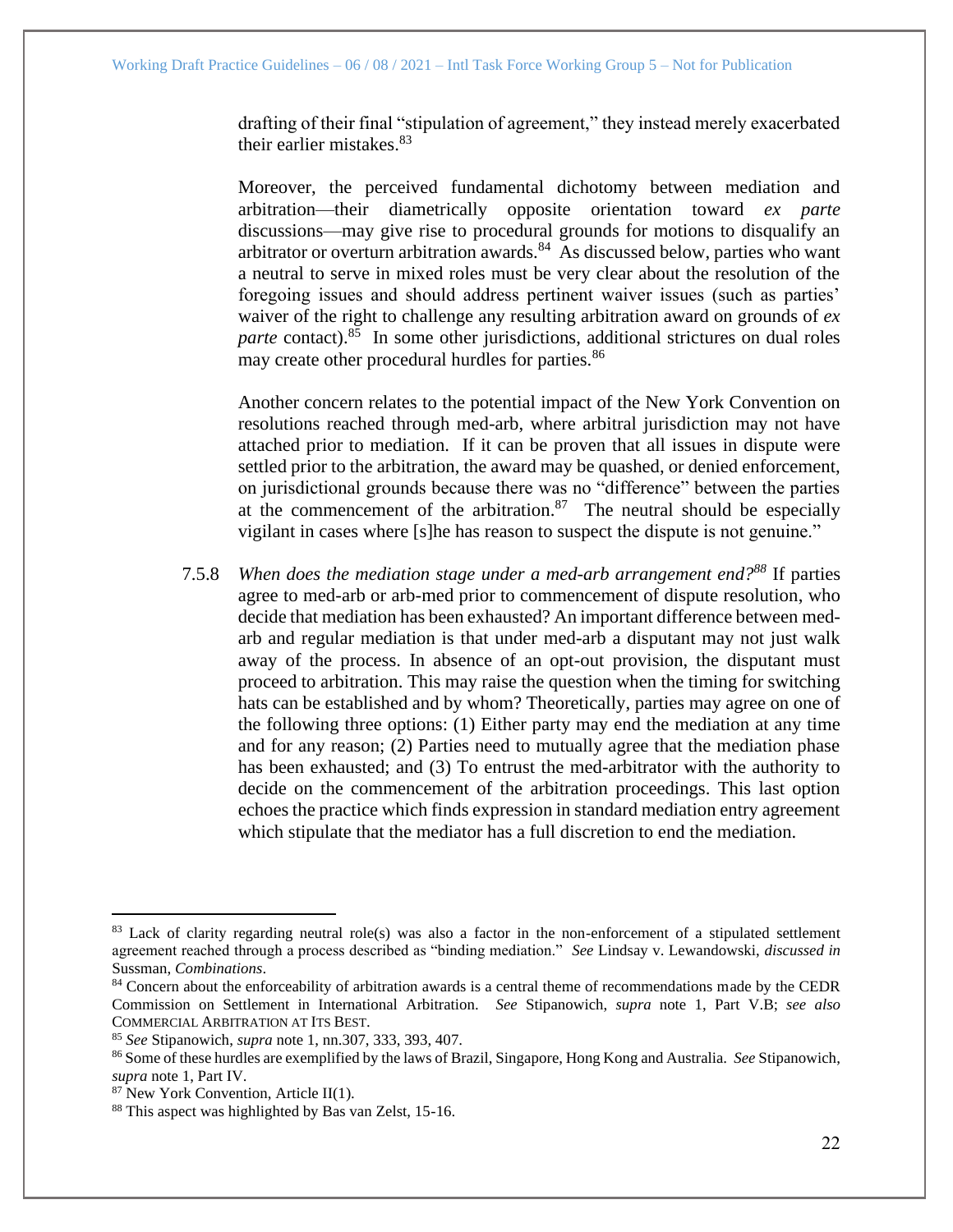## <span id="page-22-0"></span>**7.6 An Emerging View: Creativity, Risk and Effective Problem-Solving**

For the foregoing reasons, many lawyers and dispute resolution professionals eschew process options involving mixed roles for neutrals. As noted above, however, recent studies indicate that today many neutrals do switch hats from time to time;<sup>89</sup> moreover, some have established such services as a part of their professional brand. One of the latter explains,

*I have embraced [mixed roles] because I view myself, above all else, as a "problem solver," rather than just an arbitrator and a mediator, and because I think being an effective problem solver requires exercising some creativity and involves taking some risk. I strongly believe that mixed mode dispute resolution is the wave of the future of our field.*<sup>90</sup> 

In 2001, a Commission sponsored by the New York-based CPR Institute for Dispute Resolution first propounded guidance for business parties considering med-arb and arbmed.<sup>91</sup> Although recognizing that mixed-role processes might prove beneficial in some cases, the emphasis was on the various risks and how they might be addressed. Twenty years later, the experience of neutrals who have since developed a specialization in mixed roles reinforces the notion that such roles can be more fully, if selectively and carefully, embraced. We may glean a number of tentative conclusions from their collective experience.

7.6.1 *There may be strong reasons for the parties to have a neutral switch hats, including changed circumstances.* As some of the illustrative anecdotes reveal,  $92$ employing separate individuals to mediate and arbitrate a dispute may not always be practical or preferable. As one neutral puts it:

> *In each instance [where I participated in arb-med], the parties had one or more compelling reasons, some of a highly personal nature, why they wanted me to switch hats and mediate. . . . In each instance, the designation of a different neutral to mediate the dispute would not have accommodated or been responsive to the stated concerns that motivated the parties to ask me to switch hats.*<sup>93</sup>

Another experienced mediator and arbitrator identified multiple priorities supporting one med-arb scenario:

<sup>89</sup> *See infra* note 188 and accompanying text; *see also* COMMERCIAL ARBITRATION AT ITS BEST.

<sup>&</sup>lt;sup>90</sup> E-mail from Richard Silberberg.

<sup>91</sup> COMMERCIAL ARBITRATION AT ITS BEST (Report of CPR Commission on the Future of Arbitration). The sponsoring organization is now known as the International Institute for Conflict Prevention & Resolution. Relevant aspects of the CPR Commission Report are discussed *in* Stipanowich, *supra* note 1, Part V.A.

<sup>92</sup> *See* Stipanowich, *supra* note 1, Part II.B.2.

<sup>&</sup>lt;sup>93</sup> E-mail from Richard Silberberg.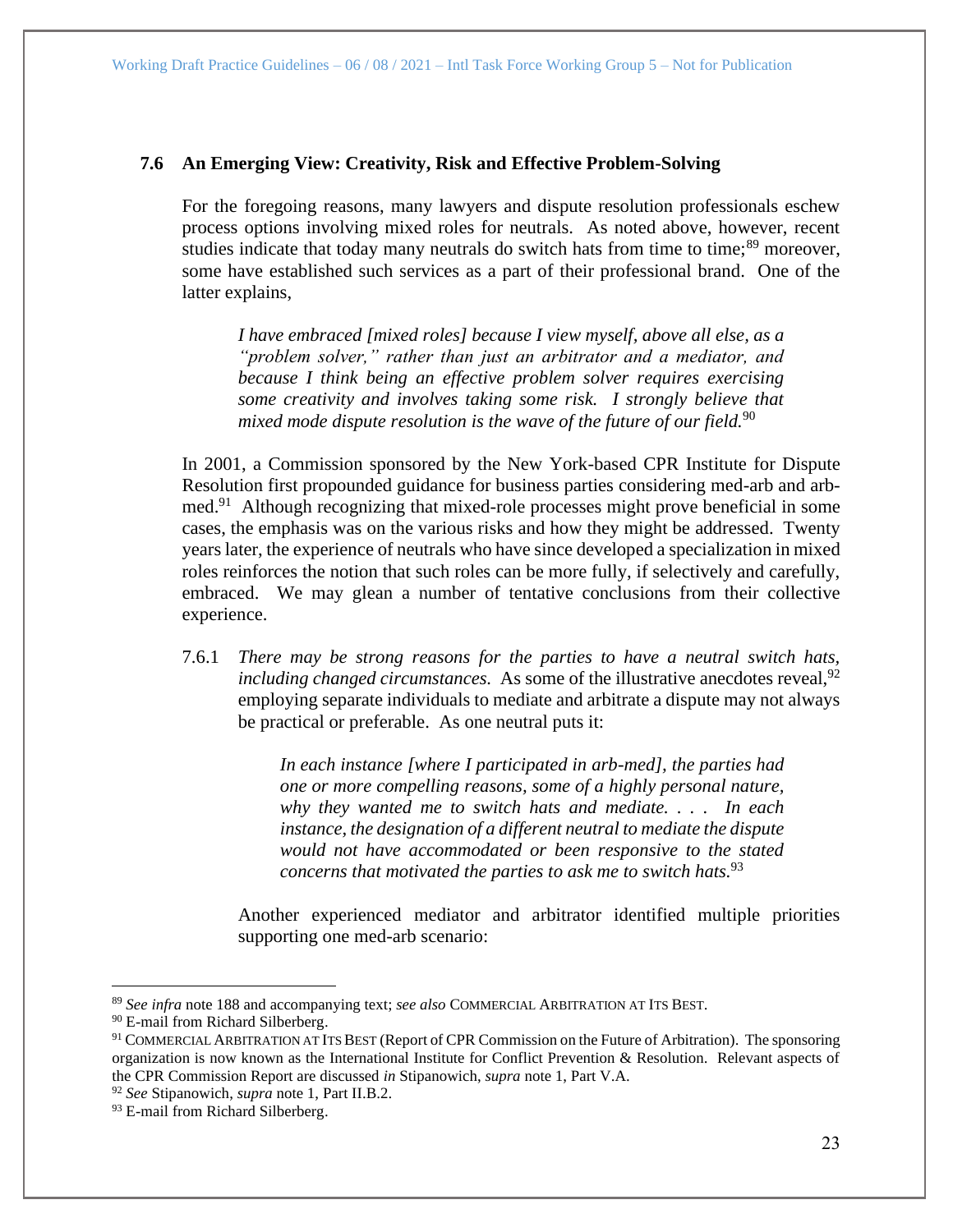*A dispute between a large private firm which has been in the business of manufacturing car batteries for many years and its union. The firm was facing a fierce competition from Chinese products and had to cut 50% of its costs in order to stay competitive and survive.* 

*I was appointed as a mediator. Nonetheless, since the firm needed to act urgently, it was agreed in advance that all unresolved issues would be decided by me as an arbitrator and that whether the dispute would be resolved by mediation or arbitration the outcomes would be put in a form of an arbitration award.*

*In retrospect, it was a very wise decision. After a 20-hour marathon session we were able to reach an agreement on all issues and to reverse the firm's decision to close its business. I wrote a lengthy arbitration award and registered it.* 

*Later I learned that union officials and employees' representatives were fiercely attacked by their constituency for what was perceived as a major deterioration in working conditions and loss of job security and that the arbitration award was used by them as a shield.*

These situations often include changed circumstances, including the impact of the coronavirus pandemic, which came on during a hiatus between arbitration hearings:

*The Claimant was unemployed, and the Respondents, . . . suddenly found that there was no demand for their services. The parties' counsel informed me that they wished to mediate the dispute rather than schedule additional hearing days. I encouraged counsel to . . . line up a mediator, but they rejected that suggestion, indicating that it "only made sense" to mediate if I would agree to serve as the mediator. Counsel explained that they did not have the inclination to get another neutral "up to speed" nor did their clients wish to expend the money to do so. . . . Counsel further commented that I had heard enough testimony to see where the case was going and that the additional fact testimony remaining to be heard was unlikely to change my view of the case (whatever that might be). I explained to counsel at some length the risks that would be involved if I were to switch hats and serve as the parties' mediator (particularly if the case were not settled), but the parties expressed very little concern about those risks and readily agreed to execute the written arb-med consent form that I use in such circumstances. The parties' counsel had concluded that "our clients need the case to be over so they can get back to the business of preserving their livelihood during the*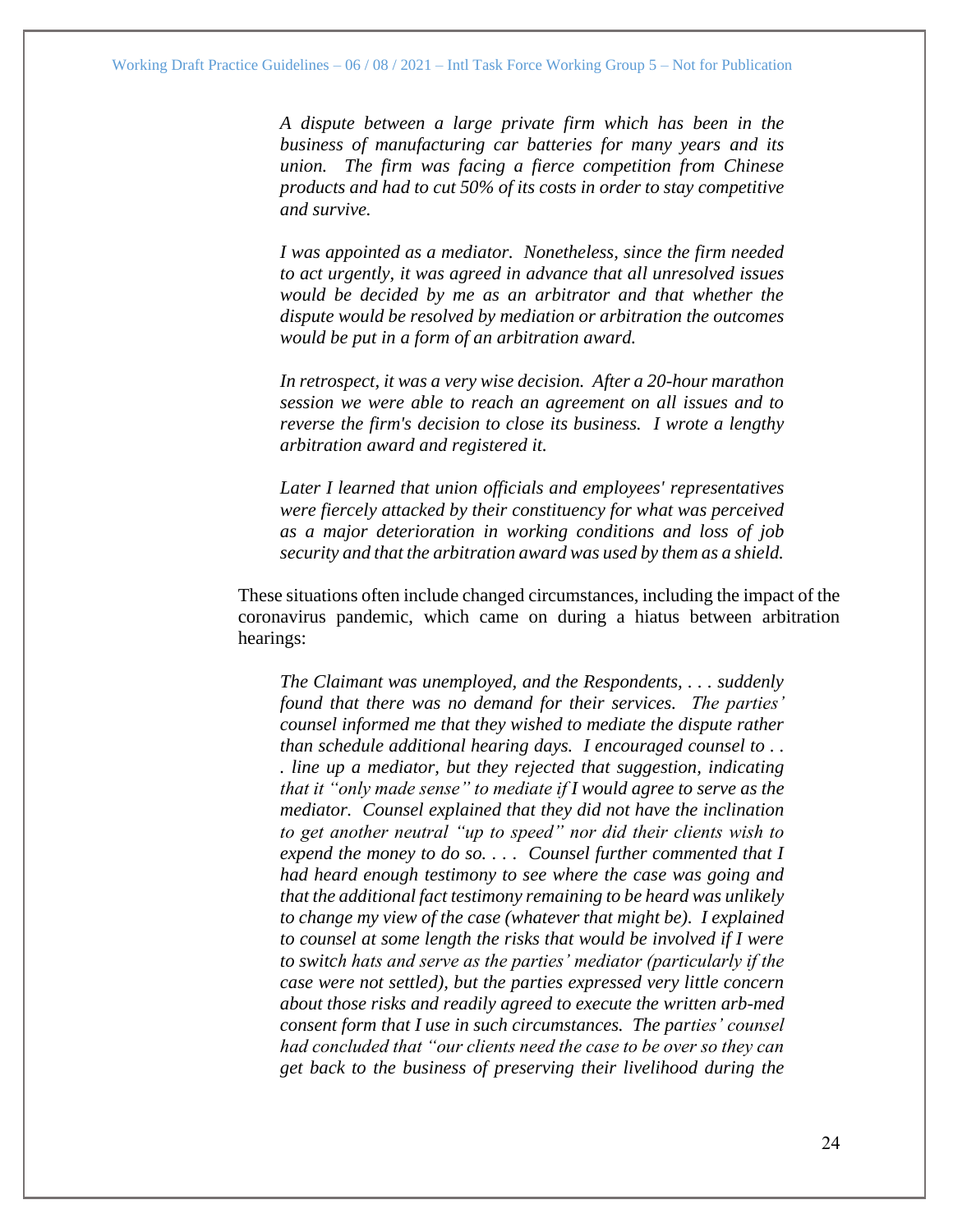*pandemic," and "we view you as our best chance to get that done."*<sup>94</sup>

As previously noted, there may be situations where an arbitration award simply won't serve the parties' goals:

*I had a case in which all arbitrators in the deliberations felt that deciding the matter according to the law would not result in a commercially sensible solution. The key focus was not on a cash award but quite complex and intertwined declaratory relief requests relating to IP rights, the scope of which was disputed. Both parties only needed parts of these rights for their own products but they were tied together in an exclusive license setting under a long-term license agreement which prevented them from working with other partners in exploiting the IP rights. All knew that the IP rights had great potential for new products but the parties did not want to engage together in developing them and at the same time blocked each other. When deciding the case, only a black-and-white solution was possible, namely either concluding that the exclusive long-term license agreement was validly prematurely terminated or not. Any creative solutions on how to reshape a cooperation between the parties and including further parties into the mix, could not be the mission of the arbitral tribunal. After a hearing, the arbitrators considered to suggest to the parties that the wing-arbitrators would assume the roles of proper (joint-) mediators with the opportunity to speak to the parties ex parte, while the chairman would not be involved and not privy to the mediation. The plan was that the chair continues as a sole arbitrator had the mediation not been successful.*

7.6.2 *The risks of some mixed-role processes may be overstated.* Some experienced repeat players insist that many of the concerns about mediators shifting to the role of arbitrators after having been exposed to prejudicial information in *ex parte* discussions with the parties, is overblown.<sup>95</sup> One frequent med-arb neutral argues that there is an over-emphasis on what happens if mediation fails and a neutral becomes arbitrator, instead of focusing on the key priority and normal conclusion of the process: a negotiated settlement in mediation.<sup>96</sup> Another dispute resolution professional points out,

> *I have engaged in arb-med-arb approximately ten times during the course of my career as a neutral, each time at the request of both*

<sup>&</sup>lt;sup>94</sup> E-mail from Richard Silberberg. In other cases, the role change was motivated in an international dispute by the parties' belated recognition that their best chance to reach a negotiated settlement would be when they were all together in the same city for arbitration hearings.

<sup>&</sup>lt;sup>95</sup> See Appendix, Summary of Practices in China.

<sup>96</sup> Blankenship Memo.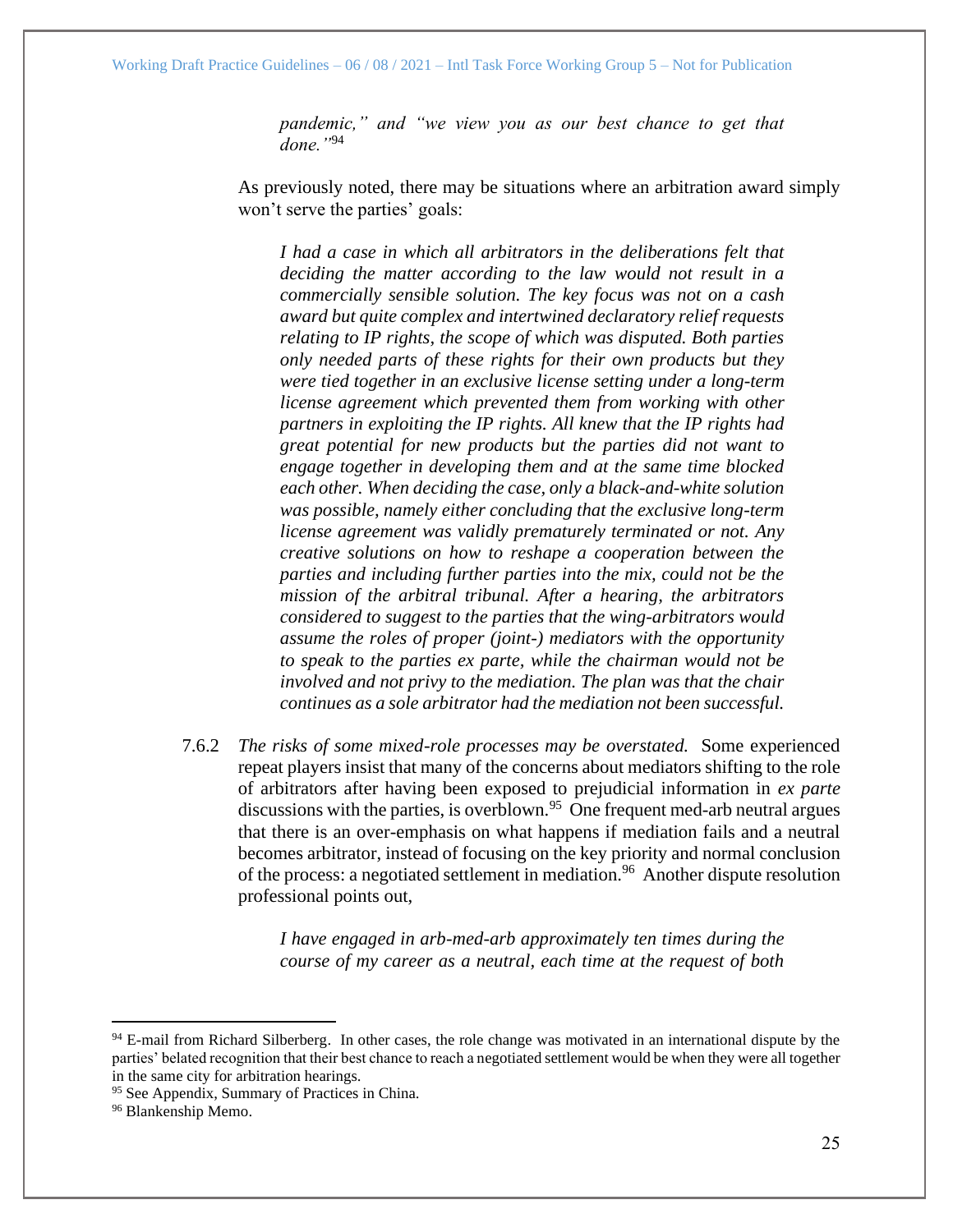*sides' counsel on an ad hoc basis. Fortunately, I have only had to*  proceed to the second "arb" stage on one of those ten occasions.<sup>97</sup>

7.6.3 *Med-arb may involve multiple role transitions.* Arrangements for switching hats may entail more than one role transition. In the course of resolving one transnational commercial dispute, one experienced neutral began in the role of non-evaluative mediator and, in a second stage, transitioned to a more evaluative role focused on party rights and positions. The issues were eventually resolved through final offer arbitration with the same neutral issuing a binding award.<sup>98</sup>

# **Practice Guidelines for Med-Arb, Arb-Med, Arb-Med-Arb**

## <span id="page-25-0"></span>**7.7. Introduction: The Special Requirements of Med-Arb, Arb-Med, and Arb-Med-Arb**

Experienced mixed-role neutrals remain highly attentive to the pervading concerns associated with switching hats, and emphasize that effectively changing hats depends on a confluence of several factors including a relationship of significant trust and confidence between neutral and parties; a neutral with a range of pertinent skills and abilities, as well as comfort with taking on multiple roles; autonomous, consensual decision-making by parties who are informed of the known and unknown risks of mixed-role arrangements, as well as procedural options to avoid or minimize risks; a written agreement clearly setting forth the parties' understandings and incorporating appropriate waiver language.

Such elements will be considered more fully in the following Practice Guidelines. [Sections 7.8 through 7.16.]

# <span id="page-25-1"></span>**7.8 Careful, Informed, Independent Reflection by Parties and Counsel**

Any decision by parties to employ neutrals in dual roles (med-arb, arb-med or arb- medarb) or to have an arbitrator engage directly in helping facilitate settlement should be the product of careful, informed, and independent reflection and discussion by all concerned.<sup>99</sup> In most cases, the parties' priorities will be best achieved by employing different third party neutrals in the roles of arbitrator and mediator, either sequentially or in parallel. There may be situations, however, where business parties and counsel consider the matter before or during dispute resolution and conclude that the prospective benefits of dual roles, or of arbitrator engagement in settlement discussions, outweigh the risks.

Ultimately, the success of such arrangements depends upon: (1) mutual understanding between the participants as to their expectations regarding mediation and arbitration; (2) the ability of parties and counsel to understand the concerns associated with mixed roles

<sup>&</sup>lt;sup>97</sup> E-mail from Richard Silberberg.

<sup>98</sup> Mironi, *From Mediation to Settlement*.

<sup>99</sup> *See* Brewer & Mills, *Combining Mediation*.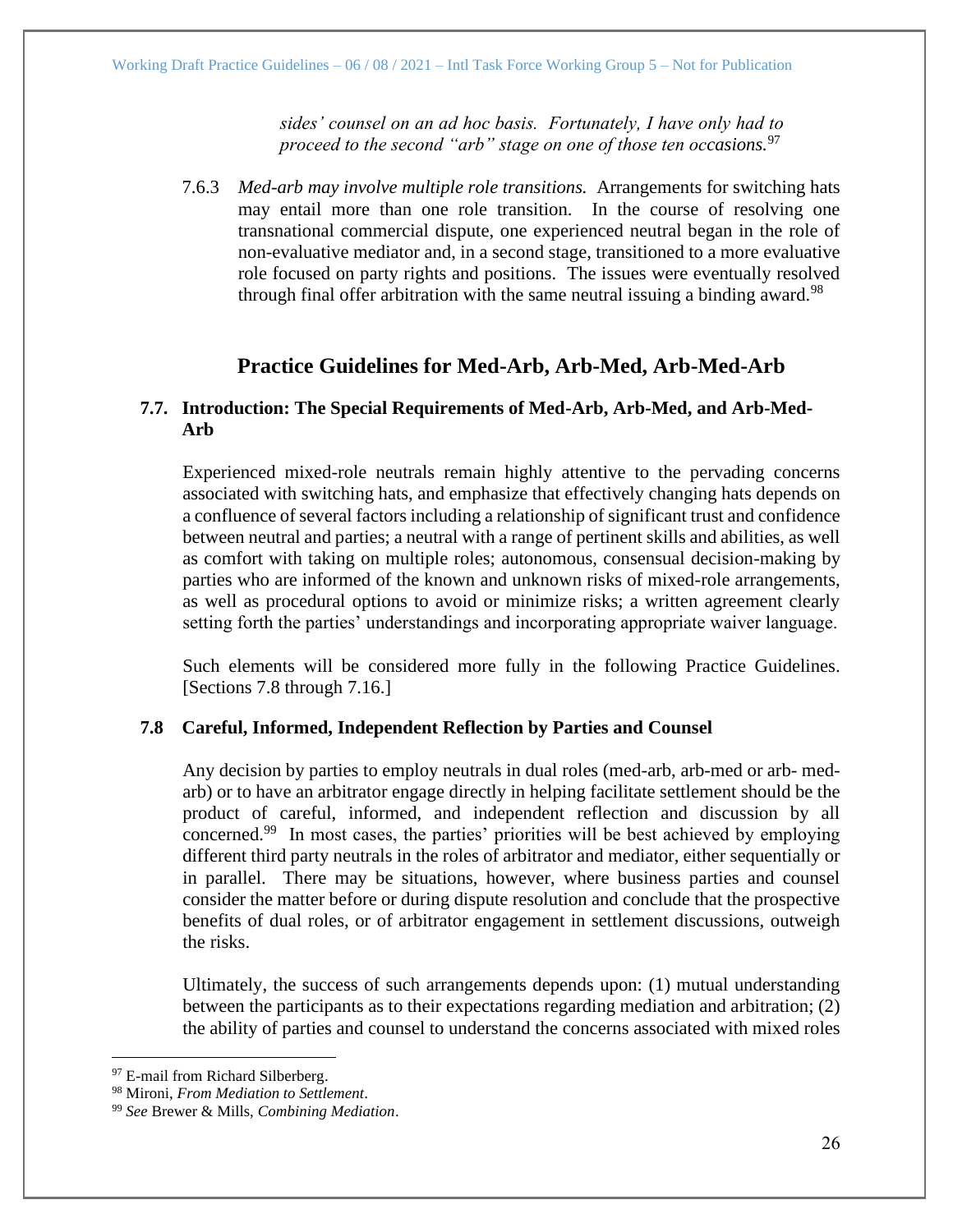and then to employ the process in the most effective, mutually acceptable manner; (3) the involvement of a neutral who is willing and is qualified by background and experience to handle the anticipated dual role, and who has established a relationship of rapport and trust with the parties; and (4) an agreement that integrates the mutual understandings and expectations of all participants<sup>100</sup> and develops organically from the circumstances.<sup>101</sup>

The best approach is for parties and counsel to think carefully about all of these factors in advance, or in the early stages of dispute resolution.<sup>102</sup> This may involve discussions during the process of contract negotiation and drafting or after disputes have arisen, either before or after the retention of a mediator or arbitrator(s). Although it is important that parties and counsel have the opportunity to exercise independent judgment regarding mixed roles or arbitral engagement in settlement, it will be critical for the parties to engage the neutral(s) in the discussion to receive their input and to ensure their comfort with and commitment to the process. This might occur either at the time they are retained or in initial planning for the dispute resolution process—such as, for example, during an initial prehearing management conference in arbitration.<sup>103</sup> Indeed, the parties' faith and trust in the ability of a neutral to "thread the needle" of a dual role may be the single most critical element in submitting to such arrangements.

As discussed below, these mutual understandings should be integrated in an agreement.

# <span id="page-26-0"></span>**7.9 Ensuring Parties' Mutual Understandings Regarding Roles of Mediator and Arbitrator**

7.9.1 *Clarifying expectations regarding basic role(s) of mediators.* In any particular situation, the scope and nature of a mediator's activities may be determined or limited by the skills, attributes, and preferences of the mediator; the nature of the dispute; the understandings and preferences of the parties and counsel; and other surrounding circumstances. Moreover, perspectives and practices regarding the mediator's role(s) are often heavily influenced by prevailing law or cultural tradition. Given these variances, it is especially critical for participants in international dispute resolution—parties, counsel, and dispute resolution professionals—to anticipate that there may be different expectations among parties from different legal traditions, and to take responsibility for parties ensuring that there is a mutual understanding and true meeting of the minds regarding the role and functions of mediators. [See 7.1.2.1.] Similar diligence is

<sup>100</sup> For a discussion of consent issues, *see* NIGMATULLINA, COMBINING; Sussman.

<sup>&</sup>lt;sup>101</sup> As one neutral with considerable experience with med-arb notes, "As always, the parties should fashion the process to the dispute, not the dispute to some preordained process."

 $102$  The Task Force recognizes that proactive, pre-dispute discussions about mixed roles for neutrals are relatively rare. It may be that parties and counsel may benefit more from a post-dispute facilitated discussions about such options. For example, DIS, a leading German dispute resolution institution, has introduced the role of a conflict manager whose services can be used when a dispute arises. The conflict manager would discuss with the parties the most appropriate and a tailor-made dispute resolution mechanism. Despite some good marketing efforts, it is not accepted in practice.

<sup>103</sup> *See, e.g.*, CEDR, RULES.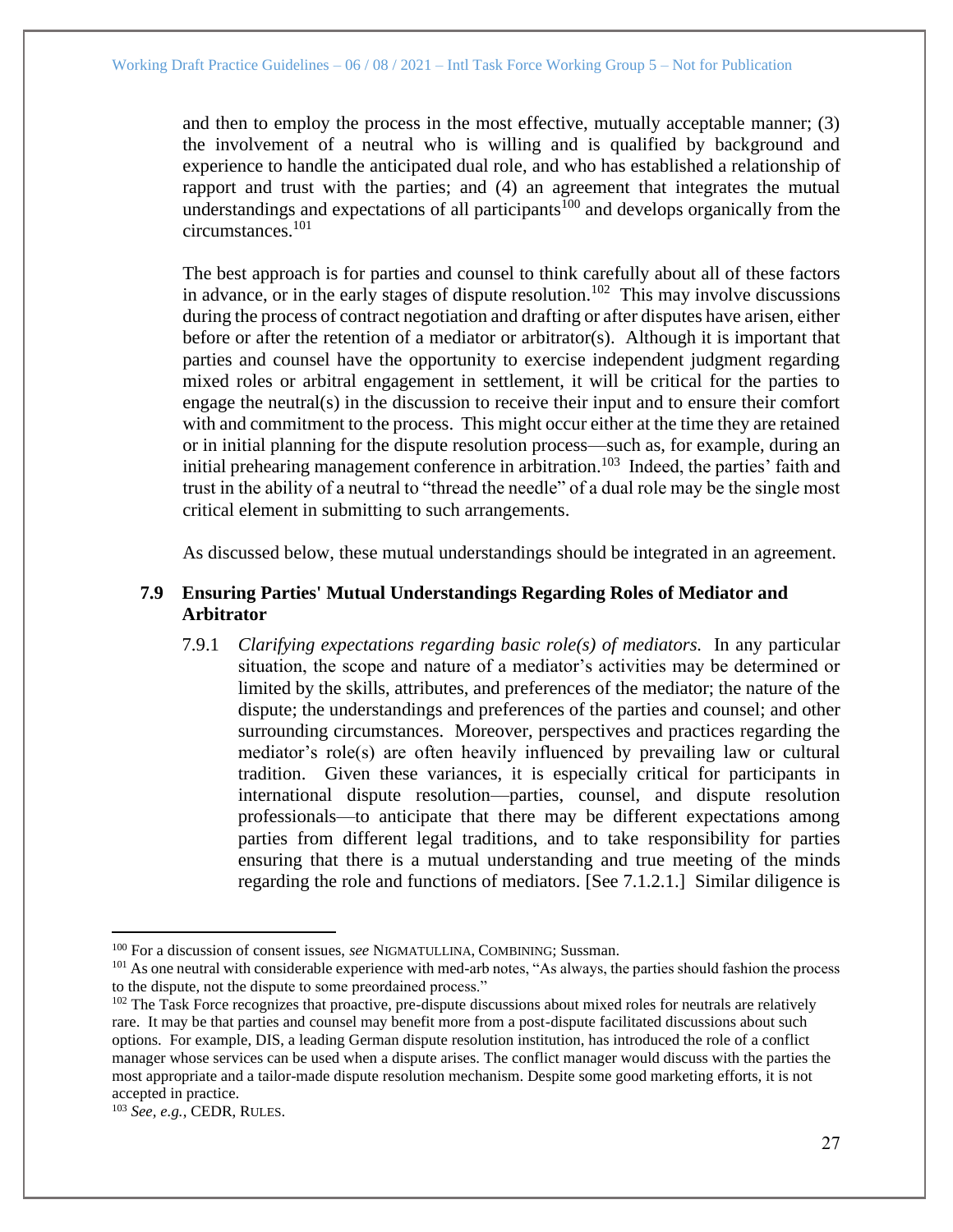due with respect to usages of "conciliation" and the functions of conciliators.<sup>104</sup> [See 7.1.2.2.]

7.9.2 *Clarifying expectations regarding the role of arbitrators in facilitating settlement.* As discussed above, for a variety of reasons including cultural and legal traditions and other circumstantial factors, parties may enter into dispute resolution with very different expectations regarding the role of arbitrators in settlement and single-neutral med-arb, arb-med, and arb-med-arb. For this reason, efforts should be made to clarify and understand these expectations.

## <span id="page-27-0"></span>**7.10 Decision-Making Regarding Switching Hats – The Role of Parties and Neutral**

Ideally, a decision to have a neutral change roles from mediator to arbitrator or from arbitrator to mediator during the course of resolving a dispute should be left to the parties' own initiative and volition. Although the neutral's input and commitment to switching hats may eventually be critical, such decision should not normally be prompted or initiated by the neutral.<sup>105</sup> In the absence of shared expectations regarding the matter, discussing the arrangements for a neutral to play dual roles (med-arb, arb-med, or arbmed-arb) or for an arbitrator to engage directly in settlement discussions should be left to the parties. Once appointed and while the proceedings are under way, proposals or suggestions to the effect that the mediator should switch to the role of arbitrator, or vice versa, or requests to discuss with the neutral the pros, cons, and options for such an approach, should preferably be made jointly by both/all parties after they have discussed the matter outside the presence of the neutral.<sup>106</sup> This is probably the best way to protect parties; autonomy and avoid undue pressure on parties and prevent efforts at "one-upsman-ship" in the presence of the neutral. It also affords decision-makers on all sides time and space to reflect and deliberate. At some point, however, the neutral's input should be brought to bear during parties' discussion and planning.

## <span id="page-27-1"></span>**7.11 Neutral's Competency, Availability, Independence, Impartiality**

7.11.1 *Considerations for med-arb, arb-med, arb-med-arb.* A mediator should be authorized to shift to the role of arbitrator in the course of resolving a dispute, or

<sup>&</sup>lt;sup>104</sup> Both internationally and in domestic settings, the term "conciliation" is often used as a synonym for mediation. *See* Stipanowich & Fraser, *The International Task Force*. In some circumstances, however, conciliators focus on some or all of the following activities: evaluating the legal and factual elements of the parties' positions regarding the issues in disputes; predicting the potential consequences if the issues in dispute are adjudicated in court or in arbitration; or putting forward to the parties their own proposals for agreement. *Id.* (discussing different usages of the term in different commercial and relational settings).

<sup>&</sup>lt;sup>105</sup> Under some standards, an arbitrator is constrained from suggesting that he serve as a mediator, although, if appropriate, the arbitrator may encourage the parties to consider mediation with a different neutral. For an example, *see* section III.B. JAMS, *Arbitration Ethics*.

<sup>106</sup> *See* COMMERCIAL ARBITRATION AT ITS BEST ("In no event . . . should parties be requested to make a decision regarding choice of process [of med-arb] or of the [mediator's shift to the role of arbitrator] . . . in the presence of the neutral.").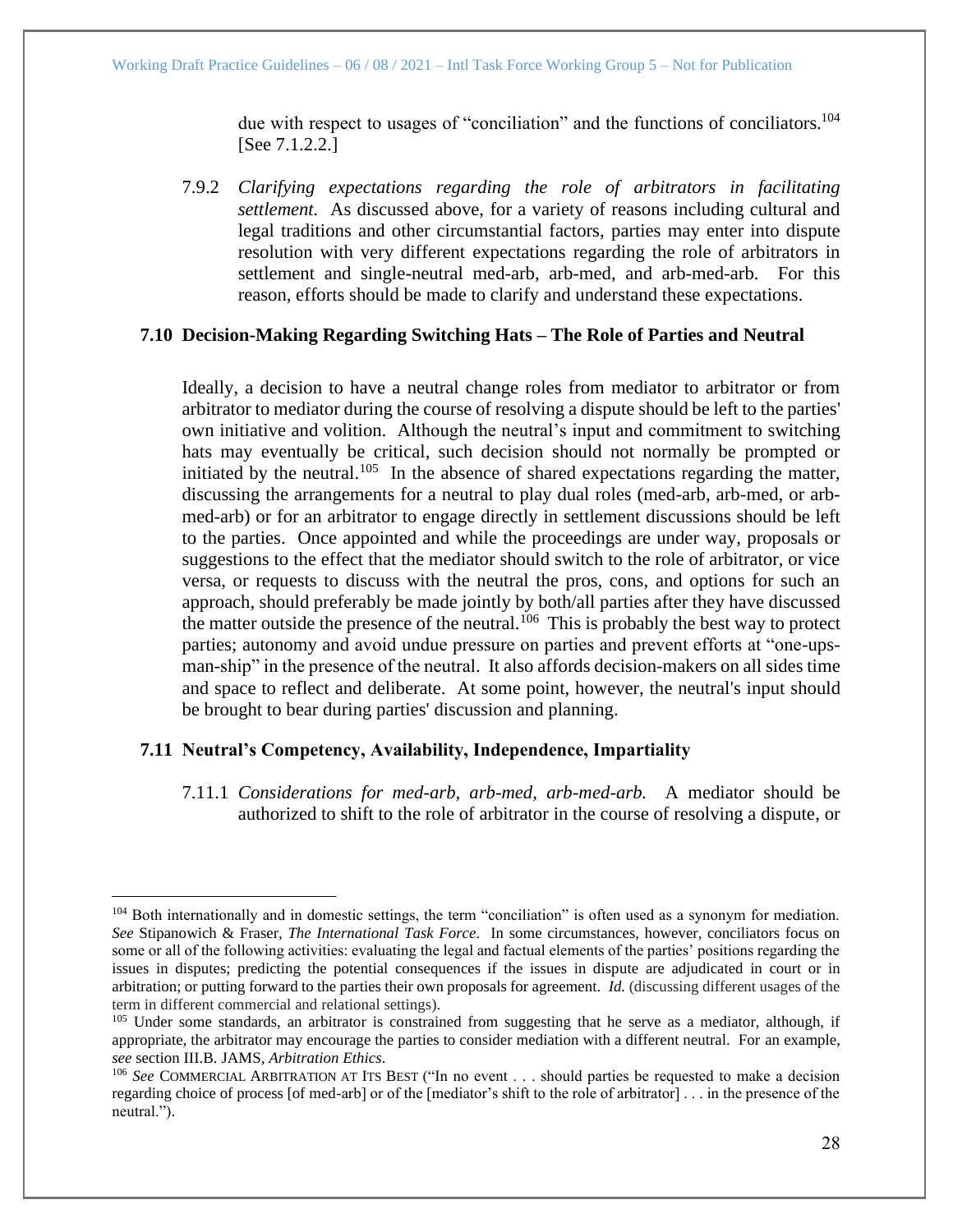vice versa, only if the parties are confident of the neutral's fitness for both roles. 107 The qualifications for the roles are significantly different; moreover, it may not be possible for a neutral to effectively shift to the role of arbitrator after having served as mediator, or vice versa. Before agreeing to have a neutral change roles, or potentially take on both roles, the parties should ensure that a neutral has the following:

7.11.2 *Requisite competence and capability.* Competence and capability may mean very different things depending on one's neutral role. Mediation and arbitration require very different skill sets. If the parties wish to have the same neutral acting in both roles of a mediator and arbitrator, he or she must be trained in the ethics, norms and techniques of each process. Highly effective mediators may not have the skills, experience, or disposition to be good arbitrators; the reverse is also true. Parties should make discrete evaluations of a neutral's process management skills and preferences, temperament, and relevant substantive knowledge or subject matter expertise as well as experience. Moreover, many neutrals may be uncomfortable playing both roles and/or shifting from one role to another, which entail special dynamics and challenges.<sup>108</sup>

In order to assess an individual's ability to fulfill the role of mediator, it is important to understand what that role is likely to entail. For example, where there is a possibility that a mediator will be shifting to an arbitral role, a mediator might not engage in overt evaluation of parties' positions, <sup>109</sup> arguments and the likely outcome if the dispute ends up in court, or might engage with the parties jointly and eschew private caucusing.<sup>110</sup>

At least as critical, however, is the degree of confidence and trust that parties repose in their neutral, or the latter's ability to gain and maintain a high level of rapport during the various stages of complex processes. While these elements are always important to success in mediation, they may be paramount in the mixedmode context.

- 7.11.3 *Availability.* Dual roles for neutrals may raise particular concerns regarding availability. For example, when a mediator shifts over to an arbitral role, it is probable that a greater time commitment will be required for lengthy hearings and drafting the arbitration award. In such circumstances, the parties should ensure that their reasonable expectations of for a timely proceeding can be met.
- 7.11.4 *Independence and impartiality.* Although independence and impartiality are often regarded as important considerations in the selection of mediators, in

<sup>107</sup> *See* COMMERCIAL ARBITRATION AT ITS BEST*.* at 23–24. Essential requirements for service as a mediator or arbitrator are catalogued in leading ethical and practice standards. For an example *see* IBA RULES OF ETHICS FOR INTERNATIONAL ARBITRATORS. ("Fundamental Rule" and "Acceptance of Appointment").

<sup>108</sup> *See* Blankenship Memo.

<sup>109</sup> *See id.* (noting need for great care in evaluating during mediation phase of med-arb, and concerns about implying predisposition toward a particular outcome in the arbitration phase).

<sup>110</sup> *See* Stipanowich*,* supra note 1, nn.307, 330, 398 and accompanying text.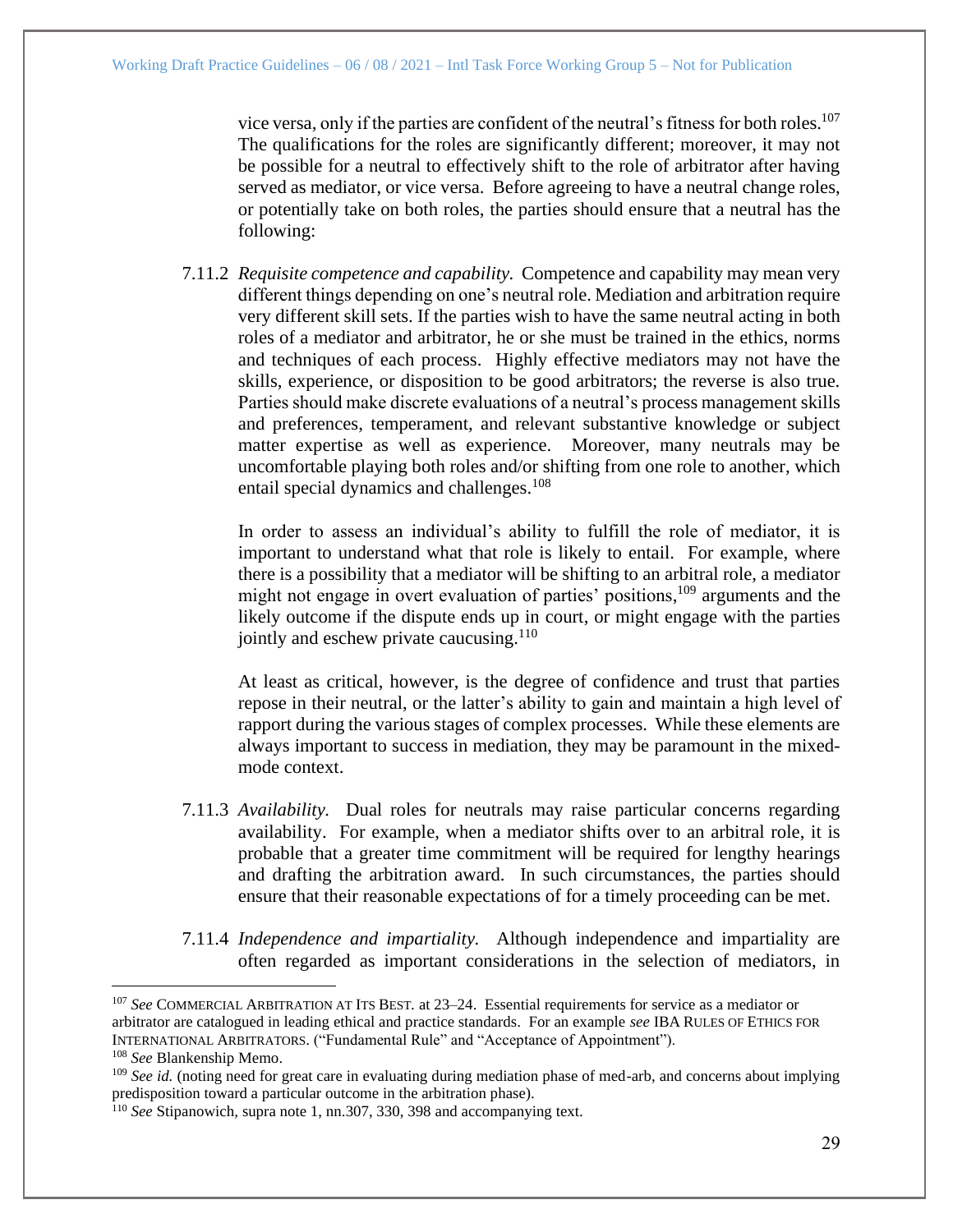arbitration they are often of paramount significance given the fact that arbitrators are empower to render legally binding decisions with limited judicial oversight. If a mediator is persuaded that he or she is willing and fully able to undertake the role of arbitrator, the mediator should disclose in writing any circumstances currently known to the mediator which are likely to give rise in the mind of any party to any justifiable doubts as to his or her impartiality or independence, or any other facts that might raise questions about his or her ability to effectively perform the arbitral role. One may assume that the disclosure obligations for arbitrators may be stricter or more expansive than those for mediators under applicable law or procedures. If the parties have agreed to arbitrate under specific published arbitration rules, then any disclosure should be in accordance with those rules.

Moreover, with regard to impartiality, the obligation to disclose prior to serving as an arbitrator may be broadened if the mediator engages in private caucuses with individual parties during the mediation stage of med-arb. For example, in the event the parties are considering med-arb after mediation has begun, they should consider (in addition to other factors) any information or arguments to which the arbitrator was exposed during mediation, especially during caucuses, and any communications the mediator made with the parties in regard to evaluation of their cases or predictions respecting results in arbitration.

One task force member observes:

*As I understand, the requirement of independence and impartiality applies to the neutral continues not only at the time of its appointment, but throughout the procedure until its function is discharged. However, I do not believe this requirement (particular impartiality) inhibits the neutral to form its views on the merits of the case as the proceeding develops, based on the submissions (of arguments and evidence) made by the parties (and quite the contrary this is what is expected especially for arbitrators, who are expected to ultimately render an award).*

7.11.5 *Confidentiality.* Legal and ethical rules or standards as well as parties' and counsel's expectations regarding the nature and scope of confidentiality may vary greatly between mediation and arbitration. Parties should be aware to the fact that in contrast to arbitration, in almost all legal systems the confidentiality of mediation is strictly protected by law. Moreover, protecting the confidentiality of settlement-related communications during mediation—particularly communications between the mediator and individual parties during *ex parte* caucuses—are usually a primary concern of parties in mediation. Where the mediator shifts to the role of arbitrator, however, such concerns must be weighed against countervailing concerns about the viability of any award by the mediatorturned-arbitrator (mediator-cum-arbitrator).

In any event, parties and counsel who worry as to whether the confidentiality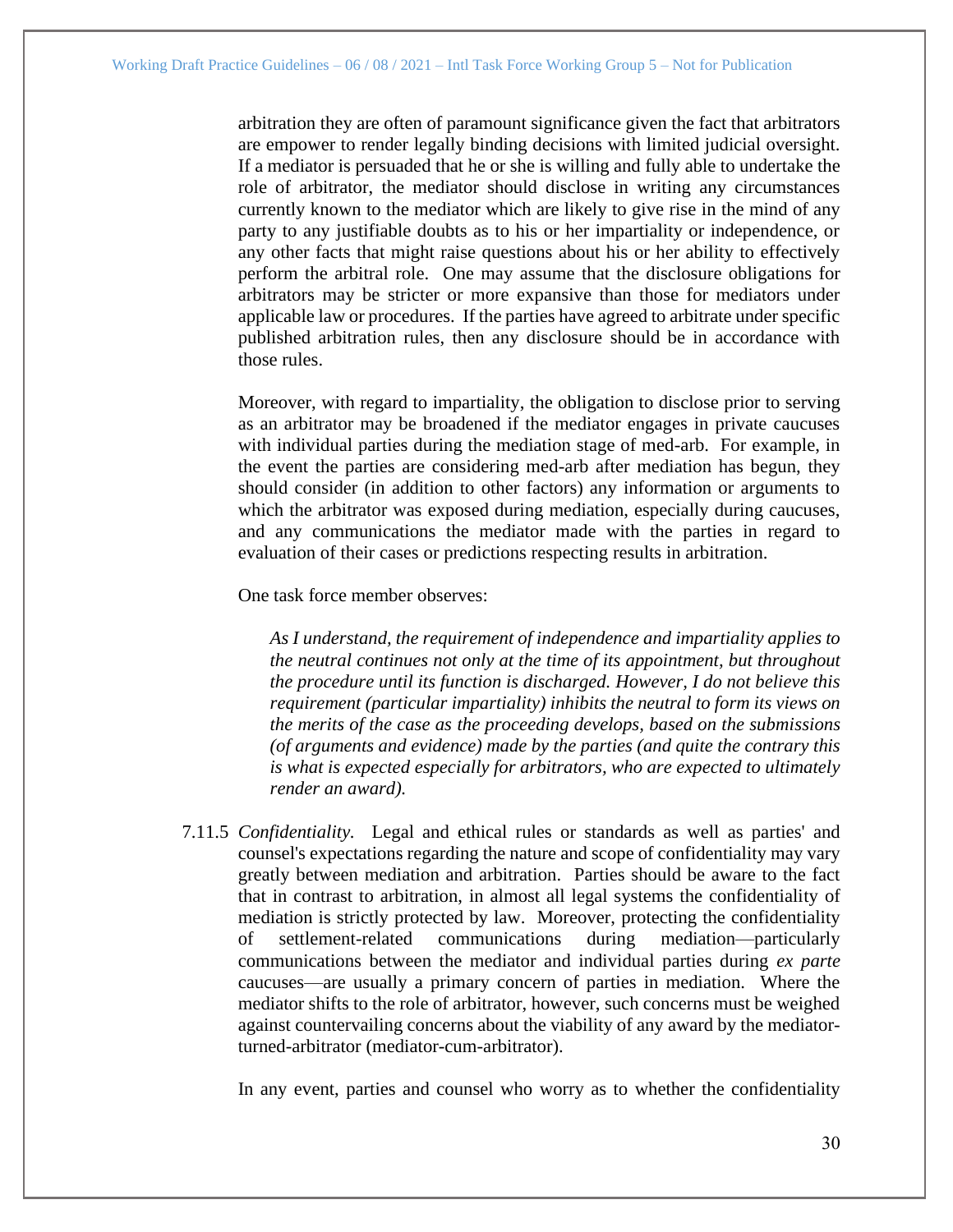obligations of the mediator and the mediation process applies also when the mediator shifts to the arbitrator role, should take additional measures to maximize confidentiality of the arbitral proceedings (such as confidentiality agreements, possibly embedded in the ADR process agreement).

## <span id="page-30-0"></span>**7.12 An Agreement in Writing**

The agreement of the parties for med-arb (or arb-med-arb), including agreements providing for a currently-serving mediator to shift to the role of arbitrator, should be in writing, and should be clearly and carefully drafted. Such agreement is essential not only when parties agree to switching hats arrangement in advance or at the beginning of the dispute resolution proceedings. It is not less important when the decision to transfer from mediation to arbitration and vice versa are taken ad-hoc while the proceedings are under way. In both instances the agreement should include:

- 7.12.1 *Clear demarcation of phases or stages; scope of settlement discussions.* The agreement should include a clear demarcation of the respective phases or stages of the process, using clear and concise language to separately identify and delimit mediation and arbitration. The agreement should avoid conflating roles (such as "mediator/arbitrator" or "binding mediator") and be precise in describing how and when an arbitrator shifts to the role of mediator, or vice versa. Where some but not all of the matters in dispute are the subject of settlement discussions, care should be taking in delineating the scope of what will and will not be addressed.
- 7.12.2 *Reasonable allocation of time.* When parties opt in advance for switching roles, reasonable time should be allocated to each phase in the process. One experienced practitioner insists that in order to place appropriate emphasis on the mediation phase of med-arb, efforts should be made to avoid unduly rushing the process in order to hasten the arbitration phase.
- 7.12.3 *Clear description of the character of mediation and arbitration.* As noted above, parties have a number of choices regarding process options, including the format for mediation and the scope of activity of the mediator; understandings regarding specific process options should be included in the agreement. This is particularly important when parties and/or counsel come from legal traditions with different expectations of mediator roles.

If necessary, the agreement may also include a clear description of the scope of evidentiary hearing in arbitration, rules governing arbitrator disclosures and challenge, the format for the award, arbitration timetable, and other appropriate procedural elements. If the agreement incorporates the published rules and procedures of an institutional provider of arbitration services, it may be appropriate to consult that institution regarding procedural questions. The provider institution may offer a template for med-arb or arb-med-arb.

7.12.4 *Waiver language.* The agreement should include a provision to the effect that the neutral's participation in prior settlement discussions as well as her/his exposure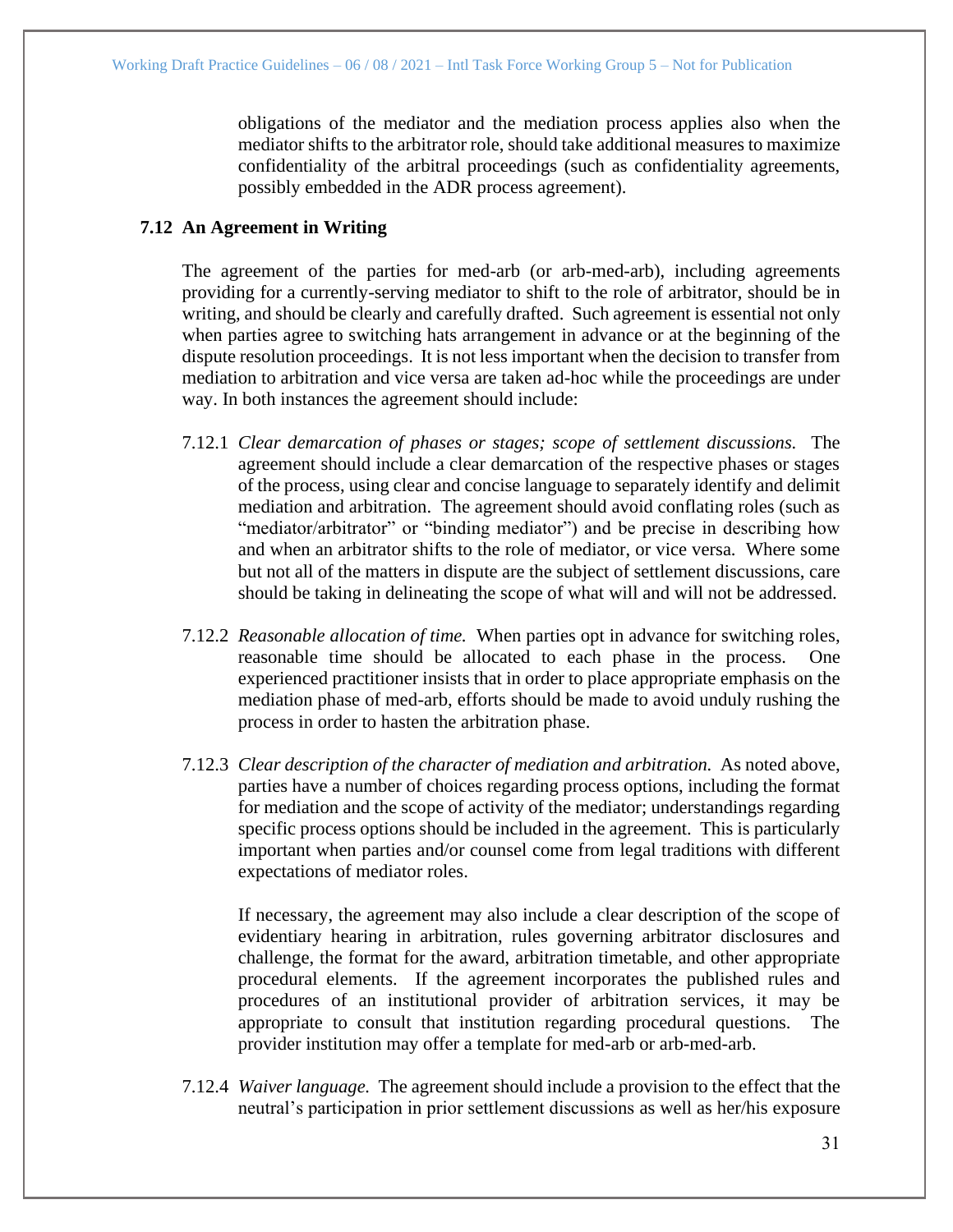to *ex parte* communication will not be asserted by any party as grounds for challenging the appointment of the neutral as arbitrator or any arbitration award rendered by the neutral. $^{111}$ 

7.12.5 *Partial agreement*. When the decision to transfer from mediation to arbitration is taken ad-hoc while the proceedings are under way and only part of the issues in dispute were settled, the disputants may want to draw up a partial agreement. Such agreement may include two parts – substantive and procedural. The substantive part relates to those issues that were resolved and stipulates what was agreed upon by the parties; the procedural part delineates certain aspects agreed upon by the parties with the help of the mediator regarding the arbitration process. Note that this partial agreement will be binding irrespective of the arbitration process and as a matter of rule becomes part of the arbitration award, as a consent award.<sup>112</sup>

## <span id="page-31-0"></span>**7.13 Particular Process Options Where Med-Arb, Arb-Med (or Arb-Med-Arb) is Contemplated, or Discussed, Prior to the Start of Mediation**

If, prior to the commencement of mediation, the parties are considering med-arb or arbmed-arb, any of the following process options may be explored and discussed between the parties and by the parties with a prospective mediator. Such provisions should be incorporated in the parties' written agreement. Perhaps the two most consequential choices to be made by the parties are: first, the scope of the neutral's role as mediator/facilitator of settlement—specifically, whether the neutral will engage in case evaluation or offer proposals for settlement; and, second, whether settlement discussions should include private caucus sessions with individual parties

7.13.1 *Evaluation / no-evaluation option for mediation phase.* Parties contemplating dual roles for neutrals should carefully consider whether and to what extent the neutral should engage in evaluation of parties' positions and arguments during the mediation phase, as such communications could create certain expectations regarding the neutral's possible rulings as arbitrator.<sup>113</sup> As we have seen, standards differ in this area: the CPR Commission raised serious concerns about evaluation in the context of mixed roles, while the CEDR Commission approved the practice, at least in the context of settlement discussions involving both parties in joint sessions. $^{114}$ 

Given the diversity of views respecting evaluations in this context and the potentially significant impact of evaluation, it will be advantageous for neutrals and advocates with relevant experience to share details of approaches that have

<sup>&</sup>lt;sup>111</sup> Article 60(1) of the Japan Commercial Arbitration Association Interactive Arbitration Rules provides a good guidance on this point. See Appendix, Summary of Practices in Japan. 112 Dendorfer & Lack, 83.

<sup>113</sup> *See* Stipanowich, *supra* note 1, nn.110–111 and text accompanying.

<sup>114</sup> *See* Stipanowich, *supra* note 1, nn.306, 322–329 and text accompanying.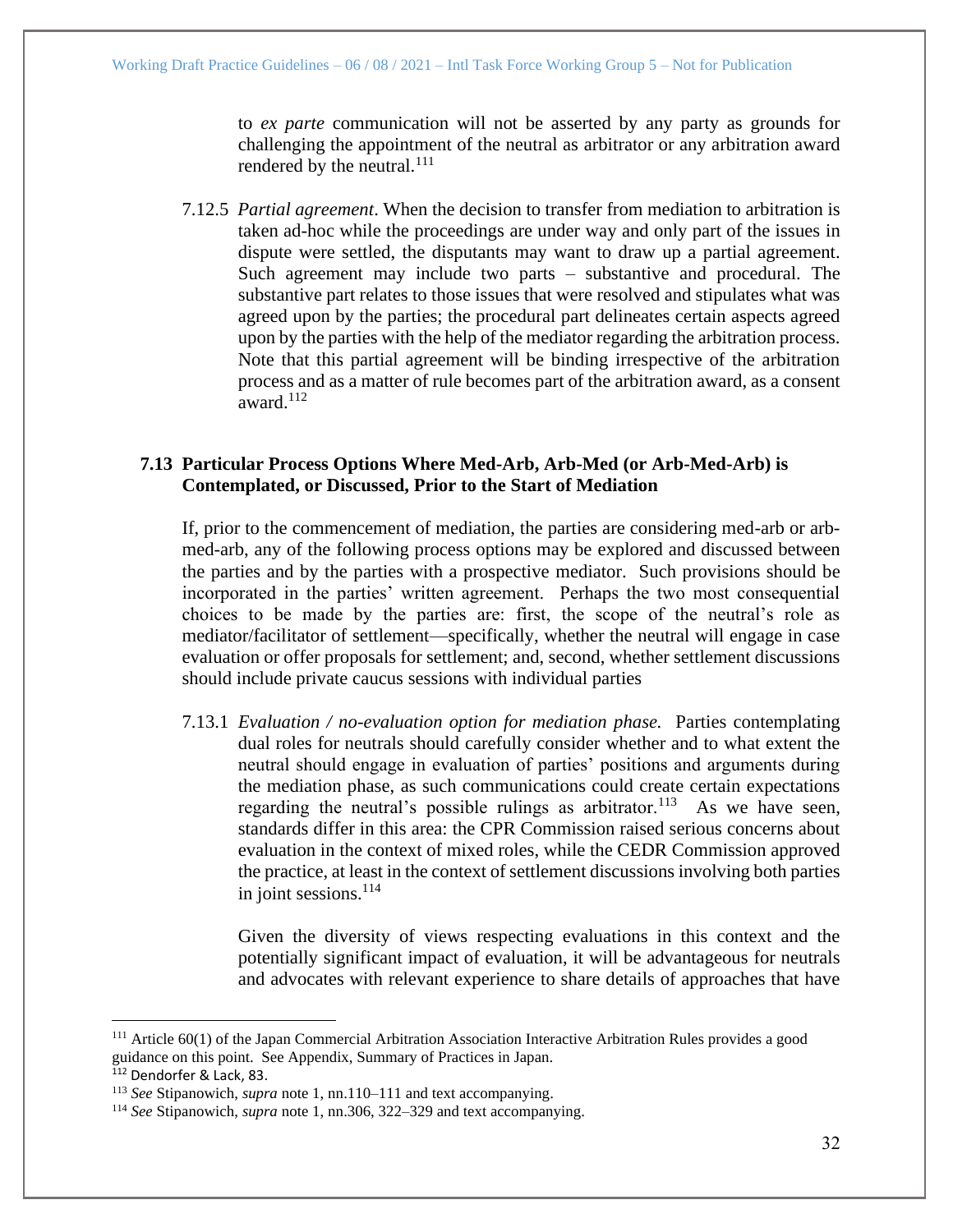proven effective, either in stimulating negotiated settlement or in permitting the neutral to preserve the trust and confidence of the parties when shifting to the role of arbitrator when settlement efforts do not resolve disputes. Such experience would provide a starting point for discussion of process options when the possibility of dual roles is raised by the parties. Despite the expressed concern about arbitrators telegraphing views of the parties' cases during settlement discussions, evaluations may be an important stimulus for settlement;  $115$  problems may arise, however, when the neutral subsequently shifts roles and renders an arbitration award.<sup>116</sup> Much more needs to be understood about how and why this is the case. $117$ 

For example, one U.S. neutral who has successfully engaged in arb-med-arb on multiple occasions tries not to communicate strong perspectives on the merits during the mediation phase. Nevertheless, he recognizes the difficulty of completely avoiding conveying impressions regarding the legal merits of the dispute.<sup>118</sup> Another neutral explains:

*Extreme care must be employed by the mediator in whether and how an evaluation will be offered in a med-arb. In my view, this is the most challenging aspect of the med-arb process. I do not think the mediator can offer the same kind of evaluation during med-arb as he/she can in stand-alone mediation. It goes without saying that the mediator cannot say or even imply how he/she is going to rule, thus improperly coercing a party to settle. However, with the right set up, including the assurance that you are giving evaluations to the other side, and being careful to say that your statements are in no way to be viewed as an indication of how you are going to rule if the matter goes back to arbitration, an evaluation can be skillfully made. However, I still think the better practice, in most cases, is to reframe your evaluation in the form of a question, such as: "What if I were to find . . . ?" "How would you respond or deal with a finding that your key position fails because . . . ?"*<sup>119</sup>

Our efforts to understand more about the dynamics of evaluation in these

<sup>118</sup> He explains,

<sup>115</sup> *See* Stipanowich, *supra* note 1, n.65 and accompanying text.

<sup>116</sup> *See* Stipanowich & Ulrich, *Commercial Arbitration*; E-mail from David Ratterman.

<sup>&</sup>lt;sup>117</sup> David Rivkin's exposition on a "town elder" model offers a glimpse of how an arbitrator might engage in an evaluative manner in settlement discussions. *See* Rivkin, *Towards*.

Parties and lawyers keep trying to figure out my evaluation and continually tried to make inferences from the questions I asked them. Some of my questions in caucus were, of course, designed to allude to risks (no matter which way I was going to decide in the final arbitration phase). I do not allow anyone to keep notes of our confidential sessions and I ceremonially destroy my notes with theirs after each private session.

Email to author (Apr. 23, 2020) (name withheld). <sup>119</sup> Blankenship Memo.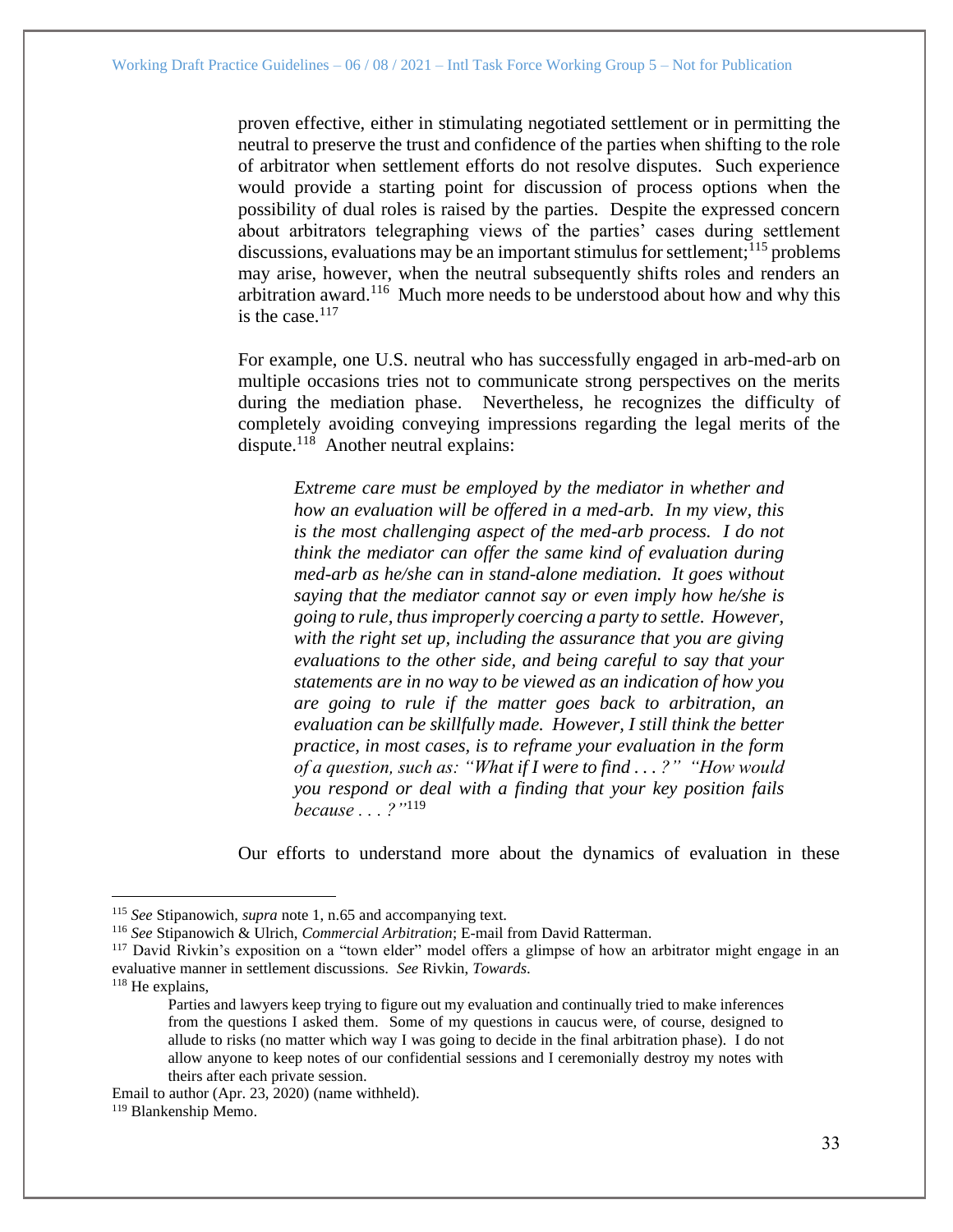circumstances should include not only evaluation during caucuses, but also during joint session—especially since this may be a widely-used mode for arbmed-arb in international dispute resolution.<sup>120</sup>

7.13.2 *No-caucus option for the mediation phase.* Under some circumstances it may be possible for mediators to engage effectively with parties in joint meetings and settle disputes without *ex parte* caucuses. Because *ex parte* communications during the mediation phase are at the root of many of the frequently expressed concerns regarding med-arb or arb-med-arb [see 7.5], this option should always be among those considered prior to commencing dispute resolution proceedings. One experienced U.S. neutral recounts:

> *I was serving as arbitrator of a case involving issues associated with the breakup of a business relationship. The proceedings were bifurcated; the first phase of arbitration was focused on valuation of business assets, and the second phase on breach of contract issues. After several days of hearings on valuation, counsel for both parties announced that they were making good progress toward a negotiated settlement of the valuation question, and wondered if I could assist them in reaching a final agreement.*

> *After discussing the concerns associated with my acting as mediator, we modified the agreement of the parties to permit me to serve in that role. It was agreed, further, that the parties would waive any right to challenge any subsequent arbitration award on the grounds of my serving as mediator. We also agreed that the entire mediation process would be conducted as a joint session with no caucuses. Within a couple of hours, the mediation produced an amicable agreement on the valuation issue; the settlement was incorporated into an arbitration award. I subsequently served as arbitrator on the phase two issues; those latter hearings proceeded in normal fashion to an award.*

It must be observed, however, that some mediators and parties will be reluctant to engage in mediation without the opportunity to caucus.

7.13.3 *Options for med-arb (or arb-med-arb) where mediation involves separate* ex parte *caucuses.* Should the parties elect to conduct med-arb with caucuses during mediation, consideration should be given to what, if any, provisions should be included in their agreement to address concerns that might arise if mediation fails and the neutral shifts to the role of arbitrator. One dispute resolution professional with multiple experiences switching roles recalls:

<sup>120</sup> *See* Stipanowich, *supra* note 1, n.344 and text accompanying (CEDR Commission appears to support evaluation by arbitrator in the course of assisting with settlement negotiations, but not in caucus). *See* Blankenship memo (describing one scenario in which the neutral offered an analysis of parties' positions after presentations by both sides, and offered a proposed range of values for settlement).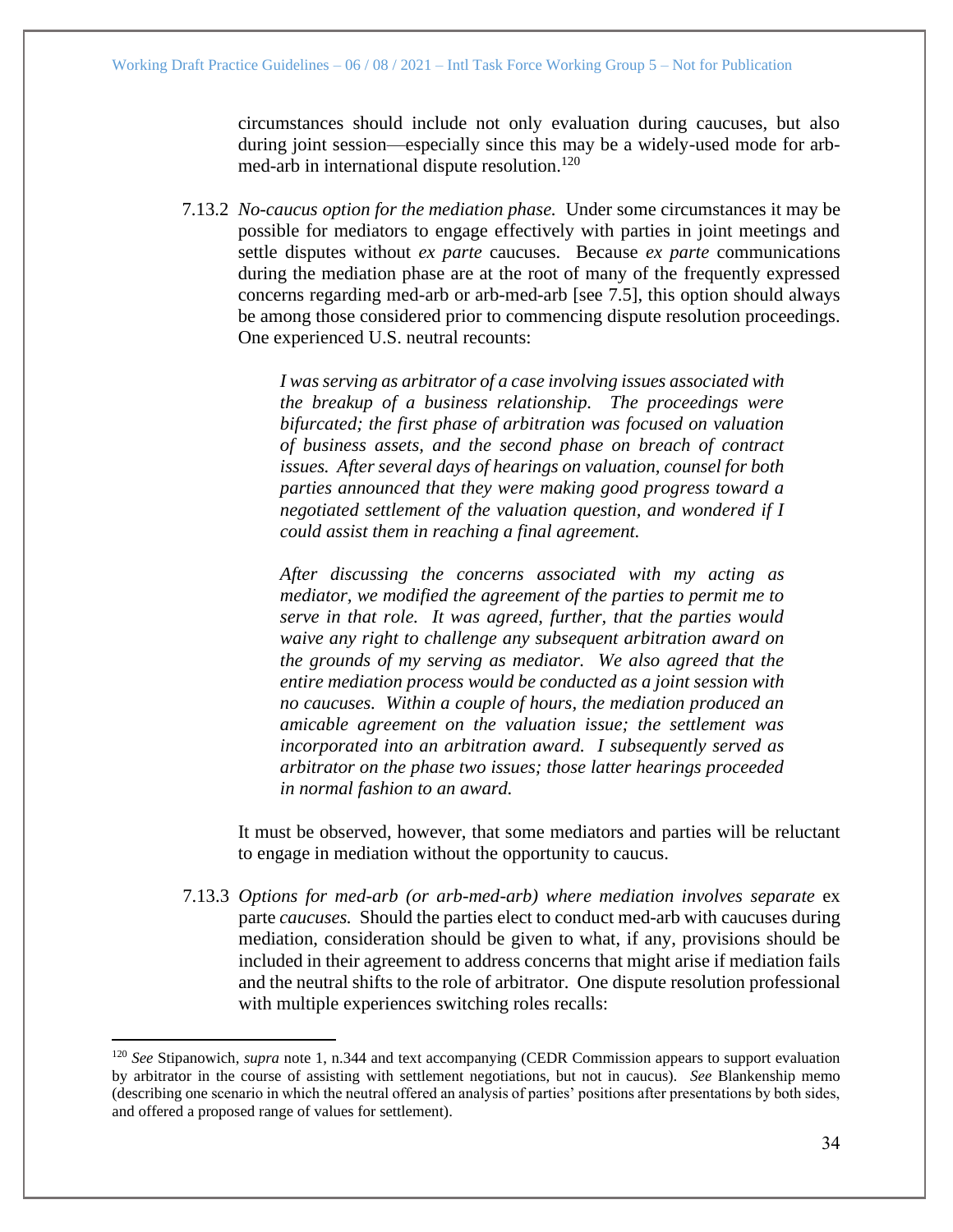*I've engaged in dual roles in several matters involving sophisticated clients represented by self-secure, experienced counsel. In one dispute involving the purchase of a regional software business by a large international corporation, I was initially appointed as solo arbitrator under well-drafted one-off agreements and had supervised part of the pre-hearing process when I was approached jointly by counsel with creative ideas for suspending arbitration for an interim mediation involving various technical issues relating to ongoing software development and support and a transitional role for the seller. I helped flesh out an agreement clearly expressing the parties' consent to the interim steps in spite of specified concerns about potential problems the interim steps might create for my arbitral decision-making; counsel offered written joint guidance on what I could and could not do during the interim mediation. After a successful mediation, I resumed the role of arbitrator to rule on past damages; attorney fees were awarded based on a last-offer arbitration model.*<sup>121</sup>

A number of specific procedural options might be considered.

- .1 *Arbitrator's award must be dependent solely on evidence and arguments presented during arbitration proceedings.* The parties are well advised to include a provision to the effect that if mediation is unsuccessful and mediator becomes the arbitrator (or, in arb-med-arb, returns to the role of arbitrator), the arbitration award shall be based solely on the evidence and arguments presented during arbitration proceedings and not on communications made during mediation.
- .2 *Before changing to the role of arbitrator, mediator must disclose confidential information that the mediator considers material to the arbitration proceedings.* Several national laws regarding med-arb require that neutrals make disclosures of confidential information received from parties during mediation prior to proceeding with arbitration.<sup>122</sup> Such draconian requirements, however, are likely to discourage parties from sharing confidential information with mediators and perhaps from using caucuses or even from employing med-arb. On the whole, if parties are truly concerned about the danger of *ex parte* communications affecting the arbitration award, the ex post approach seems substantially less desirable than a simple agreement to avoid private caucuses during the mediation process. Nevertheless, some parties may choose to employ such provisions.

 $121$  E-mail to author (April 21, 2020) (name withheld).

<sup>&</sup>lt;sup>122</sup> *See* CAA AUSTRALIA art. 27D (requiring arbitrators to disclose all material information gained from mediation proceedings before beginning arbitration).

The arbitration statutes of Singapore include similar provisions. *See* SINGAPORE ARB. ACT, § 63(3); SINGAPORE INT. ARB. ACT, § 17(3).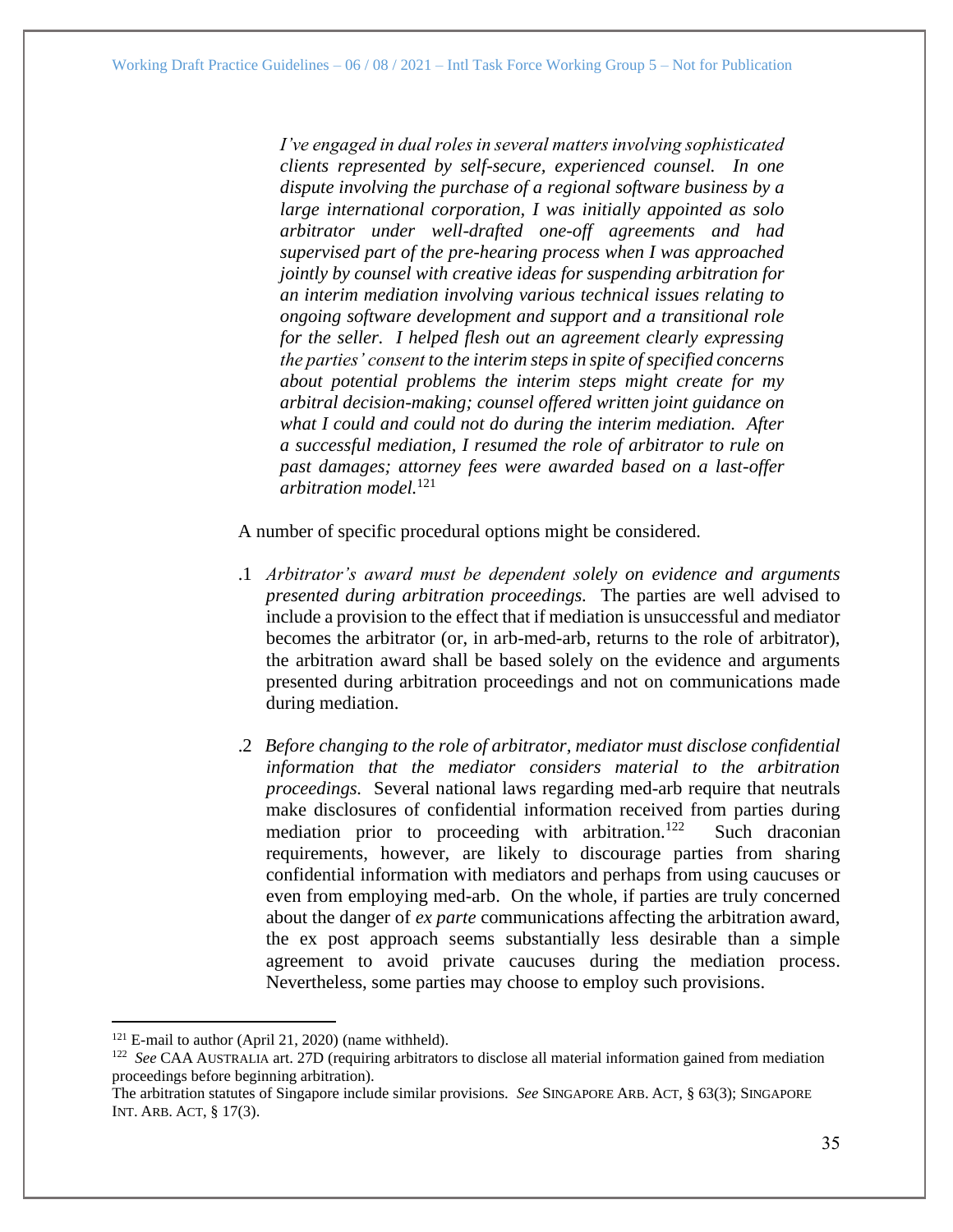- *Option A. The mediator shall disclose to the parties as much of the confidential information (s)he received during the mediation as (s)he considers material to the arbitration proceedings.* [This is similar to language employed in the Australian Commercial Arbitration Act and some other laws.]
- *Option B. The mediator shall disclose to the parties as much of the confidential information (s)he received or provided during the mediation as (s)he believes might be material to the his or her decision-making process in arbitration.* [This version includes communications by the mediator to parties as well as confidential information conveyed by the parties.].
- .3 *Parties consent to med-arb with full awareness that arbitration award will be influenced by information received in ex parte caucus in mediation phase.* A diametrically opposite approach from those above [7.11.3.1, .2] would be for the parties to acknowledge the likelihood that any award produced in medarb will be influenced by private *ex parte* communications during the mediation phase.<sup>123</sup> This may be satisfactory in some instances, especially where both parties have especially great faith in the neutral; in other situations, it is possible that disputants may be reluctant to accept the risks inherent in such an approach.
- .4 *Parties confer regarding continued service of neutral at the conclusion of mediation.* The parties may wish to include a provision that they will meet and confer outside the presence of the neutral after the mediation phase of med-arb to determine whether they remain in agreement regarding his or her serving as arbitrator. This may be tied to a provision requiring neutral disclosures after the mediation phase and/or to a requirement of written consent to the continued service of the neutral.
- .5 *Requirement of a separate written consent for arbitration after mediation; post-mediation opt-in or opt-out.* Parties may wish to incorporate a provision (similar to that set forth in Australia's Commercial Arbitration Act) to the effect that an arbitrator who has acted as mediator may not resume the role of arbitrator without the written consent of all parties given after mediation has terminated.<sup>124</sup> Along the same lines, provision might be made for either party to opt-out of post-mediation arbitration in case that at the time of switching hats either party has doubts as to the mediator's continued ability to be neutral and impartial as an arbitrator.

<sup>123</sup> *See, e.g*., JAMS, *Draft Arbitration Stipulation*.

 $124$  (4) An arbitrator who has acted as mediator in mediation proceedings that are terminated may not conduct subsequent arbitration proceedings in relation to the dispute without the written consent of all the parties to the arbitration given on or after the termination of the mediation proceedings. CAA AUSTRALIA art. 27D (2010).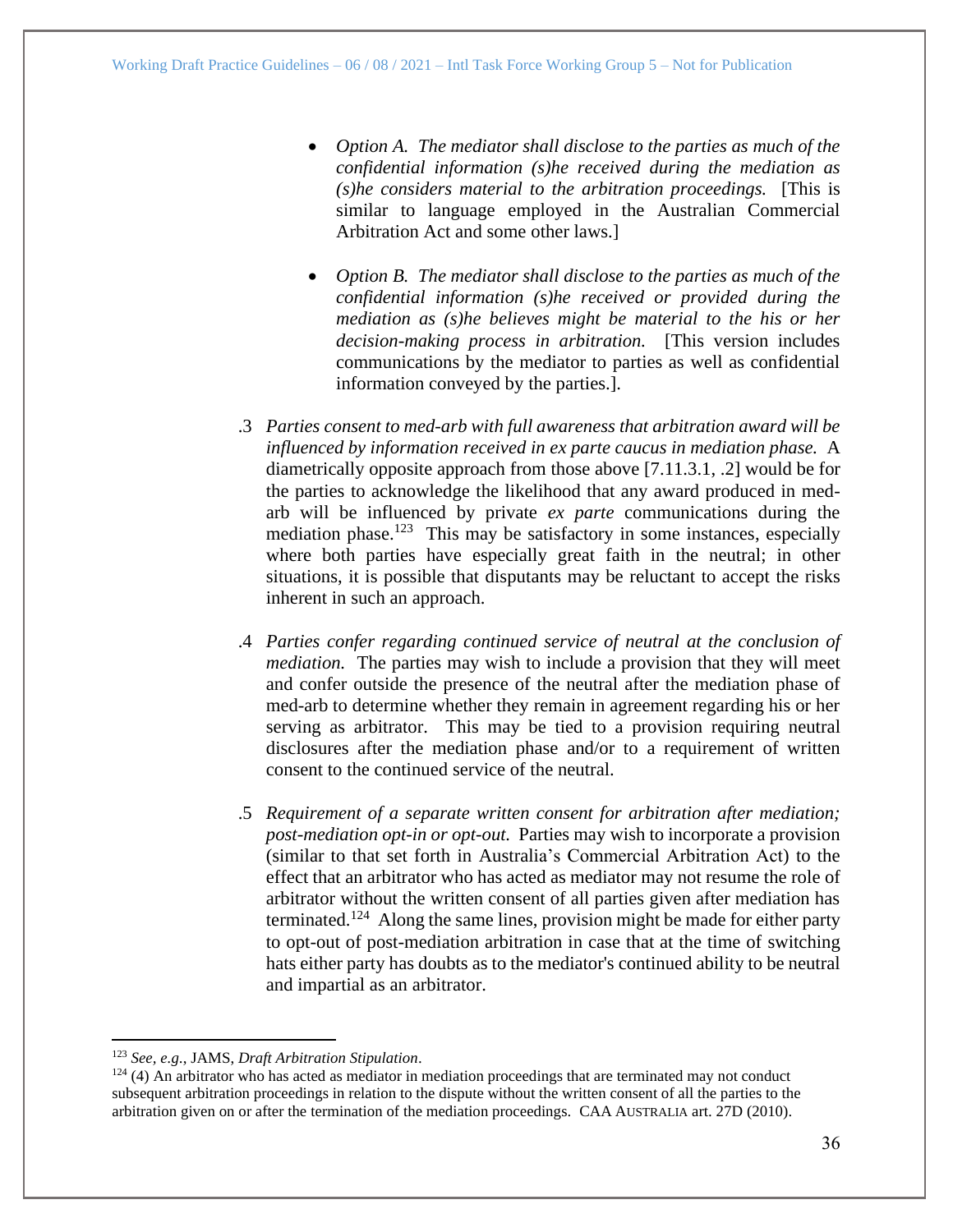.6 *Recusal of neutral.* At some point before or after the mediation phase, a neutral may determine that as a result of being exposed to certain information during the mediation, the neutral is incapable of rendering an impartial decision during the arbitration phase. For this reason, the parties may want to provide that the neutral has an obligation to recuse herself from the role of arbitrator.<sup>125</sup>

### <span id="page-36-0"></span>**7.14 Process Options Where Med-Arb is Contemplated During Mediation**

If the parties are contemplating the use of med-arb after mediation has commenced, it may be impractical or impossible to employ some of the process options set forth above (such as, for example, the no-caucus option for mediation). (The same applies to scenarios in which parties contemplate a return to the role of arbitrator for a neutral during the mediation phase of arb-med (arb-med-arb).

## <span id="page-36-1"></span>**7.15 Variations on Med-Arb**

- 7.15.1 *Opportunities for creative process guidance.* Even when mediation is not successful in resolving substantive issues in dispute, mediators may be able to help set the stage for a dispute resolution process, including among others a particular design of the arbitration model that is customized to more effectively suit the circumstances and serve the needs of the parties.
- 7.15.2 *Mediation and last-offer-arbitration (MEDALOA).*<sup>126</sup> The MEDALOA is an acronym for MEDiation And Last Offer Arbitration. It involves traditional mediation followed by a process in which each party submits a written final or "last offer" to the arbitrator. The arbitrator proceeds to pick the last offer (s)he considers most equitable, or most appropriate under the standards established by the parties. Although this process choice often occurs during mediation, it may be agreed to beforehand.<sup>127</sup>

In some cases, MEDALOA is a means of breaking an impasse in a mediation, particularly where the parties repose great trust in the mediator. In such cases, the mediator is likely to become the arbitrator; after some form of hearing (perhaps short, trial-type summations of the parties' cases), the mediator-turned arbitrator chooses the "last offer" which s/he regards as most just or reasonable. The choice becomes the basis of an arbitration award. An example of MEDALOA is described above [7.2.2].

<sup>125</sup> *See* COMMERCIAL ARBITRATION AT ITS BEST; CEDR, RULES.

<sup>126</sup> *See generally* COMMERCIAL ARBITRATION AT ITS BEST; Arnold, *MEDALOA* (detailed monograph by well-known arbitrator with considerable experience in the intellectual property field); Sussman & Gleason, *Putting Final Offer*. <sup>127</sup> Mironi, *From Mediation*.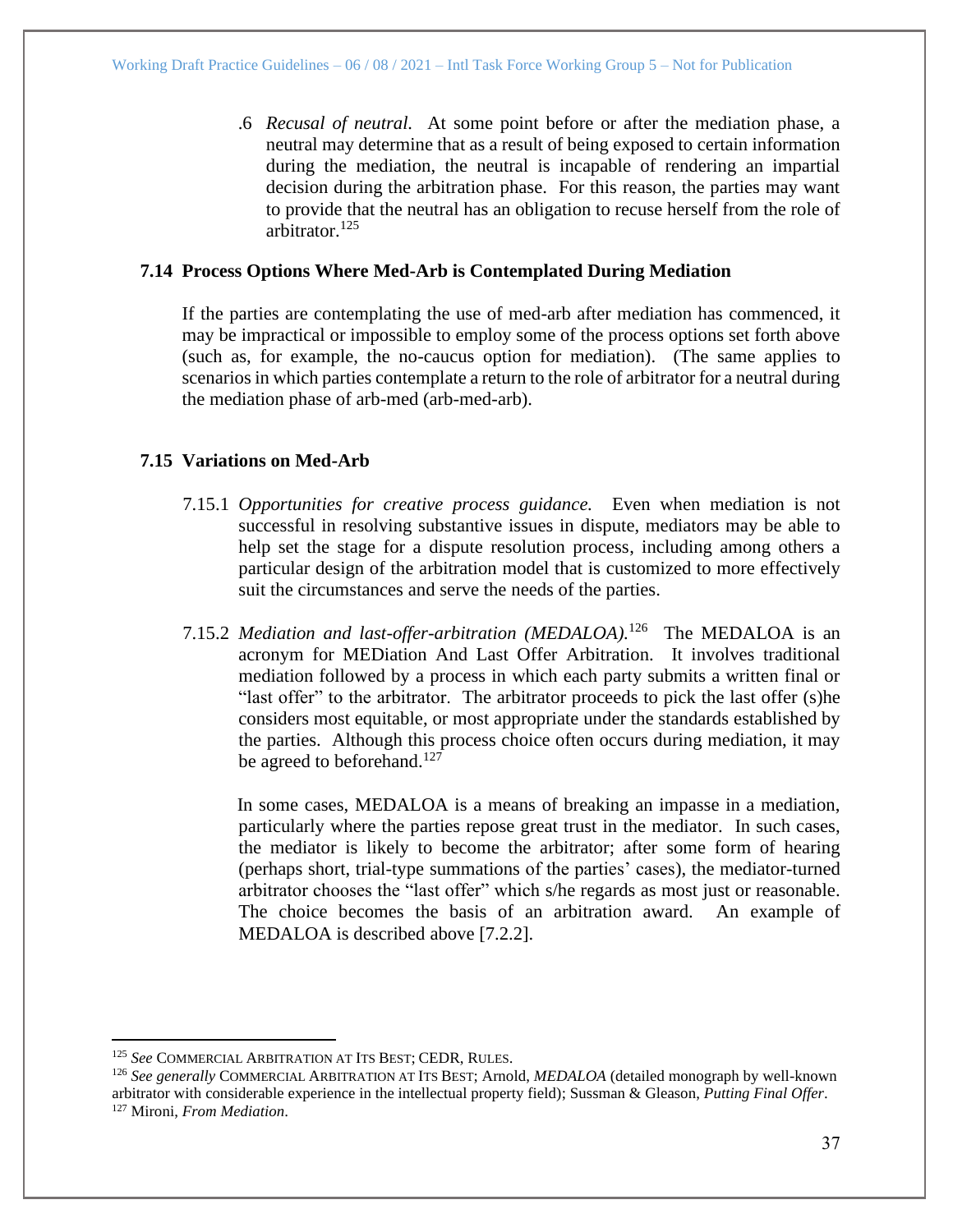A variation of the decision-making process would be where the parties exchange written last offers but do not disclose their offers to the neutral. The parties agree that the award will be the offer closest to the arbitrator's number.

- 7.15.3 *Mediation followed by bracketed or bounded arbitration.*<sup>128</sup> Another variation on med-arb would be where the parties exchange written last offers, but do not disclose the offers to the neutral. After a hearing, the neutral, acting in the role of arbitrator, makes a ruling. If the ruling is between the two offers, the arbitrator's number becomes the award. If the arbitrator's ruling is below the low offer, the low offer becomes the award. If the arbitrator's number is above the high offer, the high offer becomes the award.
- 7.15.4 *Mediation followed by arbitration with "open last offer."* Another variation of the process would be where the neutral shares with the parties their respective written irrevocable last offers, allowing a limited time to negotiate a settlement in the shadow of the final offers. If they reach deadlock the arbitrator issues an arbitration award based on respective offers.

## <span id="page-37-0"></span>**7.16 Arb-Med: Considerations for Parties Contemplating Arb-Med**

- 7.16.1 *Generally.* As discussed above [7.1.2], an individual appointed as arbitrator may agree to switch to the role of mediator at some point in the arbitration process early on [7.2.1], midway through the process [7.2.2], or after drafting an award but prior to its publication [7.2.2]. The switch is likely to be prompted by the parties' belief that with the help of the neutral, a negotiated settlement is achievable. An added advantage is that the neutral's initial arbitral appointment will facilitate the conversion of any mediated settlement agreement into a consent arbitration award. As discussed above, any switching of roles requiring careful, informed, and independent reflection by parties and counsel [7.8], cooperative joint decision-making by the parties [7.10] and consideration of the neutral's pertinent skills and attributes [7.11.2].
- 7.16.2 *What happens if mediation fails to end the dispute? Arb-med-arb?* A critical issue should be what happens if mediation does not resolve the dispute. Should the neutral resume the role of arbitrator? If so, under what conditions? If "arbmed" becomes "arb-med-arb," of course, all of the concerns associated with medarb will come into play, and careful consideration of related process options.
- 7.16.3 *"Eleventh-hour" arb-med.* On occasion, it is agreed that an arbitrator will take on the role of mediator after rendering a final award but prior to its publication [see 7.2.2]. Such an approach may have appeal for parties who are anxious about the risks of defaulting to a third-party decision. For effect, the completed award is placed, unopened in a sealed envelope, on the table in full view of the parties

<sup>128</sup> COMMERCIAL ARBITRATION AT ITS BEST; Sussman & Erin Gleason, *Putting Final Offer*.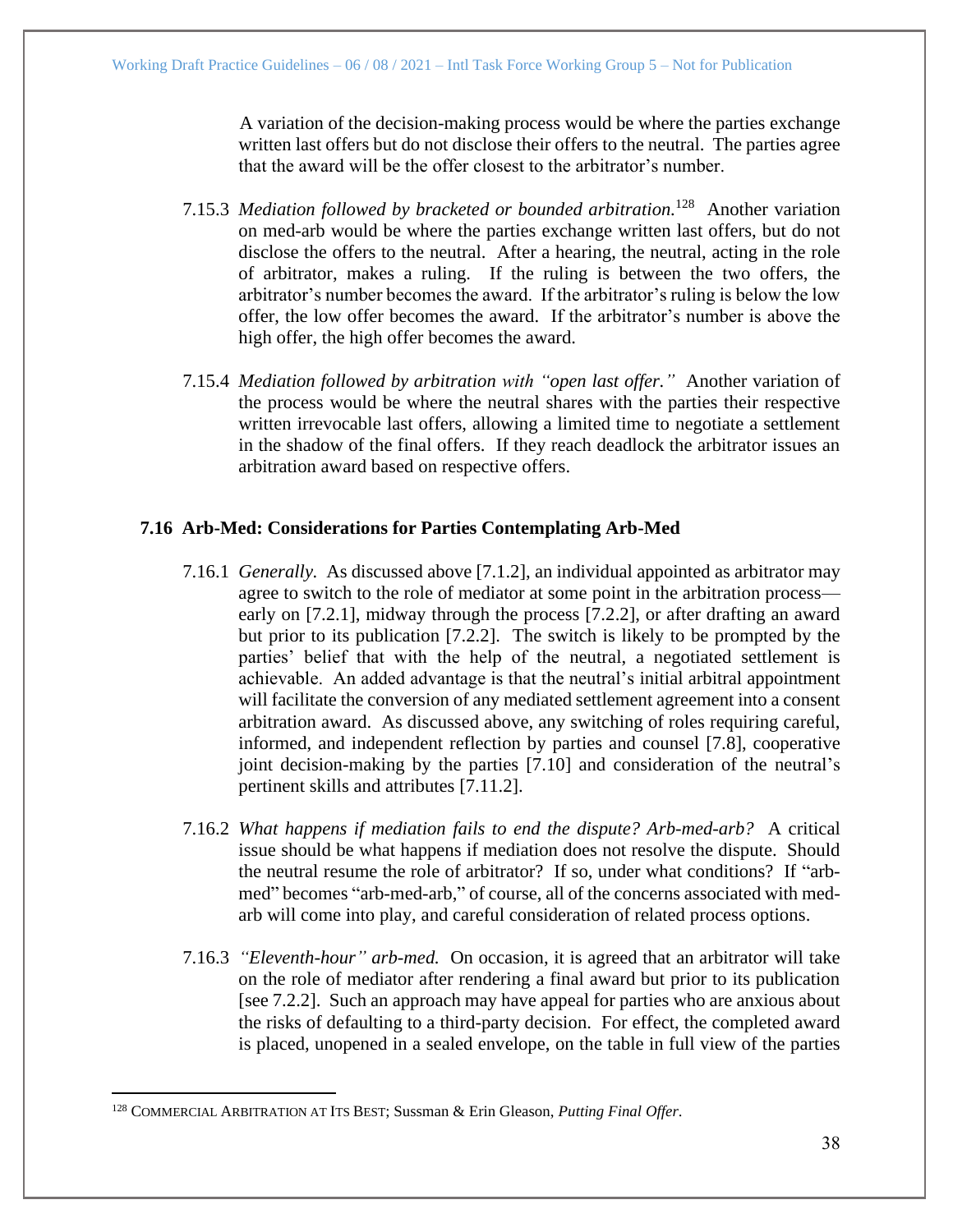like a Damoclean sword. Moreover, the neutral has the benefit of full information regarding the dispute and the strengths and weaknesses of the parties' cases.<sup>129</sup>

On the other hand, eleventh-hour settlement lacks some of the benefits of an earlier resolution. The parties have already gone to considerable time, trouble, and expense of completing the entire arbitration process. From a psychological point of view, moreover, one wonders if parties who have just endured a complete adjudicative process in which they played adversary roles will be attuned to engage in bargaining—especially the collaborative kind—unless they are committed to an ongoing commercial relationship. Moreover, unless the arbitrator is in a position to finalize an award immediately upon the close of hearings, mediation might have to await the completion of the award. Finally, one must wonder about the parties' expectations of an arbitrator-turned-mediator in such a situation: one would think that the parties would be scrutinizing the neutral's words, facial expressions, tone, etc., for any hint of how s/he ruled. It is likely that the only circumstances in which a process of this kind would make sense is where the parties are both very concerned about the risks associated with the arbitration award, where they remain committed to a mutual relationship, or where they have come rather belatedly to the mutual realization that a negotiated resolution may permit the crafting of arrangements beyond the rather limited remedial scope of arbitral awards.

- 7.16.4 *Mediation and last-offer-arbitration (MEDALOA).* Med-arb in which medarbitrator has less discretion and is obliged to select one of the two simultaneous and non-reversible last offers is claimed to address much better the concern regarding *ex parte* communication than med-arb culminating in conventional arbitration.<sup>130</sup>
- 7.16.5 *Med-arb, arb-med-arb with a tribunal.* If parties have agreed to arbitration with a three-member tribunal, discussions about arb-med or arb-med-arb should consider which members of the tribunal should engage in dual roles.<sup>131</sup> Having all three arbitrators acting as mediators might end up being overly cumbersome. Two options are readily apparent: having the chair of the arbitration panel act as a mediator, or, alternatively engaging the two wing arbitrators as co-mediators.<sup>132</sup> A variant of the latter approach might involve each wing arbitrator being authorized to meet separately (caucus) with the party that appointed him or her during the course of mediation—although the downside of this approach would be to reinforce concerns about the independence and impartiality of the respective wing arbitrators. An alternative would be to have wing arbitrators caucus with

<sup>129</sup> Oghigian, *A New Concept*.

<sup>130</sup> Dendorfer & Lack, 82.

<sup>131</sup> *See* NIGMATULLINA, COMBINING (discussing various permutations).

<sup>&</sup>lt;sup>132</sup> "Wing arbitrators" refer to the two members of a three-member arbitration tribunal who in some cases are appointed by the parties. Although it is common in international commercial arbitration for such "party arbitrators" to be independence of their appointing parties and to be impartial, in some circumstances such arbitrators may be partisan.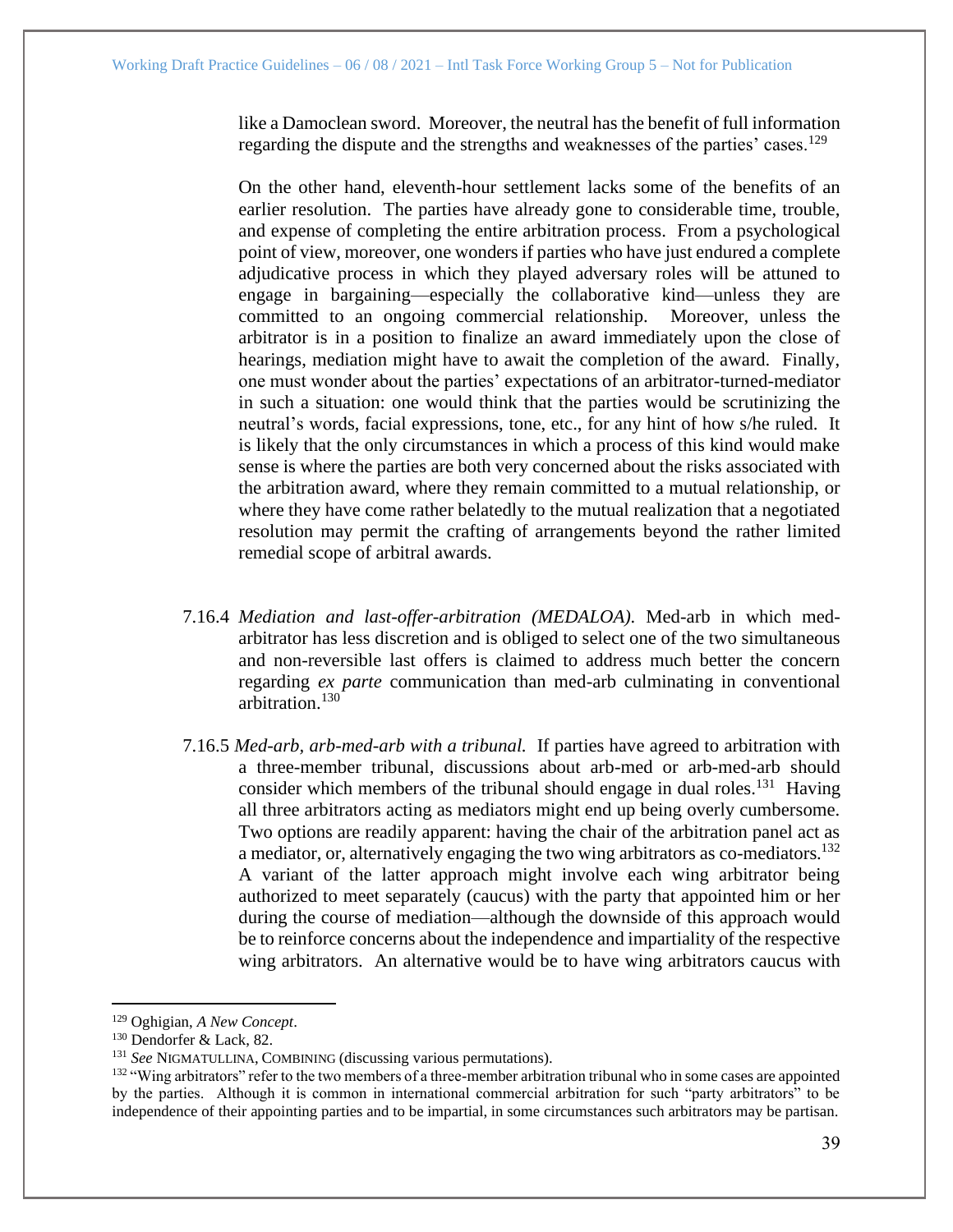the party that did *not* appoint them. In international proceedings, the cultural backgrounds of the arbitrators may be an important factor.

## **7.17 Switching Hats - Further Considerations for Parties Contemplating Med-Arb, Arb-Med and Arb-Med-Arb<sup>133</sup>**

- 7.17.1 *Switching hats and costs.* Generally speaking, switching hats is considered a cost effective dispute resolution procedure for several reasons: First, if parties need or want to move from mediation to arbitration or from arbitration to mediation, there is no need to educate another neutral; second, even though all substantive issues were not resolved through mediation in a med-arb context, at least the issues remaining in dispute were narrowed down and the med-arbitrator can help the parties to reach a procedural agreement setting up a simpler, quicker and most cost-effective arbitration procedures and stipulating the issues and agreed upon facts.<sup>134</sup> All of the above is premised on the assumption that the neutral is applying an hourly or daily rate for both services, i.e. as a mediator and as an arbitrator. Switching hats might be less cost effective when the neutral's fees are based on a lump sum and when the parties engage a higher profile and more expensive neutral in order to assure her/his versatility and in anticipation that s/he will eventually act as a final arbiter.
- 7.17.2 *Switching hats* in *an administered dispute resolution context.* Parties to an international business dispute who prefer or are required to use an administered dispute resolution procedures either under the auspices of a dispute resolution provider or an arbitral institutions might face difficulties in using mixed processes like med-arb, arb-med or arb-med-arb. First, certain dispute resolution providers or arbitral institutions limit the selection of neutrals to a pre-determined list or a panel. Often there are two separate lists one for arbitrators and one for mediators with little or no overlap between the two. A good example is the CAS – The Court of Arbitration for Sports; second, in some cases the dispute resolution providers' or the arbitral institutions' rules do not allow issuing a consent award or an Award on Agreed Terms; Third, since the final work-product of the mixed-processes is often an arbitration award, it may still be subject to the scrutiny of the arbitral institution which might want to take an independent view, disregarding the fact that the disputants already agreed on its terms.

## **7.18 Switching Hats - Further Considerations for Neutrals**

An arb-med model of switching hats has a potential of putting the neutral in a difficult ethical or moral position once she/he discovers during the mediation stage facts or subjective interests that renders her/his sealed ruling incorrect or inappropriate.<sup>135</sup>

<sup>&</sup>lt;sup>133</sup> This section was added following a comment made by Jan Schaefer.

<sup>134</sup> Dendorfer & Lack, 83.

<sup>135</sup> Dendorfer &Lack, 88.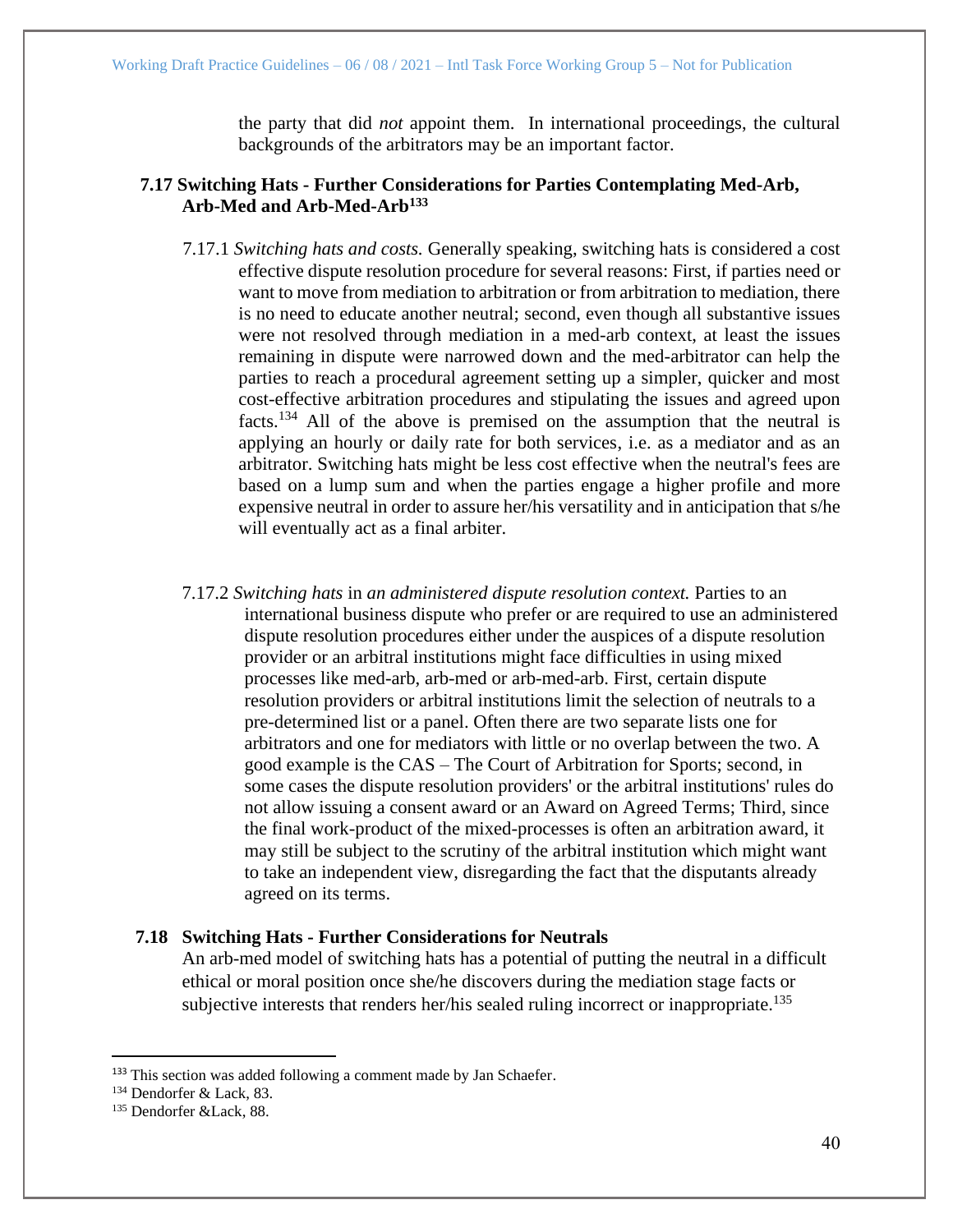Neutrals who act as both mediators and arbitrators under mixed-mode or switching hats arrangements might face concerns that are particularly challenging in the international context. First, the standard waiver that parties often sign when a neutral switches from mediation to arbitration may be challenged primarily but not exclusively by a third party attempting to resist awards as well as by the court exercising its powers to act *sua sponte*. Second, since a consent or agreed upon award plays a major role in switching hats or mixed-mode processes there is always a risk that parties actually elicit the neutral's help for abusing the ADR processes to further illicit aims**.** *136*

## <span id="page-40-0"></span>**7.19 The Need to Capture Meaningful Accounts and Data Regarding Our Successes and Failures**

The insights, and especially the exemplary personal anecdotes, offered in these guidelines are intended to illustrate not only the issues and concerns surrounding dual roles for neutrals and arbitrator engagement in settlement, but also the potentially rich store of data that might be drawn upon to develop more authoritative international and domestic guidance for business clients and counsel, dispute resolution professionals, international institutions, and lawmakers. As a practical matter, cultural and legal traditions channel our perspectives and practices in powerful ways, establishing expectations that may limit our thinking about what is possible or practical. Only by collecting and sharing meaningfully detailed accounts of our experiences—good and bad—with med-arb, arb-med, and arbitrator engagement with settlement will we be in a position to overcome our varied predispositions in favor of more deliberate and functional approaches. Moreover, because culture as well as legal tradition and regulation play such an important role in understanding these dispute resolution processes our guidelines could benefit from much more empirical (domestic as well as international) and comparative "law in action" research. Only by this means may we come to appreciate the potentialities and limits of different forms of third-party engagement during the settlement process, including the use of private caucusing, forms of evaluation, putting forth specific proposals for settlement, and other formats that are often subjects of controversy. Finally, such research may help in educating the potential users of ADR, their legal advisors / advocates, neutrals, and dispute resolution providers as to how to use different switching hats models synergistically for the benefit of the parties and society.

## <span id="page-40-1"></span>**WORKS CITED**

- 1. Harold I. Abramson, *Protocols for International Arbitrators Who Dare to Settle Cas*es, 10 AM. REV. INT'L ARB. 1 (1999).
- 2. ADR IN BUSINESS: PRACTICE AND ISSUES ACROSS COUNTRIES AND CULTURES (Jean-Claude Goldsmith et al. eds., 2006).

<sup>&</sup>lt;sup>136</sup> This sub-section was added following a comment made by Peter Neumann.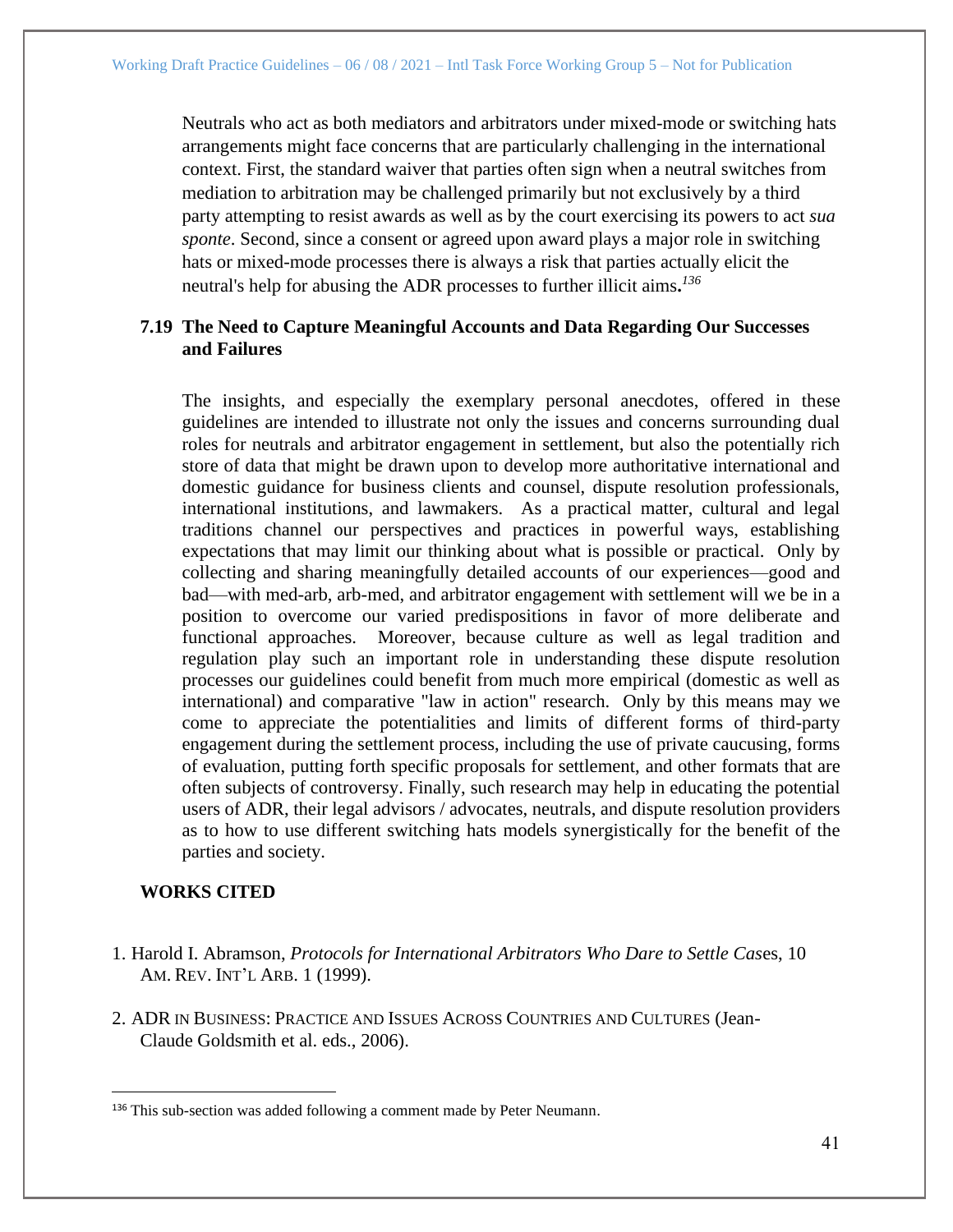- 3. Justin D'Agostino, *New Hong Kong Arbitration Ordinance comes into effect*, KLUWER ARB. BLOG (June 1, 2011), *available at* http://arbitrationblog.kluwerarbitration.com/2011/06/01/new-hong-kong-arbitrationordinance-comes-into-effect/?doing\_wp\_cron=1595626835.0755529403686523437500.
- 4. James J. Alfini, *Risk of Coercion Too Great: Judges Should Not Mediate Cases Assigned to Them For Trial*, 6 DISP. RESOL. MAG. 11 (Fall 1999).
- 5. American Safety Equip. Corp. v. J. P. Maguire & Co., 391 F.2d 821 (1968).
- 6. SHAHLA ALI, RESOLVING DISPUTES IN THE ASIA PACIFIC REGION: INTERNATIONAL MEDIATION AND ARBITRATION IN EAST ASIA AND THE WEST (Routledge) (2010).
- 7. Hiro N. Aragaki, *A Snapshot of National Legislation on Same Neutral Med-Arb and Arb-Med Around the Globe* (forthcoming).
- 8. Tom Arnold, *MEDALOA, The Dispute Resolution Process of Choice* (Dec. 27, 1996) (unpublished monograph).
- 9. Memo from Ricardo D.C. Barcellos (Jan. 16, 2020).
- 10. Barry C. Bartel, *Med-Arb as a Distinct Method of Dispute Resolution: History, Analysis and Potential*, 27 WILLAMETTE L. REV. 661 (1991).
- 11. Bas van Zelst, *European Perspectives on Enforcement of Med-Arb Clauses and Med-Arb Awards* 1 CORP. MED. J. 12 (2018).
- 12. Beijing Arbitration Commission ("BAC"), *Arbitration Rules* (2014).
- 13. Alexander J. Bělohlávek, *Application of Law in Arbitration, Ex Aqueo et Bono and Amiable Compositeur*, CZECH (& CENTRAL EUROPEAN) YEARBOOK OF ARBITRATION (2013).
- 14. KLAUS PETER BERGER, PRIVATE DISPUTE RESOLUTION IN INTERNATIONAL BUSINESS: NEGOTIATION, MEDIATION, ARBITRATION (2006).
- 15. John Blankenship, *Developing Your ADR Attitude: Med-Arb, A Template for Adaptive ADR*, 42 TENN. BAR J. 28 (2006).
- 16. Memo on Med-Arb from John Blankenship (Apr. 20, 2020).
- 17. Kristen M. Blankley, *Keeping a Secret from Yourself? Confidentiality When the Same Neutral Serves Both as Mediator and as Arbitrator in the Same Case,* 63 BAYLOR L. REV. 317 (2011).
- 18. Memo from Carmen Garmendia de Borba (Jan. 22, 2020).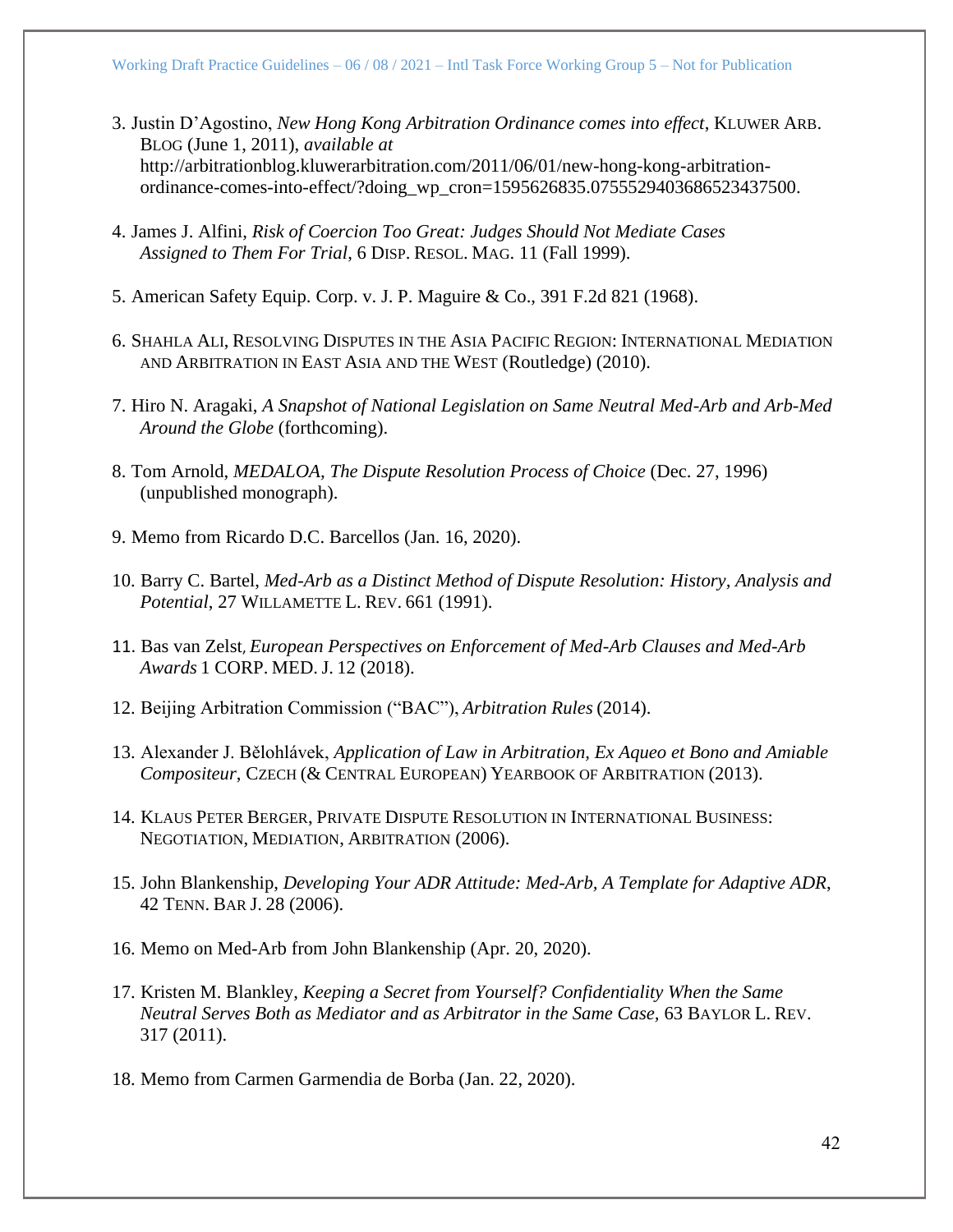- 19. Bowden v. Weickert, WL 21419175 (Ohio 2003).
- 20. The Brazilian Arbitration Act, Act No. 9.307 of 23 Sept. 1996, Art. 21, § 4, 36 I.L.M. 1565 (1997).
- 21. Brazilian Mediation Act, Assistant Deputy for Legal Affairs, Law 13.140, Art. 7, Presidency of the Republic Civil House (26 June 2015).
- 22. Thomas J. Brewer & Larry Mills, *Combining Mediation and Arbitration*, 54(4) DISP. RESOL. J. 32 (1999).
- 23. CHRISTIAN BUHRING-UHLE ET AL., ARBITRATION AND MEDIATION IN INTERNATIONAL BUSINESS (2nd ed. 2006).
- 24. Brian Canada et al., *A Date Driven Exploration of Arbitration as a Settlement Tool: How Can We Express Confidence in Small Data Samples?*, KLUWER ARBITRATION BLOG (Oct. 19, 2018), [http://arbitrationblog.kluwerarbitration.com/2018/10/19/a-data-driven-exploration-of](http://arbitrationblog.kluwerarbitration.com/2018/10/19/a-data-driven-exploration-of-arbitration-as-a-settlement-tool-how-can-we-express-confidence-in-small-data-samples/)[arbitration-as-a-settlement-tool-how-can-we-express-confidence-in-small-data-samples/.](http://arbitrationblog.kluwerarbitration.com/2018/10/19/a-data-driven-exploration-of-arbitration-as-a-settlement-tool-how-can-we-express-confidence-in-small-data-samples/)
- 25. Lijun Cao, *Combining Conciliation and Arbitration in China: Overview and Latest Developments*, 9 INT'L ARB. L. REV. 84 (2006).
- 26. CARLOS ALBERTO CARMONA, ARBITRAGEM E PROCESSO: UM COMENTÁRIO À LEI n 9.307/96 (São Paulo: Atlas 3rd ed 2009).
- 27. CEDR COMMISSION ON SETTLEMENT IN INT'L. ARB. (2009).
- 28. CEDR COMMISSION ON SETTLEMENT IN INT'L. ARB. FINAL REPORT (2009).
- 29. CEDR, RULES FOR THE FACILITATION OF SETTLEMENT IN INTERNATIONAL ARBITRATION, Article 5.
- 30. OSCAR G. CHASE, LAW, CULTURE AND RITUAL: DISPUTING SYSTEMS IN CROSS-CULTURAL CONTEXT (2005).
- 31. China International Economic and Trade Arbitration Commission ("CIETAC"), *Arbitration Rules* (2015).
- 32. CIETAC ARB. RULES (CHINA COUNCIL FOR THE PROMOTION OF INT'L TRADE /CHINA CHAMBER OF INT'L COMM. 2014).
- 33. CIETAC, *Statistics*, *available at* http://www.cietac.org/index.php?m=Page&a=index&id=40&l=en (last visited Oct. 5, 2016).
- 34. Hon. Clyde Croft, *Alternative Dispute Resolution in Arbitration: Is Arb-med Really an Option?*.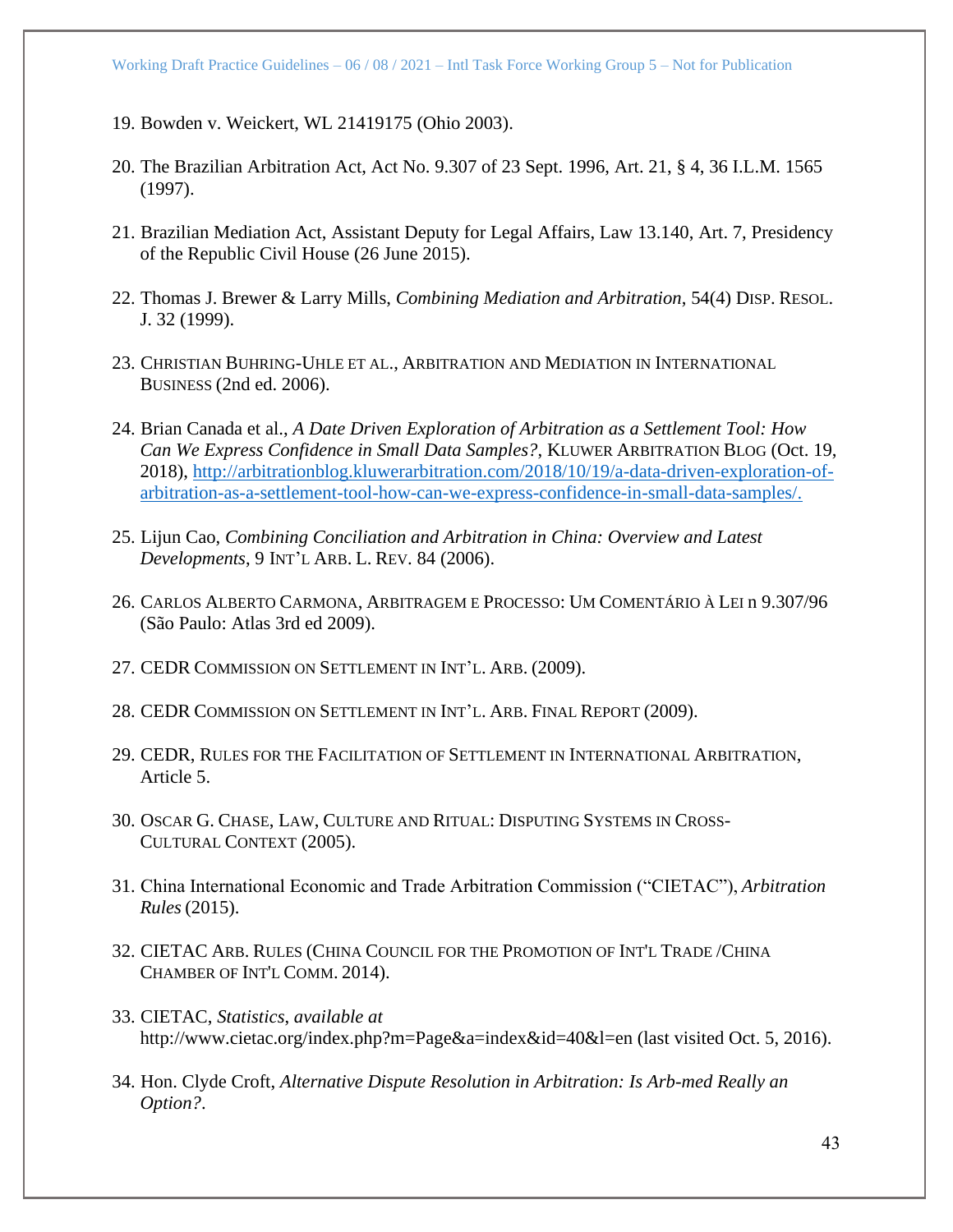- 35. CODE OF ETHICS FOR ARB. IN COMM. DISP. (AAA & ABA 2004).
- 36. Jerome Alan Cohen, *Chinese Mediation on the Eve of Modernization*, 54 CAL. L. REV. 1201 (1966).
- 37. RAYMOND COHEN, NEGOTIATING ACROSS CULTURES: COMMUNICATION OBSTACLES IN INTERNATIONAL DIPLOMACY (1991).
- 38. THE COLLEGE OF COMMERCIAL ARBITRATORS PROTOCOLS ON EXPEDITIOUS, COST-EFFECTIVE COMMERCIAL ARBITRATION: KEY ACTION STEPS FOR BUSINESS USERS, COUNSEL, ARBITRATORS AND ARBITRATION PROVIDER INSTITUTIONS (Thomas J. Stipanowich et al. eds., 2010), *available at* [http://ssrn.com/abstract=1982169.](http://ssrn.com/abstract=1982169)
- 39. *Commercial Arbitration Act 2017* (Austl.).
- 40. COMMERCIAL ARBITRATION AT ITS BEST: SUCCESSFUL STRATEGIES FOR BUSINESS USERS (Thomas J. Stipanowich & Peter Kaskell, eds. 2001).
- 41. CPR NON-ADMINISTERED ARBITRATION RULES, (2018), *available at*  [https://www.cpradr.org/resource-center/rules/arbitration/non-administered/2018-cpr](https://www.cpradr.org/resource-center/rules/arbitration/non-administered/2018-cpr-non-administered-arbitration-rules)[non-administered-arbitration-rules.](https://www.cpradr.org/resource-center/rules/arbitration/non-administered/2018-cpr-non-administered-arbitration-rules)
- 42. Mariana Hernandez Crespo, *A Systemic Perspective of ADR in Latin America: Enhancing the Shadow of the Law through Citizen Participation*, 10 CARDOZO J. CONFLICT RESOL. 91 (2008).
- 43. Ellen Deason, *The Quest for Uniformity in Mediation Confidentiality: Foolish Consistency or Crucial Predictability?*, 85 MARQ. L. REV. 79 (2001).
- 44. Ellen E. Deason, *Combinations of Mediation and Arbitration with the Same Neutral: A Framework for Judicial Review,* 5 Y.B. ON ARB. & MEDIATION 219 (2013).
- 45. Renate Dendorfer, *Mediation in Germany: Structure, Status Quo and Special Issues*, Report at Chartered Institute for Arbitrators European Branch (CIArb): 2011 Annual General Meeting and Conference (April 8–9, 2011), *available at*  [http://docplayer.net/48518922-One-continent-many-methods-mediation-in-germany](http://docplayer.net/48518922-One-continent-many-methods-mediation-in-germany-structure-status-quo-and-special-issues-ciarb-chartered-institute-for-arbitrators-european-branch.html)[structure-status-quo-and-special-issues-ciarb-chartered-institute-for-arbitrators](http://docplayer.net/48518922-One-continent-many-methods-mediation-in-germany-structure-status-quo-and-special-issues-ciarb-chartered-institute-for-arbitrators-european-branch.html)[european-branch.html](http://docplayer.net/48518922-One-continent-many-methods-mediation-in-germany-structure-status-quo-and-special-issues-ciarb-chartered-institute-for-arbitrators-european-branch.html)**.**
- 46. Renate Dendorfer and Jeremy Lack, *The Interaction between Arbitration and Mediation: Vision and Reality* 1 DISP. RESOL. INTER. 73 (2007).
- 47. Deutsche Institute für Schiedsgerichtsbarkeit (German Arbitration Institute), 2018 DIS Arbitration Rules (2018), *available at* [http://www.disarb.org/upload/rules/2018-DIS-](http://www.disarb.org/upload/rules/2018-DIS-Arbitration-Rules.pdf)[Arbitration-Rules.pdf.](http://www.disarb.org/upload/rules/2018-DIS-Arbitration-Rules.pdf)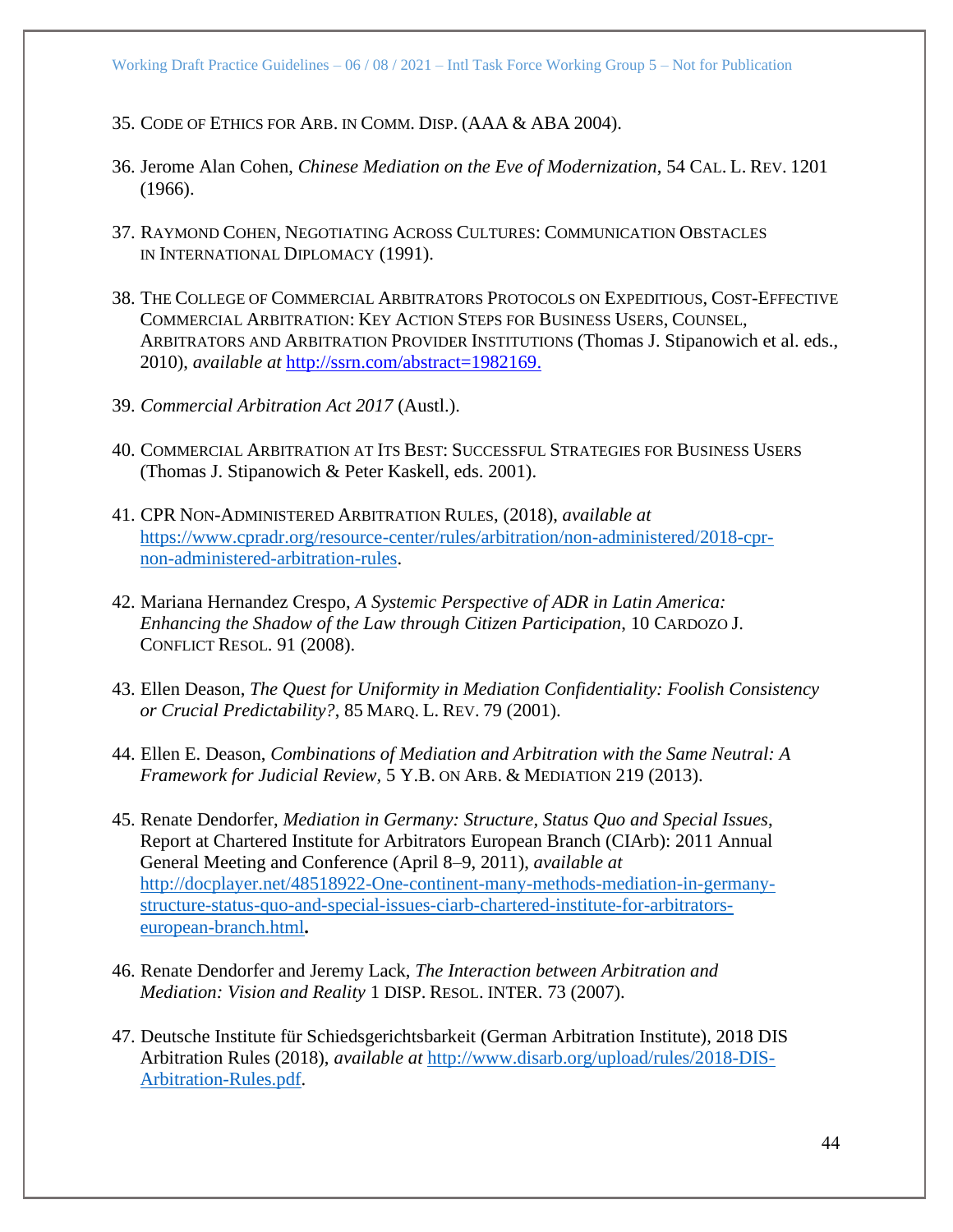48. *Dimensions of Culture*, CROSS-CULTURAL RESEARCH 52 (Feb. 2004).

49. DIS Conciliation Rules (2002) ("Follow-on Arbitration.").

- 50. M. Scott Donahey, *Seeking Harmony—Is the Asian Concept of the Conciliator/Arbitrator Applicable in the West?*, DISP. RESOL. J. 74 (Apr. 1995).
- 51. Bernd Ehle, *The Arbitrator as a Settlement Facilitator in Walking A Thin Line—What an Arbitrator Can Do, Must Do or Must Not Do, in* RECENT DEVELOPMENTS AND TRENDS*,*  Colloquium CEPANI 40, 79 (Olivier Caprasse et al. eds, 29 Sept. 2010).
- 52. Email (April 21, 2020). Name of sender withheld by request.
- 53. Email (Apr. 23, 2020) (on file with author). Name of sender withheld by request.
- 54. Ex parte Industrial Technologies, 707 So.2d 234 (Ala. 1997), *discussed in* JAY FOLBERG ET AL., RESOLVING DISPUTES: THEORY, PRACTICE AND LAW (Wolters Kluwer-Aspen Publishers 3rd ed. 2016).
- 55. Daniele Favalli & Max K. Hasenclever, *The Role of Arbitrators in Settlement Proceedings,* 23 MEALEY'S INT'L ARB. REP. 1 (July 2008).
- 56. Adam Firth et al., *All right, Stop! Mediate and Listen: Guidance on the Use of Med-Arb in Australia*, ASHURST (July 16, 2018), [https://www.ashurst.com/en/news-and-insights/legal](https://www.ashurst.com/en/news-and-insights/legal-updates/alright-stop-mediate-and-listen-guidance-on-the-use-of-med-arb-in-australia/)[updates/alright-stop-mediate-and-listen-guidance-on-the-use-of-med-arb-in-australia/.](https://www.ashurst.com/en/news-and-insights/legal-updates/alright-stop-mediate-and-listen-guidance-on-the-use-of-med-arb-in-australia/)
- 57. JAY FOLBERG ET AL., RESOLVING DISPUTES: THEORY, PRACTICE & LAW 569 (Wolters Kluwer-Aspen Publishers 3rd ed. 2016).
- 58. Hualing Fu, *The Politics of Mediation in a Chinese Country: The Case of Luo Lianxi*, 5 AUSTRALIAN J. OF ASIAN L. 107 (2003).
- 59. Hualing Fu and Richard Cullen, *From Mediatory to Adjudicatory Justice: The Limits of Civil Justice Reform in China*, *in* CHINESE JUSTICE: CIVIL DISPUTE RESOLUTION IN CONTEMPORARY CHINA (Margaret Woo and Mary Gallagher eds., 2011).
- 60. Lon Fuller, *Collective Bargaining and the Arbitrator, in* PROC. OF THE FIFTEENTH ANN. MEETING OF THE NAT'L ACAD. ARB. 8 (1962).
- 61. Richard Fullerton, *Med-Arb and Its Variants: Ethical Issues for Parties and Neutrals*, DISP. RESOL. J. 52 (2010).
- 62. G.A. Res. 73/198, United Nations Convention on International Settlement Agreements Resulting from Mediation, (Aug. 7, 2019) (entered into force Sept. 12, 2020) [hereinafter SINGAPORE CONVENTION].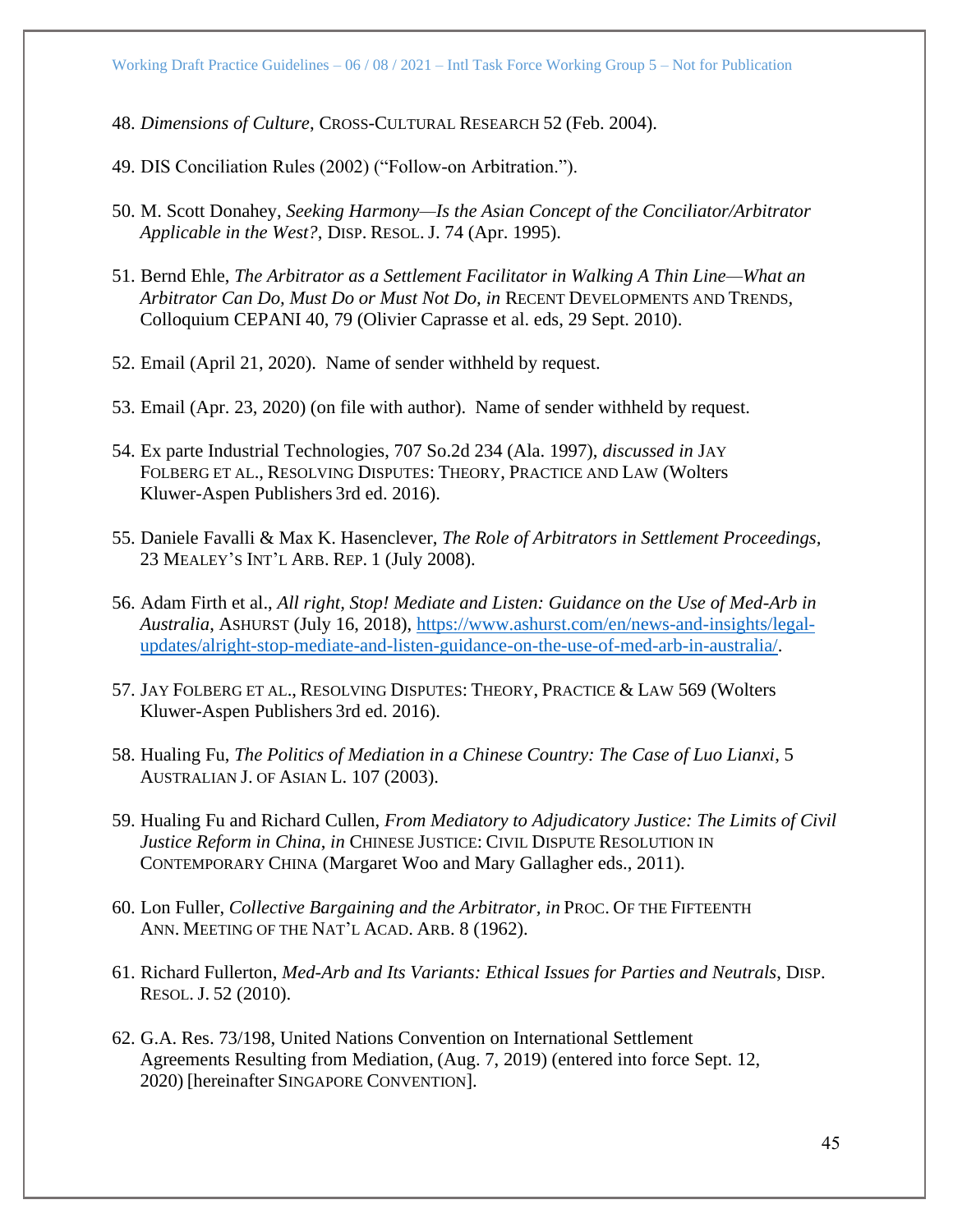- 63. Gao Haiyan v Keeneye Holdings Ltd., [2010] H.C.C.T.
- 64. Gao Haiyan v Keeneye Holdings Ltd., [2011] C.A.C.V.
- 65. *Georgian Law on Mediation* (2019), *available at* [https://matsne.gov.ge/ka/document/view/4646868?publication=1.](https://matsne.gov.ge/ka/document/view/4646868?publication=1)
- 66. Global Pound Conferences Online Poll (2016–17).
- 67. BEE CHEN GOH, LAW WITHOUT LAWYER, JUSTICE WITHOUT COURTS: ON TRADITIONAL CHINESE MEDIATION 1 (2002).
- 68. Leslie A. Gordon, *Clause for Alarm*, A.B.A. J. 19 (Nov. 2006); Sylvia Hsieh, *Arbitration Falling out of Vogue*, LAWYERSUSA 1 (Mar. 10, 2008).
- 69. Gu Weixia, *The Delicate Art of Med-Arb and Its Future Institutionalization in China,* 31 UCLA PAC. BASIN L.J. 97 (2014).
- 70. Gu Weixia & Xianchu Zhang, *The Keeneye Case: Rethinking the Content of Public Policy in Cross-Border Arbitration Between Hong Kong and Mainland China*, 42 H.K.L.J. 1001 (2011).
- 71. Jean Francois Guillemin, *Reasons for Choosing Alternative Dispute Resolution*, *in*  ADR in BUSINESS: PRACTICE AND ISSUES ACROSS COUNTRIES AND CULTURES (Arnold Ingen-Housz ed., 2 vol. 2011).
- 72. Geoffrey C. Hazard, *Discovery and the Role of the Judge in Civil Law Jurisdictions,* 73 NOTRE DAME L. REV. 1017 (1999).
- 73. Duarte G. Henriques, *The Prague Rules: Competitor, Alternative or Addition to the IBA Rules on the Taking of Evidence in International Arbitration?*, 36 ASA BULLETIN 351.
- 74. Burkhard Hess &Nils Pelzer, *Mediation in Germany: Finding the Right Balance between Regulation and Self-Regulation*, *in* NEW DEVELOPMENTS IN CIVIL AND COMMERCIAL MEDIATION: GLOBAL COMPARATIVE PERSPECTIVES (Carlos Esplungues & Louis Marquis eds., 2015).
- 75. Geert Hofstede, *France, available at* https://geert-hofstede.com/france.html (last visited Oct. 10, 2016).
- 76. Geert Hofstede & Robert R. McCrae, *Personality and Culture Revisited: Linking Traits and Dimensions of Culture*, CROSS-CULTURAL RESEARCH 52 (Feb. 2004).
- 77. *Hong Kong Arbitration Ordinance*, Cap 609, § 33 (2011), *available at* https://www.elegislation.gov.hk/hk/cap609.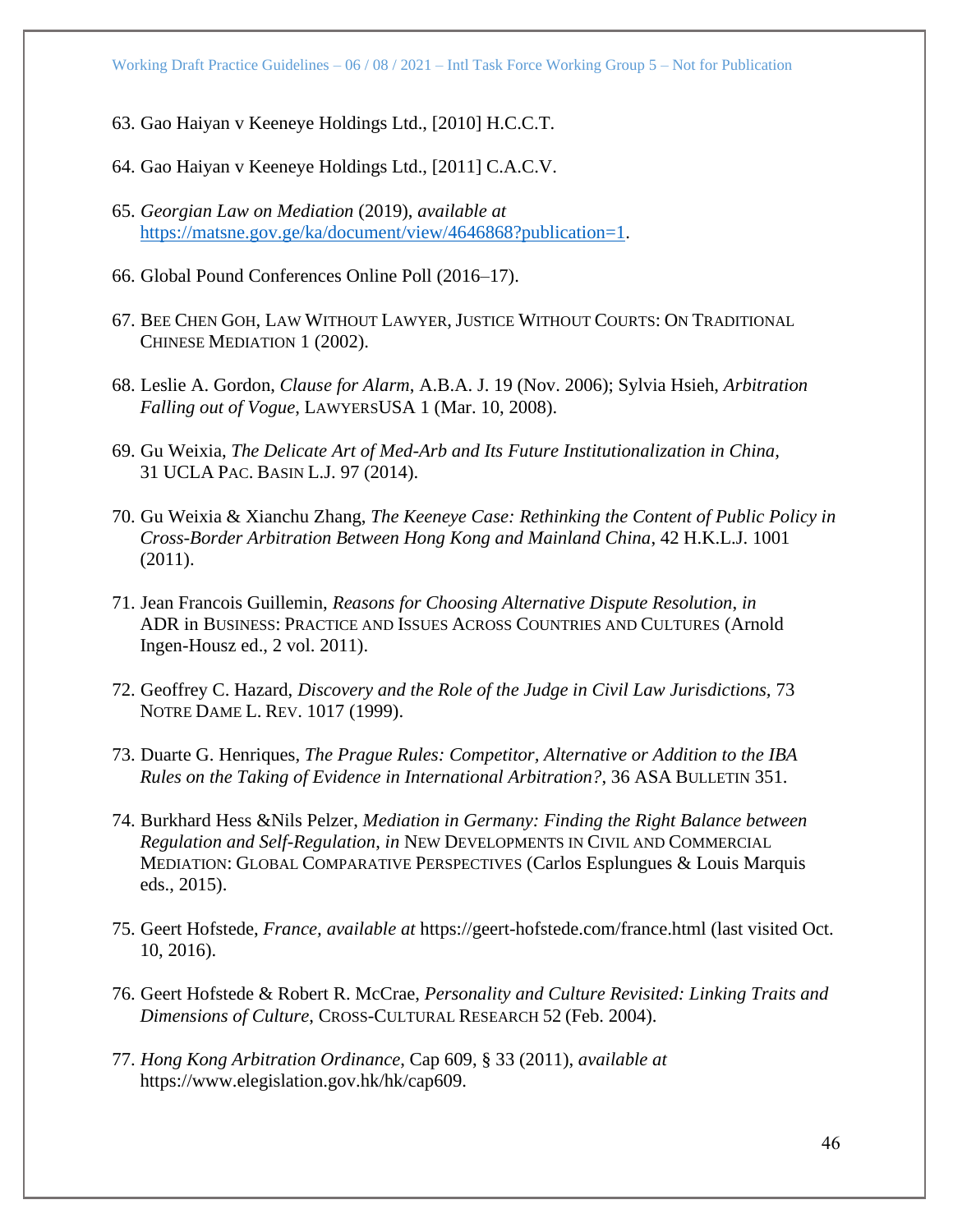- 78. Klaus J. Hopt & Felix Steffek, *Mediation: Comparison of Laws, Regulatory Models, Fundamental Issues, in* MEDIATION: PRINCIPLES AND REGULATION IN COMPARATIVE PERSPECTIVE (Klaus J. Hopt & Felix Steffek eds., 2013).
- 79. Zhengdong Huang, *Negotiation in China: Cultural and Practical Characteristics,* 6 CHINA L. REP. 139 (1989–90).
- 80. International Academy of Mediators ("IAM"), Straus Institute, *Survey on Mediator Practices and Perceptions* (2014) (results on file with author).
- 81. International Bar Association ("IBA"), *Rules of Ethics for International Arbitrators* (1987).
- 82. INTERNATIONAL INSTITUTE FOR CONFLICT PREVENTION & RESOLUTION (CPR), <https://www.cpradr.org/> (last visited Aug. 11, 2020).
- 83. International Institute for Conflict Prevention & Resolution (CPR), *CPR Rules for Administered Arbitration of International Disputes* (March 1, 2019), *available at*  [https://www.cpradr.org/resource-center/rules/arbitration/administered-arbitration-rules-2019.](https://www.cpradr.org/resource-center/rules/arbitration/administered-arbitration-rules-2019)
- 84. JAMS, *Arbitration Ethics Guidelines*.
- 85. JAMS COMPREHENSIVE ARBITRATION RULES (Effective July 1, 2014).
- 86. JAMS, *Draft Arbitration Stipulation for Mediation Followed by Arbitration* (containing extensive waiver provision) (on file with author).
- 87. Gabrielle Kaufmann-Kohler, *When Arbitrators Facilitate Settlement: Towards a Transnational Standard*, 25 J. LONDON COURT INT'L ARB. 187 (2009).
- 88. Gabrielle Kaufmann-Kohler & Kun Fan, *Integrating Mediation into Arbitration: Why It Works in China*, 25 J. INT'L ARB. 479 (2008).
- 89. *Knocking Heads Together*, ECONOMIST, Feb. 3, 2000.
- 90. Kun Fan, *An Empirical Study of Arbitrators Acting as Mediators in China*, 15 CARDOZO J. CONFLICT RES. 3 (2014).
- 91. Kun Fan, *Arbitration in China: A Legal and Cultural Analysis*, Hart Publishing (2013).
- 92. Kun Fan, *Glocalization of Arbitration: Transnational Standards Struggling Through the Lens of Arbitration Transplantation in China*, 18 HARV. NEGOT. L. REv. (2013).
- 93. Kun Fan, *Glocalization of International Arbitration—Rethinking Tradition-Modernity East-West Binaries Through Examples of China and Japan*, 11 U. PA. E. ASIA L. REV. 2 (2016).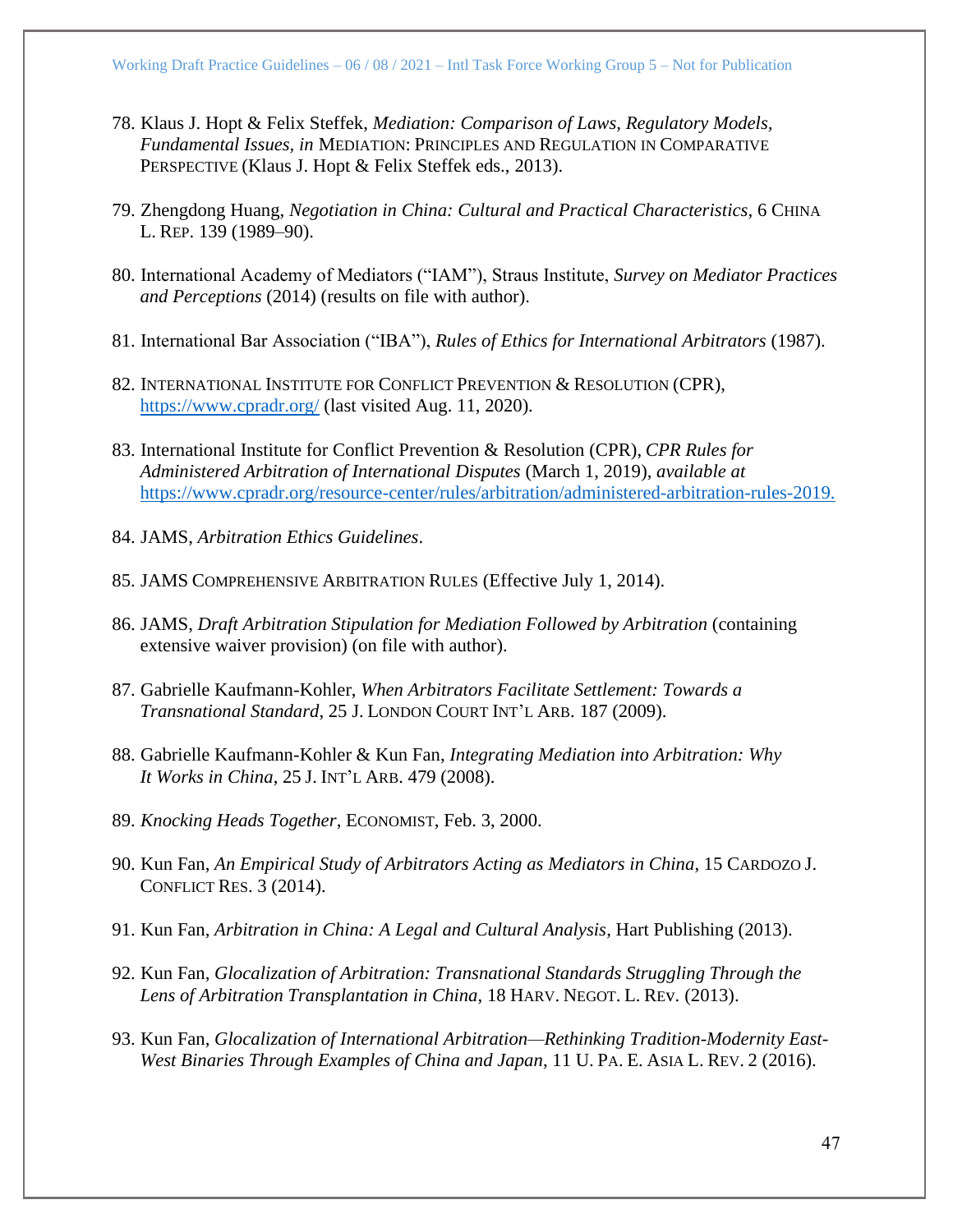- 94. Kun Fan, *The Risks of Apparent Bias When an Arbitrator Acts as A Mediator: Remarks on Hong Kong Court's Decision in Gao Haiyan*, 13 Y.B. PRIV. INT'L L. 535 (2011).
- 95. *Ku-ring-gai Council v Ichor Constructions Pty Ltd.*, [2018] NSWSC 610 (Austl.).
- 96. Jon Lang, *Med-Arb, An English Perspective*, 1 N.Y. DISP. RESOL. LAW. 2 (Spring 2009).
- 97. John H. Langbein, *The German Advantage in Civil Procedure,* 52 U. CHI. L. REV. 823 (1985).
- 98. Michael Leathes, *Dispute Resolution Mules: Preventing the process from being part of the problem* (monograph).
- 99. RICHARD D. LEWIS, WHEN CULTURES COLLIDE: LEADING ACROSS CULTURES : A MAJOR NEW EDITION OF THE GLOBAL GUIDE (Nicholas Brealey International 3rd 2005).
- 100. Alan Limbury, *Making Med-Arb Work in Australia*, 1 NYSBA N.Y. DISP. RES. LAW. 2 (Spring 2009).
- 101. Alan L. Limbury, *Med-Arb: getting the best of both worlds*, *available at* https://www.imimediation.org/wp-content/uploads/2017/09/hybrid-processes-2010-articleby-alan-limbury.pdf (last visited at Aug. 19, 2020).
- 102. Lindsay v. Lewandowski, 43 Cal. Rptr. 3d 846 (Cal. Ct. App. 2006).
- 103. DAVID B. LIPSKY ET AL., EMERGING SYSTEMS FOR MANAGING WORKPLACE CONFLICT (2003).
- 104. Lela P. Love, *The Top Ten Reasons Why Mediators Should Not Evaluate*, 24 FLA. ST. U. L. REV. 937 (1997), *reprinted in* MEDIATION: THEORY, POLICY AND PRACTICE (Ashgate Publishing 2001), *available at* [https://ssrn.com/abstract=2349757.](https://ssrn.com/abstract=2349757)
- 105. Stanley Lubman, *Mao and Mediation: Politics and Dispute Resolution in Communist China,* 5 CAL. L. REV. 1284 (1967).
- 106. IAN R. MACNEIL, ET AL., FEDERAL ARBITRATION LAW III, Ch. 36 (Aspen 1994).
- 107. Yip Man, *Combinations of Mediation and Arbitration: The Singapore Perspective*.
- 108. Michael M. Marick et al., *Excess, Surplus Lines and Reinsurance: Recent Developments*, 26 TORT & INS. L.J. 231 (1991).
- 109. Paul E. Mason, *Follow-Up Note to 'The Arbitrator as Mediator, and Mediator as Arbitrator'*, 29 J. INT'L ARB. 225 (2012).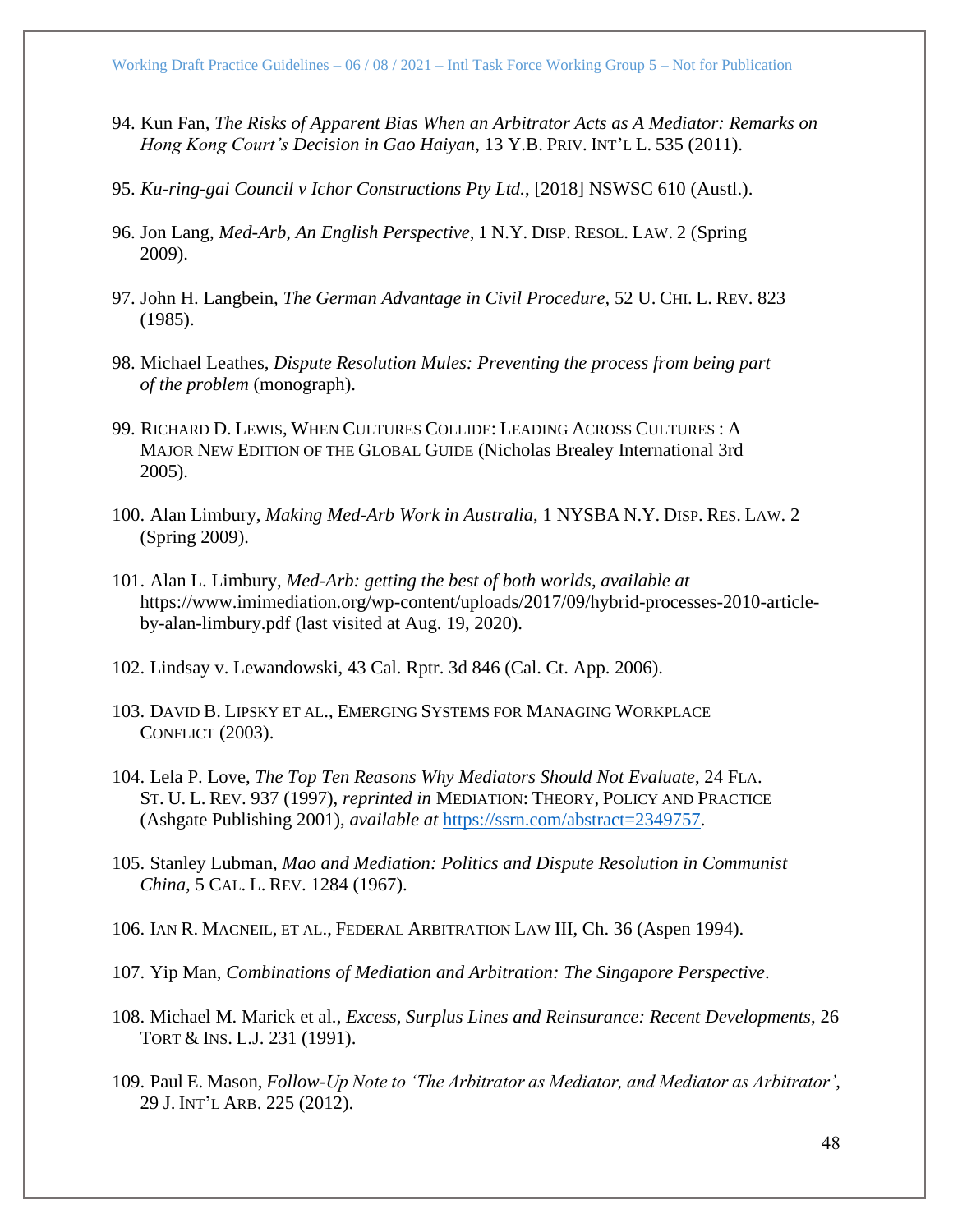- 110. Michael McIlwrath, *The Prague Rules: The Real Culture War Isn't Over Civil vs Common Law*, Kluwer Arbitration Blog (Dec. 12, 2018), *available at* [http://arbitrationblog.kluwerarbitration.com/2018/12/12/the-prague-rules-the-real-cultural](http://arbitrationblog.kluwerarbitration.com/2018/12/12/the-prague-rules-the-real-cultural-war-isnt-over-civil-vs-common-law/)[war-isnt-over-civil-vs-common-law/.](http://arbitrationblog.kluwerarbitration.com/2018/12/12/the-prague-rules-the-real-cultural-war-isnt-over-civil-vs-common-law/)
- 111. MICHAEL MCILWRATH & HENRI ALVAREZ, COMMON AND CIVIL LAW APPROACHES TO PROCEDURE: PARTY AND ARBITRATOR PERSPECTIVES, IN INTERNATIONAL COMMERCIAL ARBITRATION PRACTICE: 21<sup>ST</sup> CENTURY PERSPECTIVES (Horacio A. Grigera Naon & Paul E. Mason eds., 2015).
- 112. MICHAEL MCILWRATH & JOHN SAVAGE, INTERNATIONAL ARBITRATION AND MEDIATION: A PRACTICAL GUIDE (2010).
- 113. Carl Minzner, *China's Turn Against Law*, 59 AM.J. COMPAR. L. 4 (2011).
- 114. Mordehai (Moti) Mironi, *From Mediation to Settlement and from Settlement to Final Offer Arbitration: An Analysis of Transnational Business Dispute Mediation*, 73 ARBITRATION 52 (2007).
- 115. Mordehai Mironi, *From Mediation to Settlement and from Settlement to Final Offer Arbitration: A Case Study of MEDALOA in a Transnational Business Dispute Mediation* 5 N.Y. DISP. RESOL. LAW. 77 (2012).
- 116. Mordehai Mironi, *Mediation v. Case Settlement: The Unsettling Relations between Mediation and Courts – A Case Study* 19 HARV. NEGOT. L. REV. 173 (2014). (Contrasting definitions of mediation and case settlement/conciliation in Israeli dispute resolution practice).
- 117. E-mail from Mordehai (Moti) Mironi (Sept. 25, 2020).
- 118. Mitsubishi Motors Corp. v. Soler Chrysler-Plymouth, Inc., 473 U.S. 614 (1985).
- 119. Model Standards of Conduct for Mediators (2005).
- 120. Albert Monichino, *Arbitration Reform in Australia: Striving for International Best Practice*, THE ARB. & MEDIATOR 29 (Oct. 2010), *available at* https://ssrn.com/abstract=2784084.
- 121. Morgan Phillips v. JAMS/Endispute, 140 Cal. App. 4th 795 (2006) (mediator sued for later withdrawing as arbitrator after agreeing to serve).
- 122. Sophie Nappert & Dieter Flader, *A Psychological Perspective on the Facilitation of Settlement in International Arbitration—Examining the CEDR Rules*, 2 J. INT'L DISP. SETTLEMENT (2011).
- 123. National Conference of Commissioners of Uniform State Laws, UNIFORM MEDIATION ACT (2003).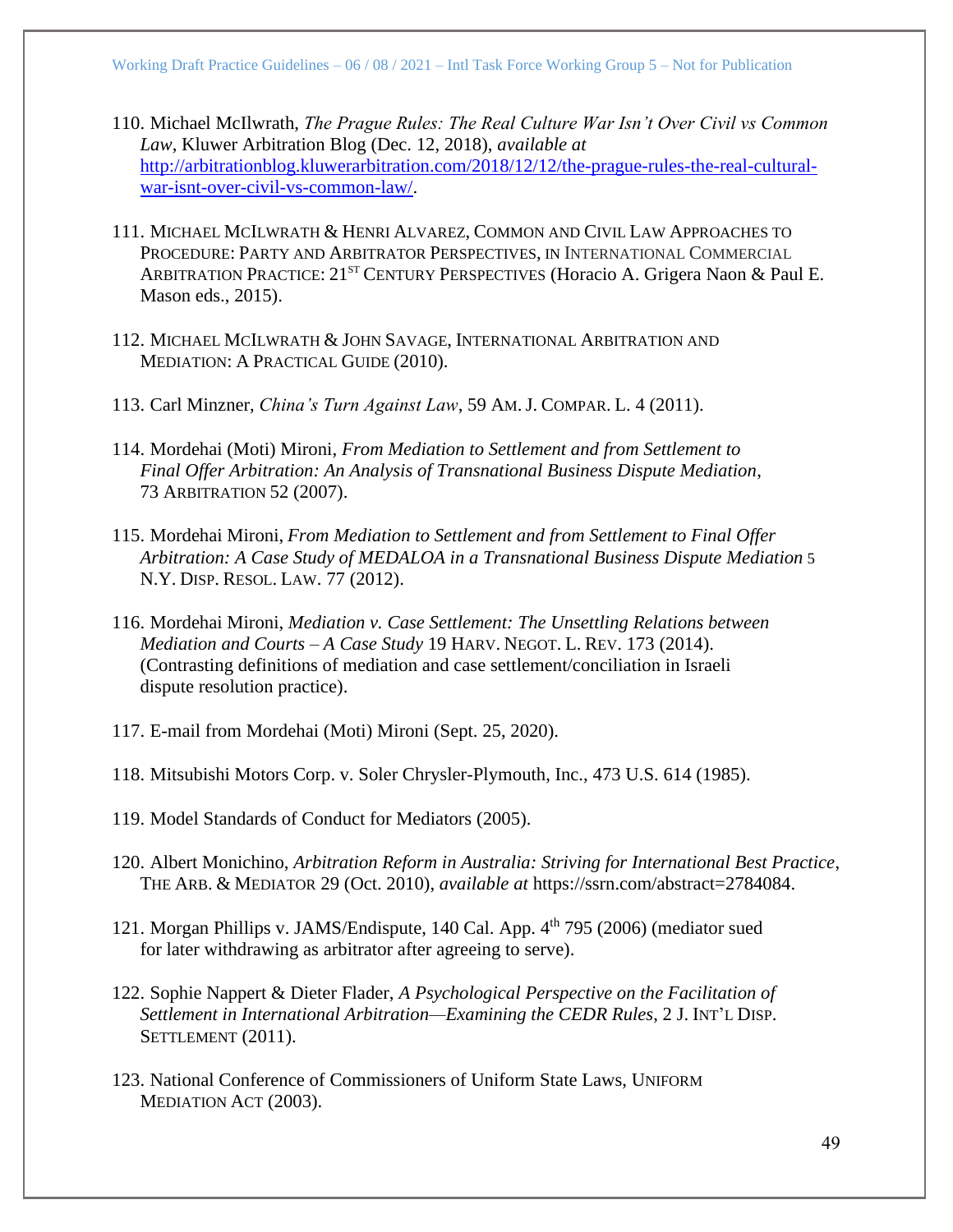- 124. DILYARA NIGMATULLINA, COMBINING MEDIATION AND ARBITRATION IN INTERNATIONAL COMMERCIAL DISPUTE RESOLUTION (2019).
- 125. Jacqueline Nolan-Haley, *Mediators in Arbitration*, *in* OXFORD HANDBOOK OF INTERNATIONAL ARBITRATION, Chapter 14 (Thomas Schultz and Federico Ortino eds., forthcoming 2020).
- 126. Haig Oghigian, *A New Concept in Dispute Resolution: The Mediation/Arbitration*  Hybrid, TDM 1 (2007), *available at* https://www.transnational-disputemanagement.com/article.asp?key=958.
- 127. Haig Oghigian, *Perspectives from Japan: A New Concept in Dispute Resolution the Mediation-Arbitration Hybrid,* N. Y. DISP. RES. LAW. 110 (2009).
- 128. Brian A. Pappas, *Med-Arb and the Legalization of Alternative Dispute Resolution,* 20 HARV. NEGOT. L. REV. 157 (2015).
- 129. Robert Perkovich, *A Comparative Analysis of Community Mediation in the United States and the People's Republic of China*, 10 TEMP. INT'L & COMP. L.J. 313 (1996).
- 130. James T. Peter, *Med-Arb in International Arbitration*, AM. REV. INT'L ARB. 8 (1997).
- 131. Peter Phillips, *Commercial Mediation in China: The Challenge of Shifting Paradigms*, *in*  CONTEMPORARY ISSUES IN INTERNATIONAL ARBITRATION AND MEDIATION*:* THE FORDHAM PAPERS 319 (Arthur W. Rovine ed., 2008).
- 132. Gerald F. Phillips, *Same-Neutral Med-Arb: What Does the Future Hold?*, DISP. RESOL. J. 24 (2005).
- 133. Prague Rules, *Rules on the Efficient Conduct of Proceedings in International Arbitration* (2018), *available at*  [https://praguerules.com/upload/medialibrary/9dc/9dc31ba7799e26473d92961d926948c9.pdf.](https://praguerules.com/upload/medialibrary/9dc/9dc31ba7799e26473d92961d926948c9.pdf)
- 134. Queen Mary University of London /White & Case LLP, *2018 International Arbitration Survey: The Evolution of International Arbitration* (2018), *available at* [https://www.whitecase.com/sites/whitecase/files/files/download/publications/qmul](https://www.whitecase.com/sites/whitecase/files/files/download/publications/qmul-international-arbitration-survey-2018-19.pdf)[international-arbitration-survey-2018-19.pdf.](https://www.whitecase.com/sites/whitecase/files/files/download/publications/qmul-international-arbitration-survey-2018-19.pdf)
- 135. Hilmar Raeschke-Kessler, *The Arbitrator as Settlement Facilitator*, 21 ARB. INT'L 523 (2005).
- 136. E-mail from David Ratterman(Jan. 20, 2020).
- 137. Barry Richard, *Corporate Litigation: Arbitration Clause Risks*, NAT'L L.J. 13 (June 14, 2004).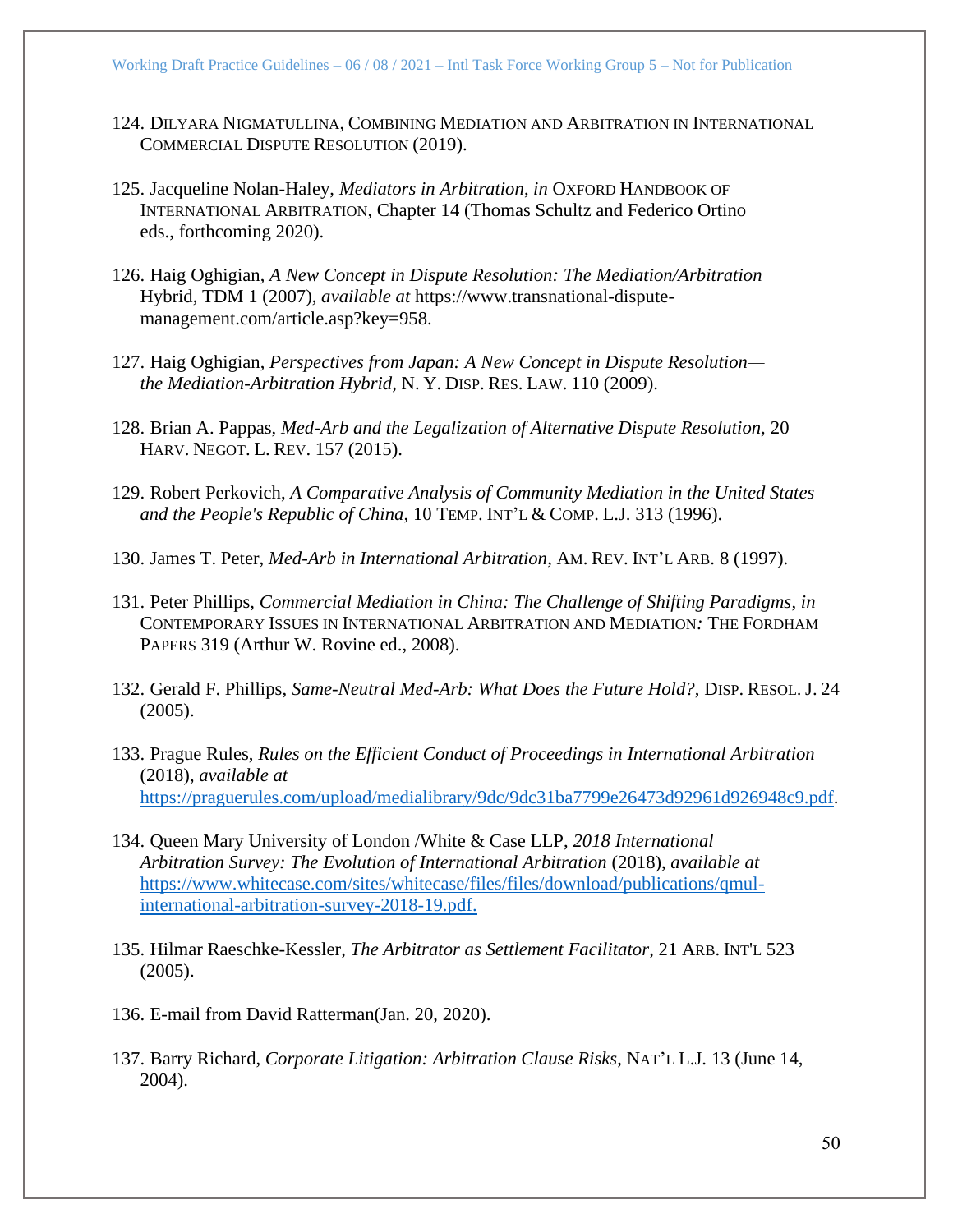- 138. David W. Rivkin, *Towards a New Paradigm in International Arbitration: The Town Elder Model Revisited*, 24 ARB. INT'L. 375 (2008).
- 139. Annett Rombach & Hanna Shalbanava, *The Prague Rules: A New Era of Procedure in Arbitration or Much Ado about Nothing*, 17 GERMAN ARB. J. 54 (2019).
- 140. Alison Ross, *Med-Arb Put in Context by Hong Kong Court,* GLOBAL ARB. REV (Dec. 12, 2011).
- 141. E.A. Sander & Stephen B. Goldberg, *Fitting the Forum to the Fuss: A User-Friendly Guide to Selecting an ADR Procedure*, 10 NEGOT. J. 49 (1994).
- 142. Email from Jan K. Schäfer, LL.M., Partner, Rechtsanwalt, King & Spalding LLP, Frankfurt am Main, Germany to Prof. Stipanowich (Nov. 2, 2016) (on file with author).
- 143. Andrea K. Schneider, *Bargaining in the Shadow of (International) Law: What the Normalization of Adjudication in International Governance Regimes Means for Dispute Resolution*, 41 N.Y.U. J. INT'L L. & POL. 789 (2009).
- 144. Shanghai International Economic and Trade Arbitration Commission ("SHIAC"), *Arbitration Rules* (2015).
- 145. John Sherrill, *Stipulation*.
- 146. E-mail of Richard Silberberg, Partner, Dorsey & Whitney, New York, NY to author, (June 12, 2020) (on file with author).
- 147. Richard H. Silberberg & Anthony P. Badaracco, *Arb-Med: Workable or Worrisome?*, 12 NYSBA N.Y. DISP. RES. LAW. 33 (No. 2, Fall 2019).
- 148. Caroline Simson, *Prague Rules Launched, But Jury Still Out on Usabilit*y, LAW360 (Jan. 18, 2019) (raising concerns about arbitrators functioning as mediators), *available at* [https://www.law360.com/articles/1120251/prague-rules-launched-but-jury-still-out-on](https://www.law360.com/articles/1120251/prague-rules-launched-but-jury-still-out-on-usability)[usability.](https://www.law360.com/articles/1120251/prague-rules-launched-but-jury-still-out-on-usability)
- 149. *Singapore International Arbitration Act* (Ch. 143A) §§ 16, 17 (Dec. 31 2002), *available at* [https://sso.agc.gov.sg/Act/IAA1994#pr16-.](https://sso.agc.gov.sg/Act/IAA1994#pr16-)
- 150. Singapore International Arbitration Centre (SIAC) & Singapore International Mediation Center (SIMC), *SIAC-SIMC Arb-Med-Arb Protocol* (2014), *available at* [http://simc.com.sg/v2/wp-content/uploads/2019/03/SIAC-SIMC-AMA-Protocol.pdf.](http://simc.com.sg/v2/wp-content/uploads/2019/03/SIAC-SIMC-AMA-Protocol.pdf)
- 151. Linda R. Singer, *The Quiet Revolution in Dispute Settlement*, 7 MEDIATION Q. 105 (1989).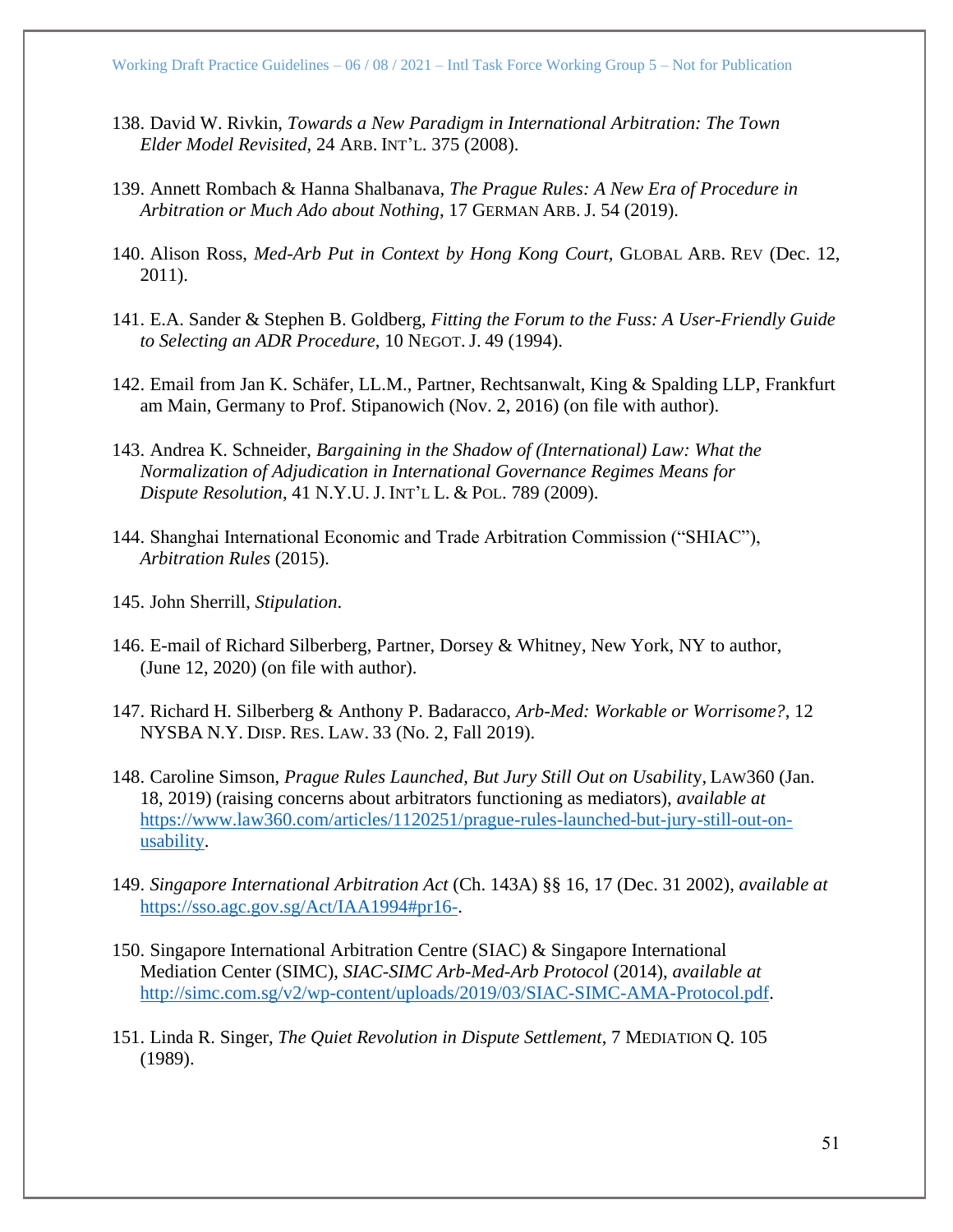- 152. Thomas J. Stipanowich*, The Arbitration Penumbra: Arbitration Law and the Rapidly Changing Landscape of Dispute Resolution*, 8 NEV. L.J. 428 (2007).
- 153. Thomas J. Stipanowich, *ADR and the Vanishing Trial: The Growth and Impact of Alternative Dispute Resolution*, 1 J. EMPIRICAL LEGAL STUD. 843 (2004).
- 154. Thomas J. Stipanowich, *Arbitration, Mediation and Mixed Modes: Seeking Workable Solutions and Common Ground on Med-Arb, Arb-Med, and Settlement-Oriented Activities by Arbitrators,* 26 HARV. NEGOT. L. REV. (forthcoming 2021).
- 155. Thomas J. Stipanowich, *Arbitration: The New Litigation*, 2010 U. ILL. L. REV. 1 (2010), *available at* [https://ssrn.com/abstract=1297526.](https://ssrn.com/abstract=1297526)
- 156. Thomas J. Stipanowich, *Beyond Arbitration: Innovation and Evolution in the United States Construction Industry,* 31 WAKE FOREST L. REV. 65 (Spring 1996), *available at* [https://ssrn.com/abstract=2060438.](https://ssrn.com/abstract=2060438)
- 157. Thomas J. Stipanowich, *Insights on Mediator Practices and Perceptions,* 22 DISP. RES. MAG. 4 (Winter 2016), *available at* [http://ssrn.com/abstract=2759982.](http://ssrn.com/abstract=2759982)
- 158. Thomas J. Stipanowich, *Living the Dream of ADR: Reflections on Four Decades of the Quiet Revolution in Dispute Resolution*, 18 CARDOZO J. CONFLICT RESOL. 513 (2017), *available at* [https://ssrn.com/abstract=2920848.](https://ssrn.com/abstract=2920848)
- 159. Thomas J. Stipanowich, *Managing Construction Conflict: Unfinished Revolution, Continuing Evolution*, 34 (4) CONSTR. LAW. 13 (Fall 2014) (Special Issue), *reprinted as a chapter in* 100 YEARS: CHARTERED INSTITUTE OF ARBITRATORS, SELECTED TOPICS IN INTERNATIONAL ARBITRATION—LIBER AMICORUM (2015), *available at* [http://ssrn.com/abstract=2484598.](http://ssrn.com/abstract=2484598)
- 160. Thomas J. Stipanowich, *Multi-Tier Commercial Dispute Resolution Processes in the United States, in* MULTI-TIER APPROACHES TO THE RESOLUTION OF INTERNATIONAL DISPUTES: A GLOBAL AND COMPARATIVE STUDY (Anselmo Reyes & Gu Weixia eds., forthcoming), *available at* [https://papers.ssrn.com/sol3/papers.cfm?abstract\\_id=3601337.](https://papers.ssrn.com/sol3/papers.cfm?abstract_id=3601337)
- 161. Thomas J. Stipanowich, *Reflections on the State and Future of Commercial Arbitration: Challenges, Opportunities, Proposals,* 25 AM. REV. OF INT'L ARB. 297 (2014), *available at* [http://ssrn.com/abstract=2519084.](http://ssrn.com/abstract=2519084)
- 162. Thomas J. Stipanowich, *The International Evolution of Mediation: A Call for Dialogue and Deliberation*, 46 VICTORIA U. WELLINGTON L. REV. 1191 (2015), *available at* [http://ssrn.com/abstract=2712457.](http://ssrn.com/abstract=2712457)
- 163. Thomas J. Stipanowich, *Why Businesses Need Mediation*, *in*, Commercial Mediation in the EU (Nancy Nelson & Thomas J. Stipanowich eds., 2005), *available at*  [https://papers.ssrn.com/sol3/papers.cfm?abstract\\_id=2423097.](https://papers.ssrn.com/sol3/papers.cfm?abstract_id=2423097)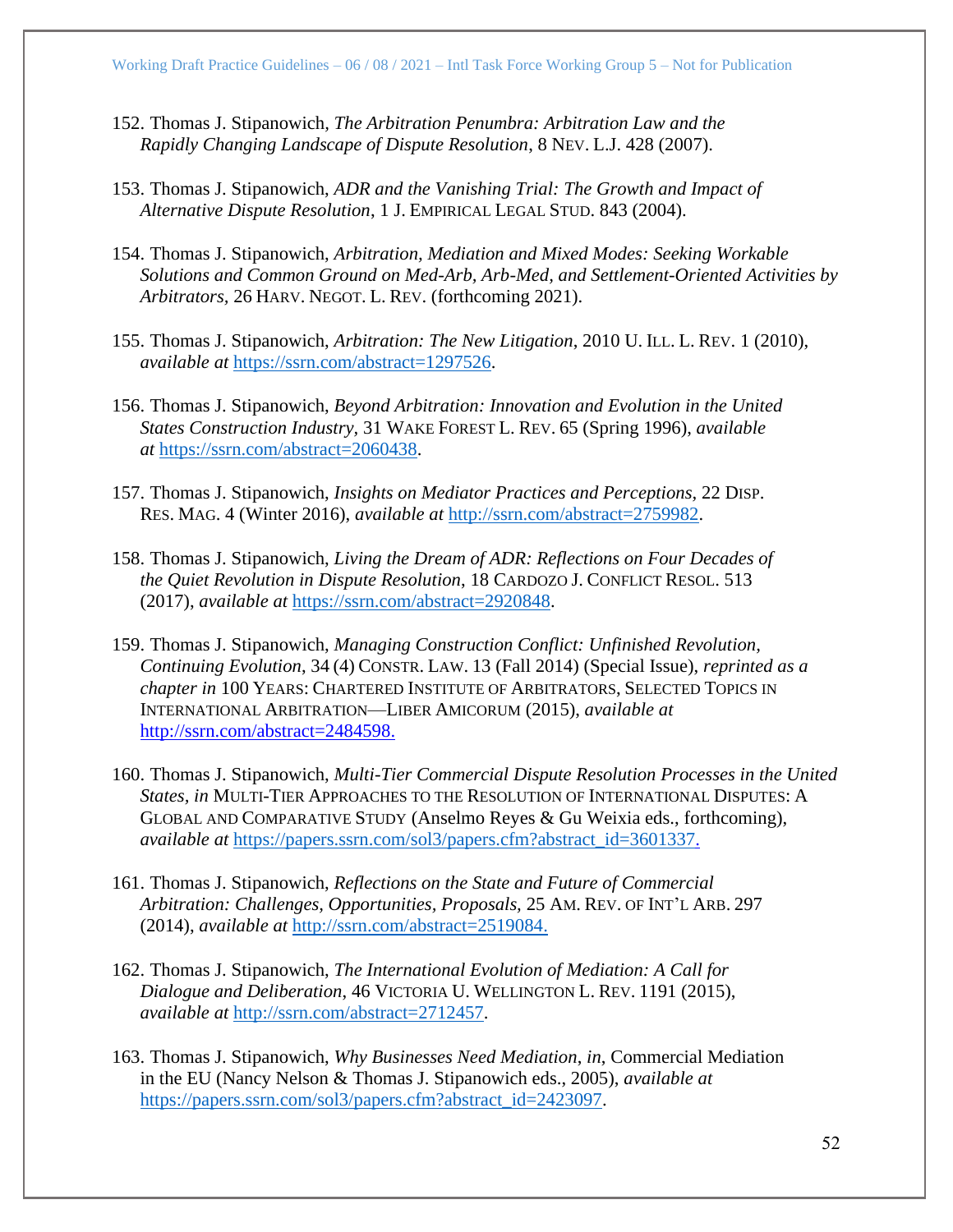- 164. Thomas J. Stipanowich et al., *East Meets West: An International Dialogue on Mediation and Med-Arb in the United States and China*, 9 PEPP. DISP. RESOL. L.J. 379 (2009), *available at* [https://ssrn.com/abstract=2423459.](https://ssrn.com/abstract=2423459)
- 165. Thomas J. Stipanowich & Ryan Lamare, *Living with ADR: Evolving Perceptions and Use of Mediation, Arbitration and Conflict Management in Fortune 1000 Corporations,* 19 HARV. NEGOT. L. REV. 1 (2014), *available at*  [http://ssrn.com/abstract=2221471.](http://ssrn.com/abstract=2221471)
- 166. Thomas J. Stipanowich & Veronique Fraser, *The International Task Force on Mixed Mode Dispute Resolution: Exploring the Interplay between Mediation, Evaluation and Arbitration*, 40 FORDHAM INT'L L. J. 839 (Apr. 2017), *available at*  [https://ssrn.com/abstract=2920785.](https://ssrn.com/abstract=2920785)
- 167. Thomas J. Stipanowich & Zachary P. Ulrich, *Arbitration in Evolution: Current Practices and Perspectives of Experienced Commercial Arbitrators,* 25 AM. REV. OF INT'L ARB. 395 (2014), *available at* [http://ssrn.com/abstract=2519196.](http://ssrn.com/abstract=2519196)
- 168. Thomas J. Stipanowich & Zachary P. Ulrich, *Commercial Arbitration and Settlement: Empirical Insights into the Roles Arbitrators Play*, 6 YEARBOOK ON ARB. AND MEDIATION 1 (2014), *available at* [https://ssrn.com/abstract=2461839.](https://ssrn.com/abstract=2461839)
- 169. Thomas J. Stipanowich & Mordehai (Moti) Mironi, *Switching Hats: Developing International Practice Guidance for Single-Neutral Med-Arb, Arb-Med, and Arb-Med-Arb* 14 N.Y. DISP. RESOL. LAW. 29 (2021).
- 170. Straus Institute, *International Academy of Mediators Survey of Experienced Mediators* (2014) (data available from author).
- 171. Edna Sussman, *Combinations and Permutations of Arbitration and Mediation: Issues and Solutions*, *in* ADR IN BUSINESS: PRACTICE AND ISSUES ACROSS COUNTRIES AND CULTURES (Arnold Ingen-Housz et al. eds., 2nd ed. 2011).
- 172. Edna Sussman, *Developing an Effective Med-Arb/Arb-Med Process*, 2 N.Y. DISP. RESOL. LAW. 71 (Spring 2009).
- 173. Edna Sussman & Erin Gleason, *Putting Final Offer/Baseball Arbitration to Use*, 37 ALTERNATIVES 19 (Feb. 2019).
- 174. Mary Swanton, *System Slowdown: Can Arbitration Be Fixed?,* INSIDECOUNSEL, May 2007.
- 175. Benjamin F. Tennille et al., *Getting to Yes in Specialized Courts: The Unique Role of ADR in Business Court Cases*, 11 PEPP. DISP. RESOL. L.J. 35 (2010).
- 176. Russell Thirgood, A *Critique of Foreign Arbitration in China*, 17 J. INT'L ARB. 89 (2000).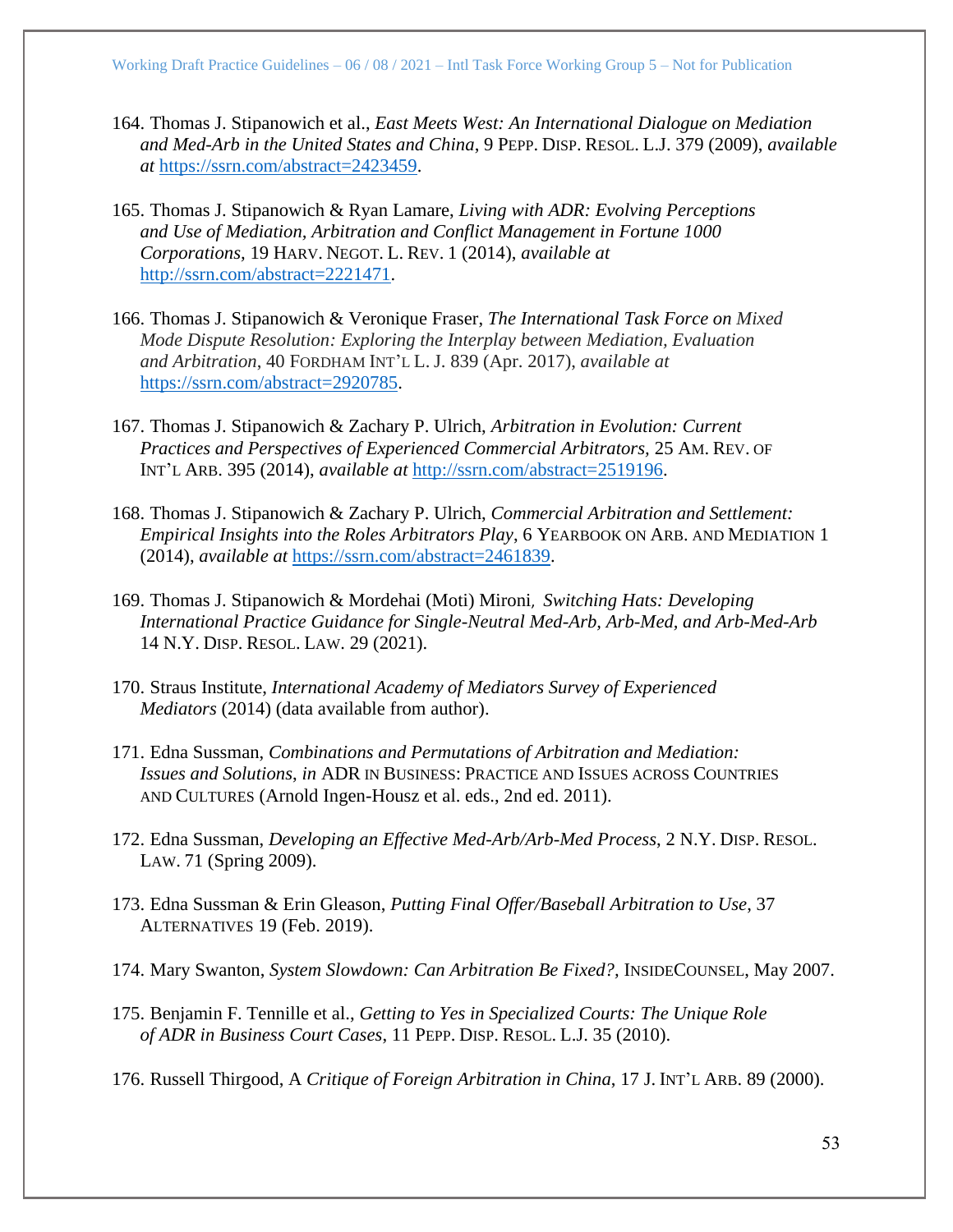177. UNCITRAL MODEL LAW ON INTERNATIONAL COMMERCIAL CONCILIATION (2002).

178. UNCITRAL MODEL LAW ON INTERNATIONAL COMMERCIAL MEDIATION.

- 179. U.N. Comm'n on Int'l Trade Law, UNCITRAL MODEL LAW ON INTERNATIONAL COMMERCIAL MEDIATION AND INTERNATIONAL SETTLEMENT AGREEMENTS RESULTING FROM MEDIATION (2018) (amending the UNCITRAL Model Law on International Commercial Conciliation, 2002), U.N. Doc. A/73/17, [https://uncitral.un.org/sites/uncitral.un.org/files/media-documents/uncitral/en/annex\\_ii.pdf.](https://uncitral.un.org/sites/uncitral.un.org/files/media-documents/uncitral/en/annex_ii.pdf)
- 180. THE VARIEGATED LANDSCAPE OF MEDIATION: A COMPARATIVE STUDY OF MEDIATION REGULATION IN EUROPE AND THE WORLD (Manon Schonewille & Fred Schonewille eds., 2014).
- 181. Carlos de Vera, *Arbitration Harmony: 'Med-Arb' and the Confluence of Culture and Rule of Law in the Resolution of International Commercial Disputes in China*, 18 COLUM. J. ASIAN L. 150 (2004).
- 182. Yolanda Vorys, *The Best of Both Worlds: The Use of Med-Arb for Resolving Will Disputes*, 22 OHIO ST. J. DISP. RESOl. 871 (2007).
- 183. Wang Wenying, *The Role of Conciliation in Resolving Disputes: A PRC Perspective*, 20 OHIO ST. J. DISP. RESOL. 421 (2005).
- 184. Lou Whiteman, *Arbitration's Fall from Grace*, LAW (July 13, 2006), http://www.law.com/jsp/cc/PubArticleCC.jsp? id=900005457792.
- 185. Andrew J. Wistrich et. al., *Can Judges Ignore Inadmissible Information? The Difficulty of Deliberately Disregarding*, 153 U. PA. L. REV. 1251 (2005).
- 186. Benjamin J.C. Wolf, *On-line but Out of Touch: Analyzing International Dispute Resolution Through the Lens of the Internet*, 14 CARDOZO J. INT'L & COMP. L. 281 (2006).
- 187. Bobby Wong, *Traditional Chinese Philosophy and Dispute Resolution,* 30 HONG KONG L.J. 304 (2000).
- 188. Zivilprozessordnung [ZPO] [Code of Civil Procedure], § 278, https://www.gesetze-iminternet.de/englisch\_zpo/englisch\_zpo.html (Ger.).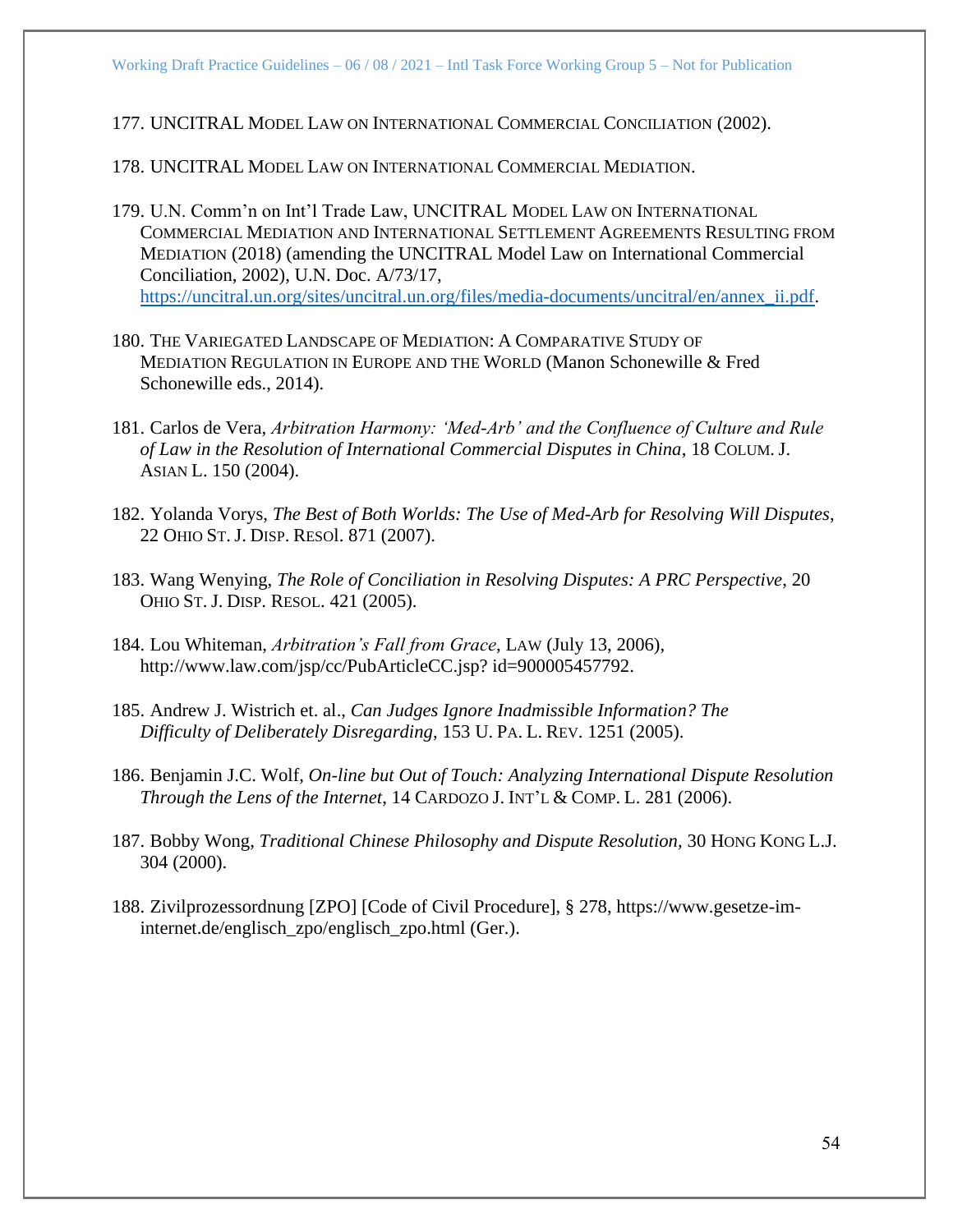# **APPENDIX**

# **SUMMARIES OF SWITCHING HATS PRACTICES IN SELECTED COUNTRIES**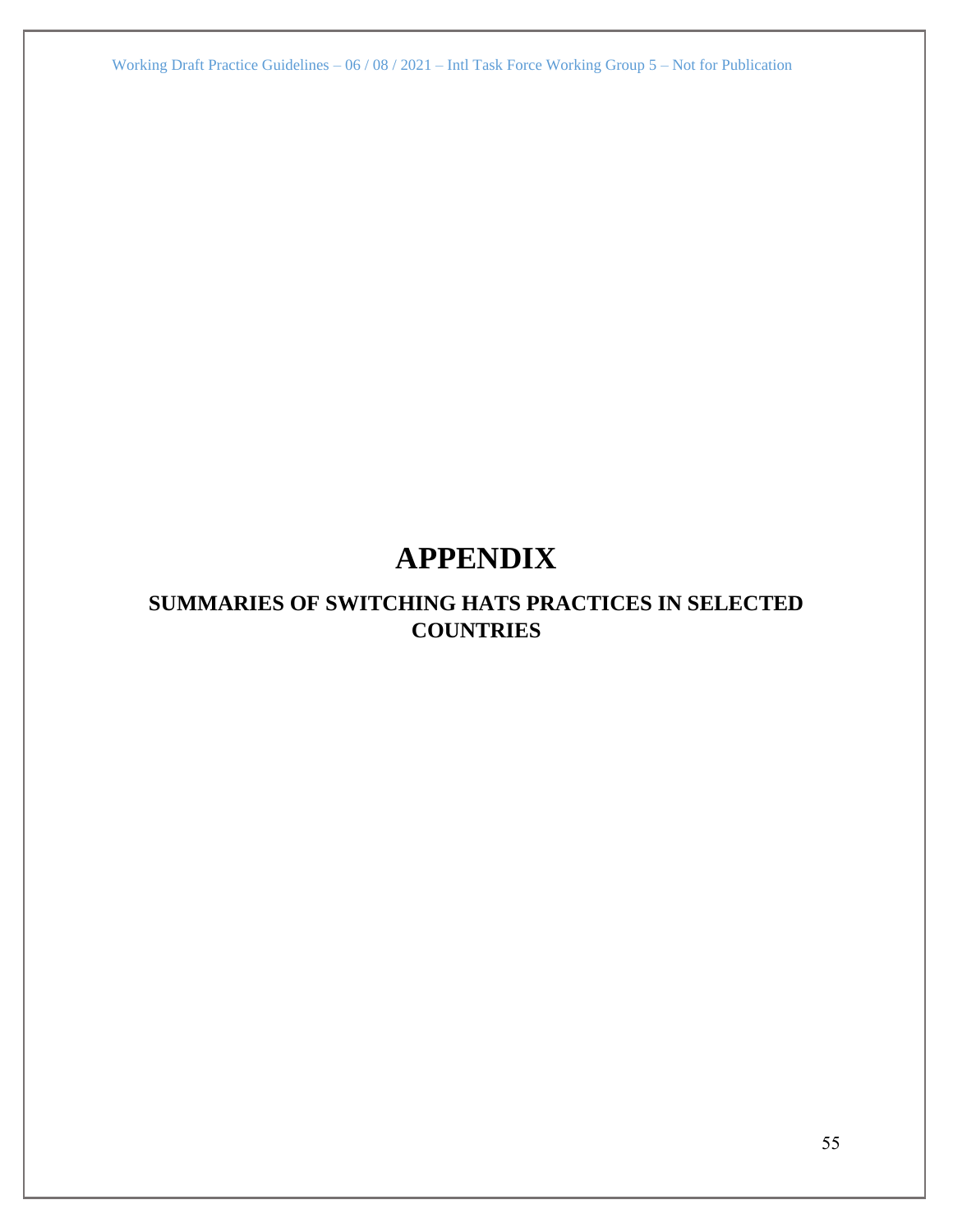## **SUMMARY OF SWITCHING HATS PRACTICES IN CHINA**

### Prof. Kun Fan

### **1. Legal and Ethical Framework of Switching Hats**

In China, given the long mediation tradition, Chinese judges customarily promote settlement to relieve the heavy judicial caseload and to reduce judicial costs. The legal basis for the judges to mediate the disputes can be found in the Civil Procedure Law, which provides that 'when adjudicating civil cases, the people's courts may mediate the disputes according to the principles of voluntariness and lawfulness. If a mediation agreement cannot be reached, the courts shall render a judgment without delay'. Following court practice, promotion of settlement by arbitrators is also admissible and encouraged under the Arbitration Law. Article 51 of the Arbitration Law provides that "the arbitral tribunal may carry out mediation prior to giving an arbitral award. The arbitral tribunal shall conduct mediation if both parties voluntarily seek mediation. If mediation is not successful, an arbitral award shall be made promptly (emphasis added)." Now most arbitration institutional rules expressly allow the combination of mediation and arbitration.

For concerns about possible impact on the neutral's impartiality, both CIETAC and BAC rules provides that "If the mediation fails to lead to a settlement, neither party shall be permitted to adduce evidence of or to refer to or use any statements, opinions, views or proposals expressed by the other party or by the Arbitral Tribunal during the mediation in support of any claim, defense, or counterclaim in the subsequent arbitral proceedings, or as grounds in any judicial or other proceedings." The BAC rules also allow the parties the option to choose the stand-alone mediation to be conducted by the mediators of the Mediation Center in accordance with the Mediation Rules of the Mediation Center of the BAC (Article 44 of the BAC Rules). Another effort to address the concern on the neutral's impartiality is to allow the parties to request the replacement of an arbitrator on the ground that the outcome of the award may be affected by the mediation proceedings upon the termination of unsuccessful mediation proceedings (article 67 of the BAC Rules).

Despite such rules prohibiting the use of information obtained in subsequent proceedings, it can still contaminate the arbitrators' brain. That concern, however, does not arise solely during arbmed or med-arb proceedings. There are cases where improperly submitted documents or arguments are rejected or discarded after the arbitrators have taken cognizance of them. There are occasions when jurors need to make a decision after having heard inadmissible evidence. A number of the interviewed Chinese arbitrators believe that arbitrators are legally trained to make a decision based on proven facts according to applicable law, and their brains should be less likely to be contaminated than the juries who are layman.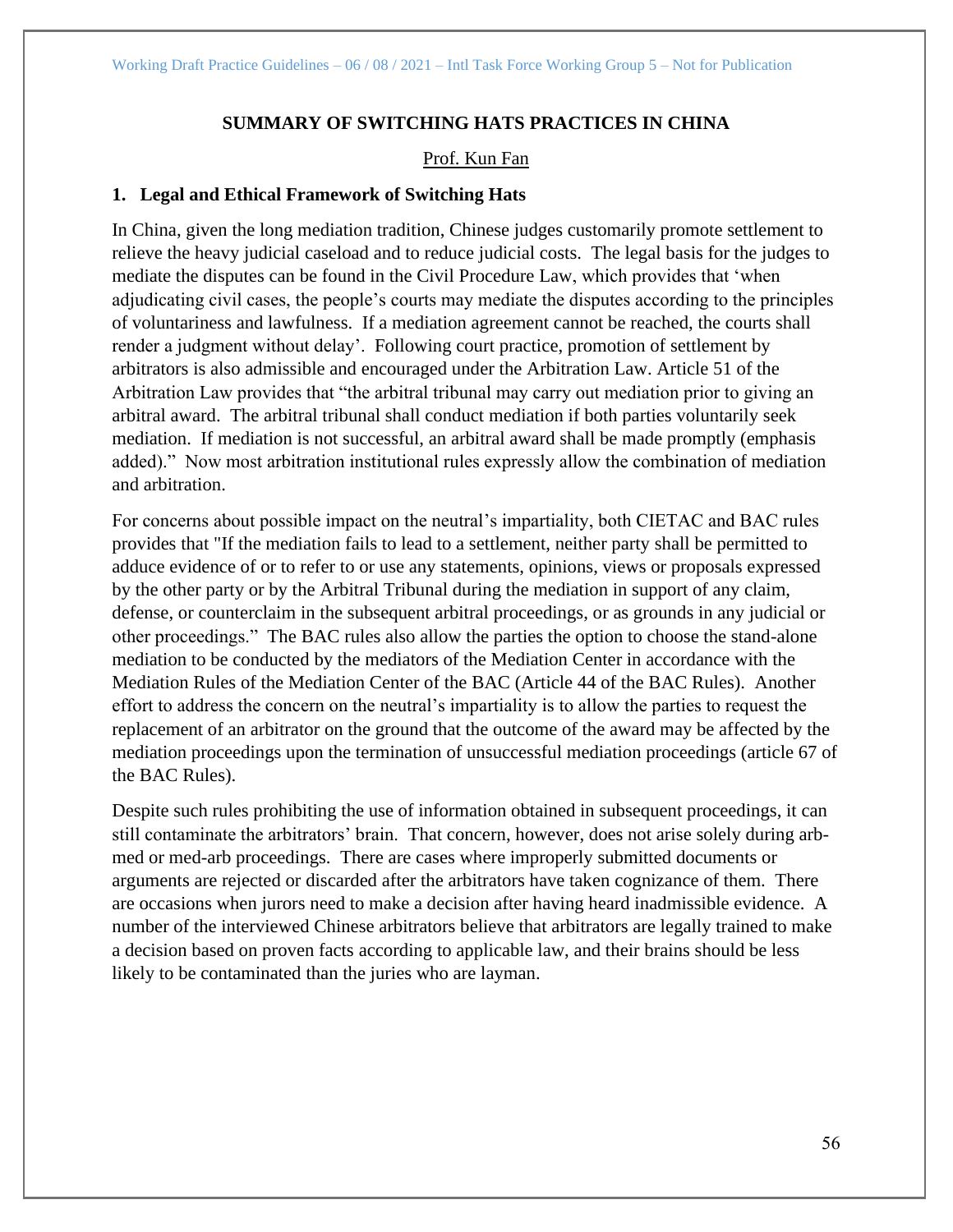## **2. Case Law**

The cases involving med-arb is the Gao Haiyan v Keeneye Holdings Ltd., [2010] H.C.C.T. ; Gao Haiyan v Keeneye Holdings Ltd., [2011] C.A.C.V., which you have already referred to in the draft. (See Kun Fan, "The Risks of Apparent Bias When an Arbitrator Act as a Mediator - Remarks on Hong Kong Court's Decision in Gao Haiyan, "Yearbook of Private International Law, Vol. 13, pp. 535-556, 2011)

The conduct of the arbitrators in Gao Haiyan was quite extreme, and does not appear to be consistent with the general practice expressed by the Chinese arbitrators. They not only conveyed a settlement proposal but also asked the related third party to "work on" the Respondents. The CFI viewed such conduct as inappropriate, which raised concerns that the mediators were actively pushing for the settlement proposal. Even though CFI's decision was reversed by the Court of Appeal, the CFI's warnings are particularly important for all potential arb-mediators or med-arbitrators to note, so as to minimize the risk of apparent bias.

In light of the risks of apparent bias surrounding the debates in Gao Haiyan, it may be most prudent for the arbitrator to refrain from expressing his or her opinion on the merits, unless both parties request such an evaluation, which may be common practice in certain jurisdictions. The arb-mediators or med-arbitrators must ensure at all times that nothing is said or done in the mediation which could convey an impression of bias.

# **3. Episodes of Switching Hats (Quoted in Kun Fan, Arbitration in China: A Legal and Cultural Analysis, 2013, p.242)**

I observed a successful arb-med in an ICC arbitration conducted by a tribunal consisting of an American chairman, with Chinese and German co-arbitrators (I was the secretary for the tribunal), relating to a disputes between a Chinese and a German party. Before the first hearing, the parties agreed that the tribunal would conduct mediation on the first day, and that if no settlement was reached the arbitrators would resume their role and the arbitration hearing would start on the second day. During the mediation day, the tribunal first explained to the parties the procedure and reconfirmed the parties' consent, then verified the participants' authority to settle. When meeting the parties separately, the tribunal tried to convey to each of them the strengths and weaknesses of their case. At the end of the mediation day, no settlement was reached, as the claimant's final offer did not reach the maximum at which the respondent was authorized to settle. However, the differences were substantially narrowed.

The next day, the arbitration hearing started, and the tribunal members emphasized that they were 'shifting their hat back as arbitrators' and repeated that what had been heard during the mediation proceeding the day before could not be used in the arbitration proceedings. The hearing lasted one whole day, and then the parties were invited to exchange further submissions. Interestingly enough, during the dinner after the hearing (all of the parties and the arbitral tribunal stayed in the hotel where the hearing was held), the parties were voluntarily sitting at the same table and presumably some negotiation discussions continued during dinner. A few months later, a settlement was eventually reached between the parties themselves and the arbitration claims were withdrawn.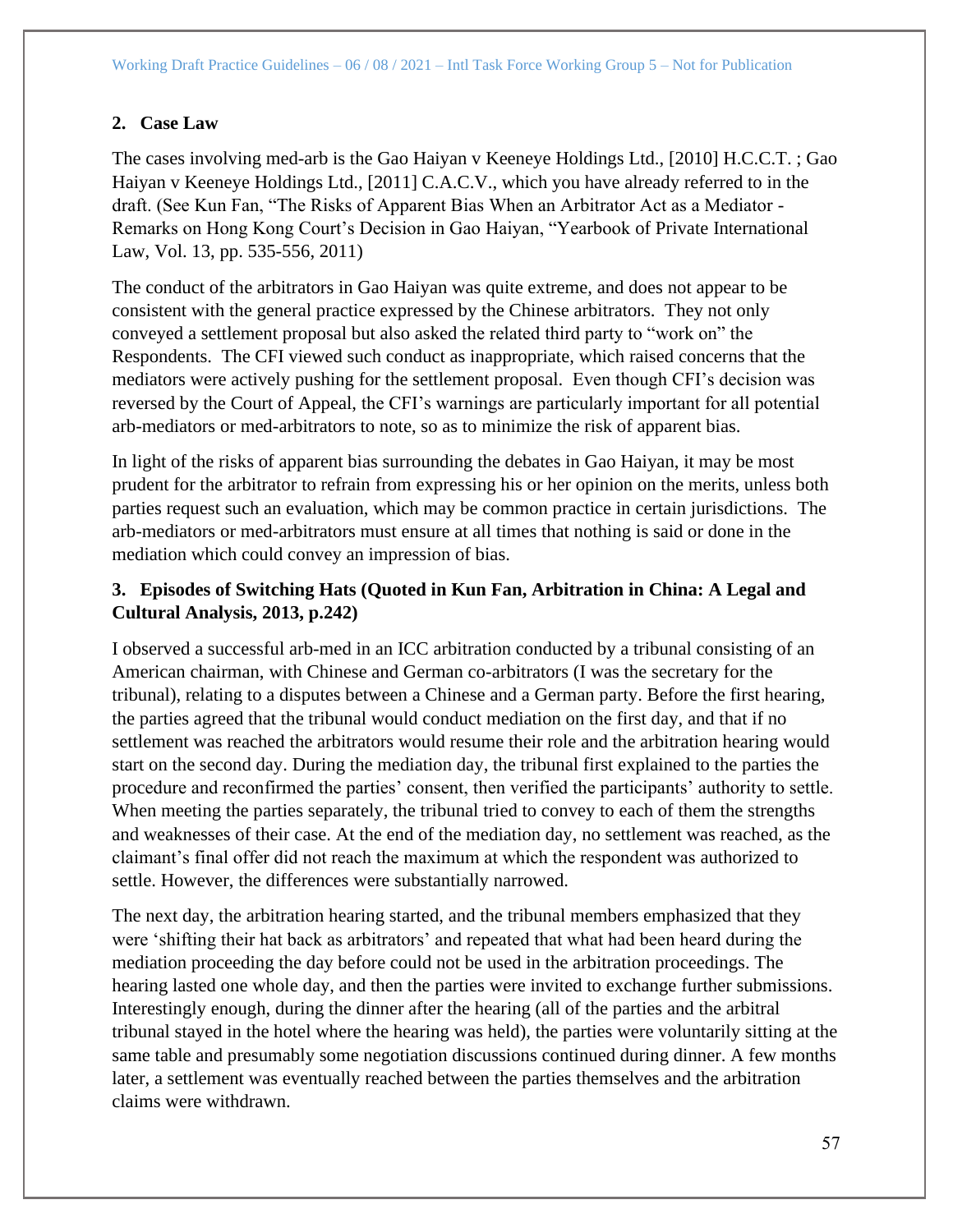In this case, the arb-med did not result in a settlement itself, but played a positive role to narrow down the disputes and let the parties understand the weakness of their case. It has encouraged the parties to start direct settlement discussions after the arbitration hearing, which eventually led to a settlement.

Legal and professional culture also played a role. Interestingly, because it is part of a court's mission to promote settlement in the Romano-Germanic tradition (The DIS rules also provides that the arbitral tribunal to seek to encourage amicable settlement of the disputes), arbitrators facilitating settlement is easily acceptable by the German arbitrators and parties. The Chairman is an American, but a leading Chinese scholar who understand very well the Chinese mediation tradition and speaks perfect Chinese. His effective handling of the mediation process involving Chinese parties also benefited from his familiarity of the Chinese culture.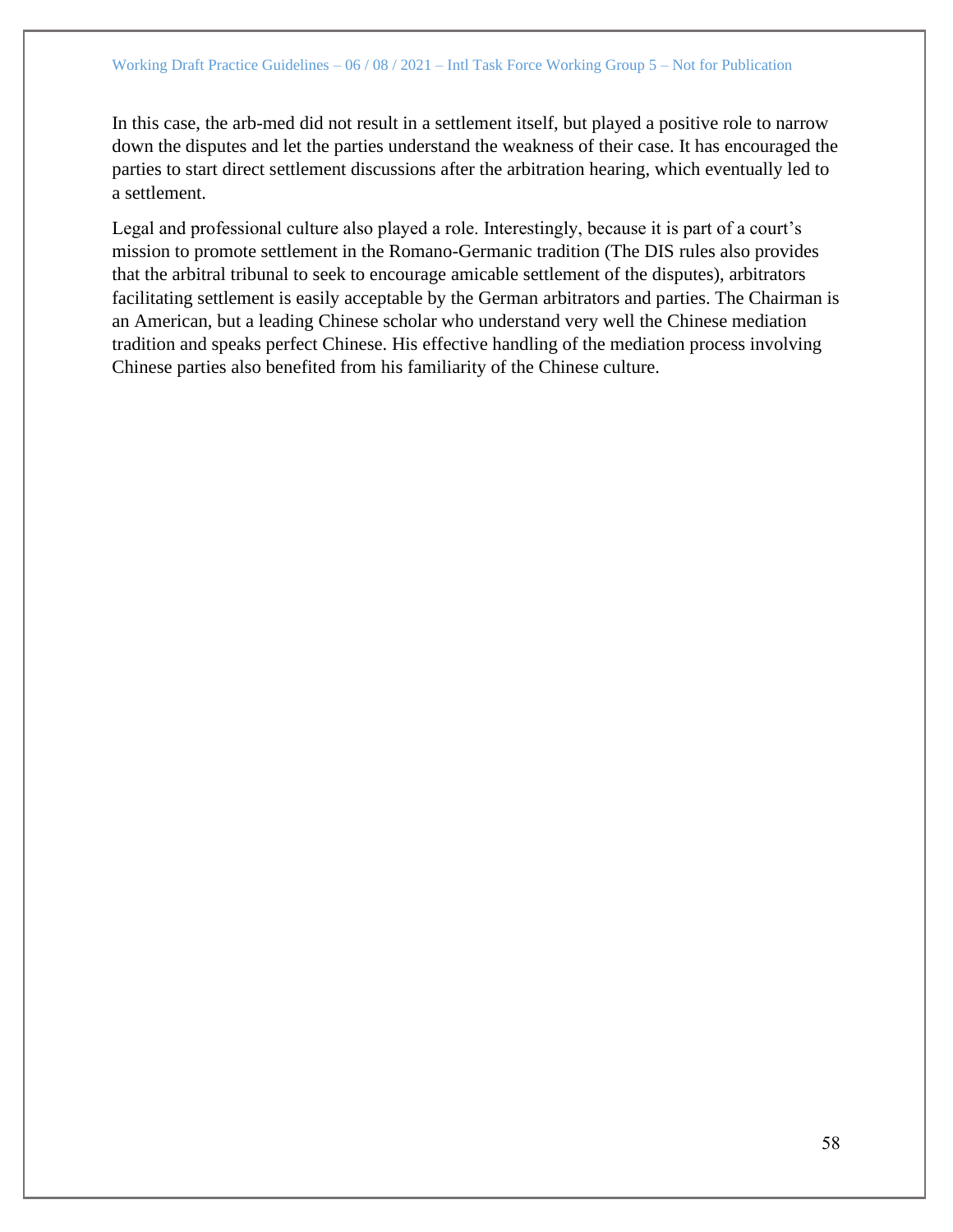## **SUMMARY OF SWITCHING HATS PRACTICES IN CHINA**

## EXPERIENCE OF BEIJING ARBITRATION COMMISSION / BEIJING INTERNATIONAL ARBITRATION COMMISSION

## Dr, Fuyong Chen

## **1. Legal and Ethical Framework**

Article  $51^{137}$  of the Arbitration Law of the People's Republic of China provides the legal regime of arb-med-arb. Instead of prohibiting arb-med-arb procedure, the legal principle and tradition in China tend to encourage the use of mediation in an arbitration proceeding. For this reason, mediation is widely used in domestic arbitration proceedings in China. You can see the statistics of the BAC/BIAC in the following chart to see the chance of success of arb-med-arb proceedings under the BAC/BIAC.

| Year | Concluded<br>arbitration cases | <b>Concluded by</b><br>mediation of the<br>arbitral tribunal | Percentage |
|------|--------------------------------|--------------------------------------------------------------|------------|
| 2020 | 5274                           | 821                                                          | 15.57%     |
| 2019 | 5868                           | 1,072                                                        | 18.27%     |
| 2018 | 4125                           | 631                                                          | 15.30%     |
| 2017 | 3520                           | 527                                                          | 13.18%     |
| 2016 | 2917                           | 375                                                          | 12.86%     |

It is well known that Chinese parties are used to the combination of mediation and arbitration, or mediation and litigation for a long history. To have mediation within adjudication procedure seems quite natural and common to Chinese parties. It is also worth mentioning that more and more foreign-invested companies in China are willing to use arb-med-arb to resolve their disputes.

For international users, we do understand there might be some concerns on the use of arb-med-arb since the legal tradition might be quite different. To resolve such concerns, the Article  $67^{138}$  of the BAC/BIAC Arbitration Rules provides that a party may request the replacement of an arbitrator on the ground that the outcome of the award may be affected by the mediation proceeding. To some extent, we hope this regime could bring parties with more safety to try different options to resolve their disputes in a single proceeding.

<sup>&</sup>lt;sup>137</sup> Article 51 of the Arbitration Law of the People's Republic of China: "the arbitral tribunal may carry out conciliation prior to rendering an arbitral award. The arbitral tribunal shall conduct conciliation if both parties so wish. If conciliation is unsuccessful, an arbitral award shall be rendered in time. If conciliation leads to a settlement agreement, the arbitral tribunal shall make a conciliation statement or make an arbitral award in accordance with the result of the settlement agreement. A conciliation statement and an arbitral award shall have equal legal effect". <sup>138</sup> Article 67 of the BAC/BIAC Arbitration Rules: "If, upon the termination of unsuccessful mediation proceedings, all parties request the replacement of an arbitrator on the ground that the outcome of the award may be affected by the mediation proceedings, the Chairperson may approve such request. The resulting additional costs shall be borne by all the parties".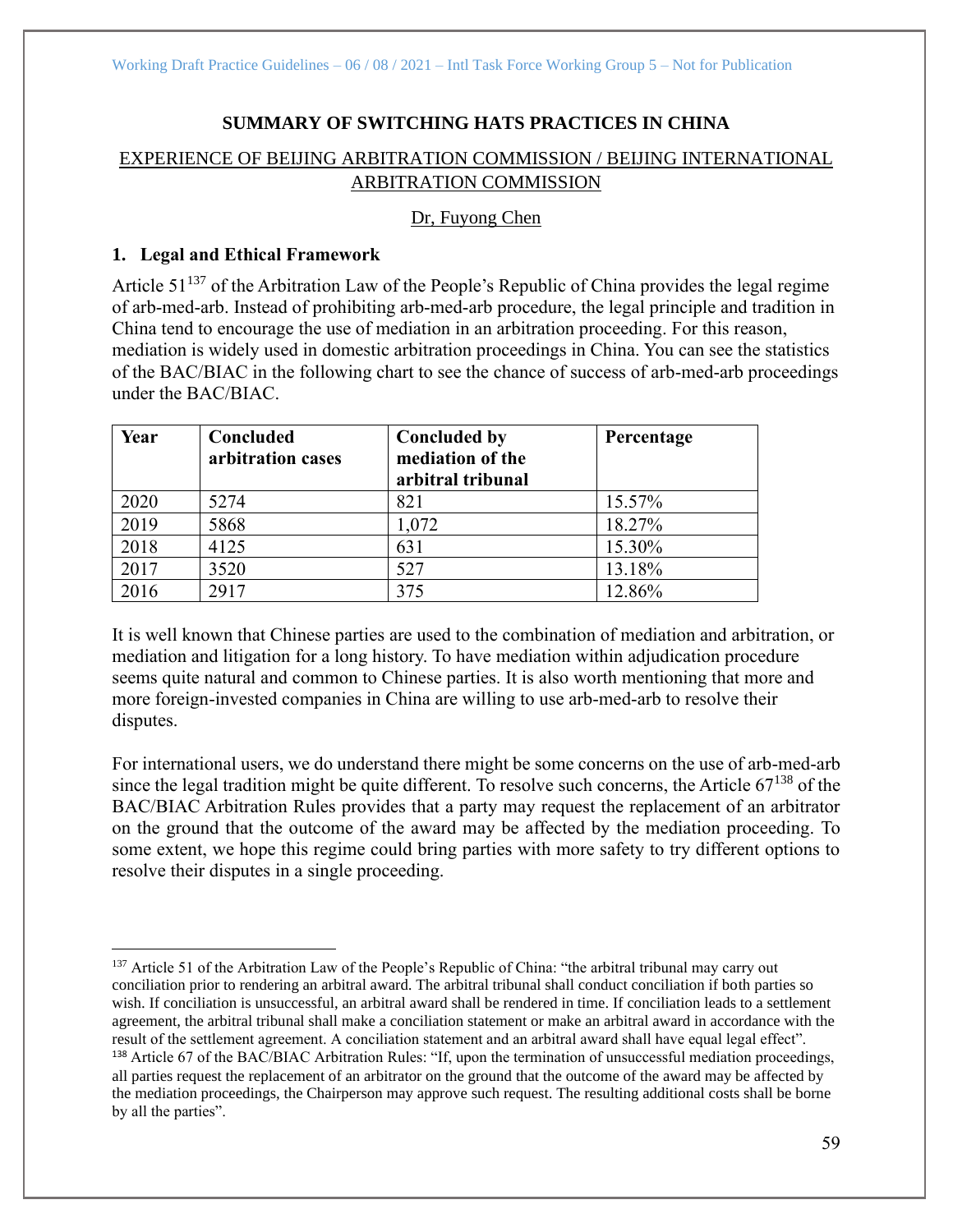# **2. Case Summary**

In the year of 2019, the BAC/BIAC cooperated with the CCPIT Mediation Center and successfully resolve a dispute through med-arb procedure. The following case summary provides some details on how the procedure was initiated and worked in practice.

## The Dispute

An architectural design company ("Company A") and an equipment company ("Company B") had a dispute over the design fees and intermediary service fees of a construction project in Côte d'Ivoire. The parties did not conclude any written contract but had always had a good business relationship. Both parties agreed to submit the dispute to CCPIT Mediation Center for mediation.

## The Mediation Process

The two parties reached a mediation agreement with the assistance of a mediator, Zhang. Pursuant to the agreement, the CCPIT Mediation Center issued a settlement agreement. Since it would take a long time to execute this settlement agreement, the parties wished to confirm the settlement agreement in the form of an arbitral conciliation statement, which the parties may enforce in Chinese courts. After learning about the arrangement between CCPIT Mediation Center and BAC on the arb-med coordination mechanism, the parties decided to enter an arbitration agreement regarding the aforesaid dispute and submitted it to BAC for arbitration. Both parties agreed in the arbitration agreement to jointly appoint Zhang as the arbitrator. BAC confirmed the parties' joint appointment of Zhang as the sole arbitrator after accepting the arbitration application. Zhang held a hearing to assist the parties to further specify the arrangements of the settlement agreement to make sure the terms are definite and clear for future enforcement. Zhang subsequently issued an arbitral conciliation statement based on the revised settlement agreement.

## Conclusions and Lessons

This is the first application of the "arb-med coordination mechanism," after BAC and CCPIT signed a Strategic Cooperation Agreement in July 2018. To date, the term "arb-med coordination mechanism" has no clear definition. In this case, the parties submitted the settled dispute to an arbitration institution. After the hearing, the arbitral tribunal rendered an arbitral conciliation statement or a consent award based on the revised settlement agreement or the mediation agreement, so as to ensure the enforceability of the terms reached. One important consideration when parties choose among dispute resolution approaches is whether the settlement agreement can be enforced in case of non-performance. The current judicial confirmation system set forth by the Civil Procedure Law cannot dispel the parties' doubts. On the one hand, the judicial confirmation system gives no clear definition of the scope of the settlement agreements for which it may apply, and the practical steps on how to confirm a settlement agreement are also unclear. On the other hand, even if a Chinese court endorses the settlement agreement by judicial confirmation, it cannot fulfill the needs of parties in cross-border disputes for extraterritorial enforcement.

The leverage of the "arb-med coordination mechanism" is that it can provide the parties with an arbitral conciliation statement, which is of the same legal effect as an arbitral award in China. If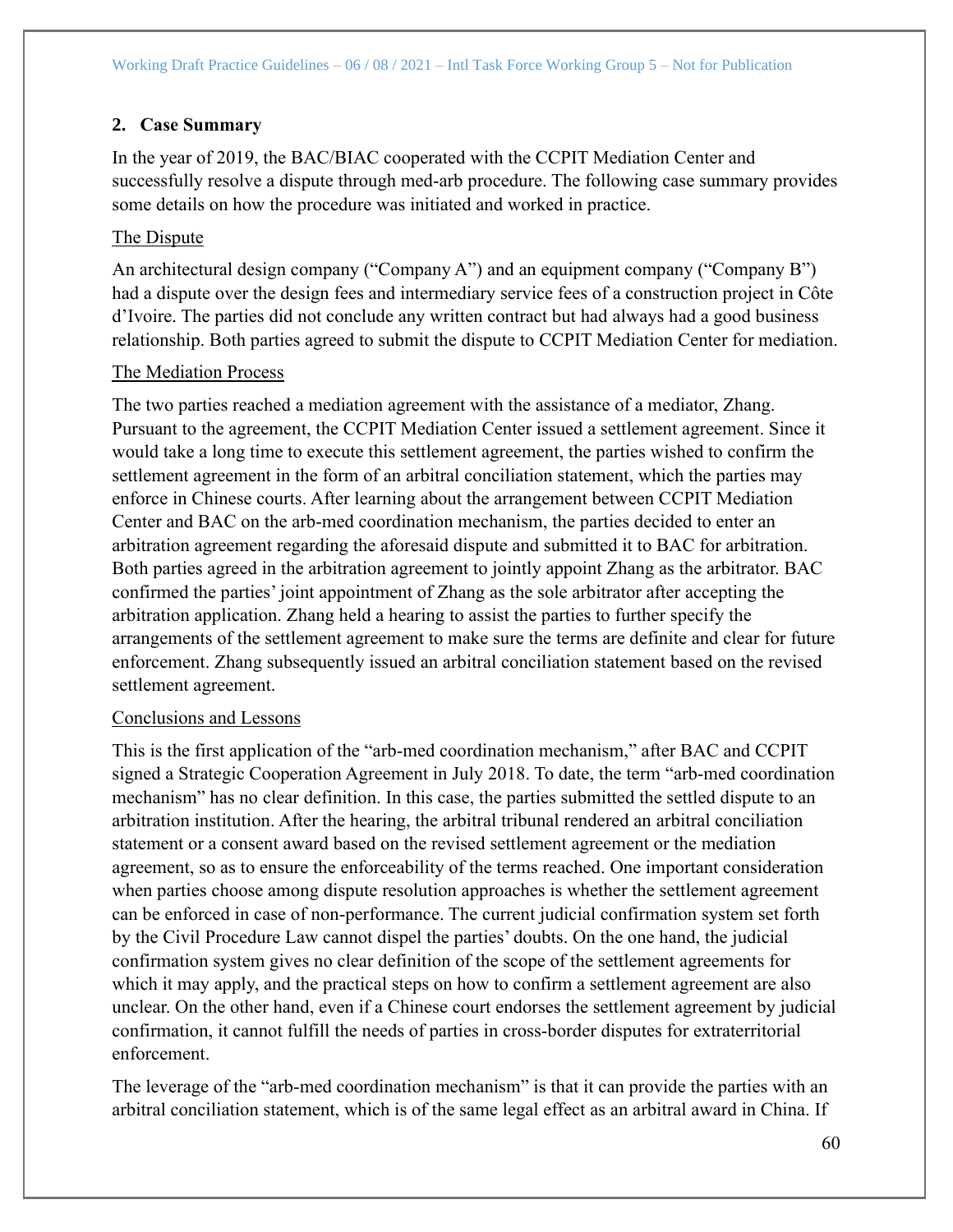the parties so stipulate, the arbitration institution/arbitral tribunal may render a consent award according to the result reached by the parties under the settlement agreement. This type of consent awards can be recognized and enforced outside of China pursuant to the New York Convention. The success of this case provides a new approach for combining commercial mediation and arbitration to better meet the needs of the parties in dispute resolution.

This case is worthy of reference in future practice. First, the parties can simplify the arbitration procedures by making the best use of the "autonomy of will" principle. In this case, the parties agreed in the arbitration agreement to simplify the arbitration process and managed to conduct a cost-effective hearing. The parties agreed to waive all the time limits under the Beijing Arbitration Commission Arbitration Rules in the arbitration agreement, authorized the sole arbitrator to hear the whole case regardless of the amount in dispute and to arbitrate based on documents only without hearings. The parties jointly appointed the former mediator who knew about the case as the arbitrator. All these stipulations greatly accelerated the arbitration procedures, as it took only a total of nineteen days from the acceptance of the arbitration application to the constitution of the arbitral tribunal, the hearing, and the issuance of the final award. Second, although this case concluded with an arbitral conciliation statement pursuant to the agreed terms of the parties, they could also ask the tribunal to issue a consent award accordingly since the statement is to be performed in Côte d'Ivoire. The consent award can help ensure the terms of the settlement agreement remain enforceable outside of China.

It should be noted that the "arb-med coordination mechanism" may face some challenges in broad application. The approach needs further examination in future practice. The first challenge is the service charge mechanism. Generally, arbitration institutions will take an arb-med coordination case as an independent arbitration case, which means that the parties will have to pay the service fees according to the standard of costs for independent arbitration cases, after having paid for mediation already. Accordingly, the "arb-med coordination mechanism" will increase the parities' cost in dispute resolution, which will directly affect the practicality of the mechanism. To solve this problem, the arbitration institutions and the mediation institutions may consider arranging of joint service fee standards. The parties may also avoid extra costs by agreeing on adjudication on documents or paying the arbitrator on an hourly rate. Second, even if the parties have properly settled through mediation, the arbitral tribunal should still pay special attention to whether there is any false arbitration risk or damage to the interests of a third party in the settlement agreement, so as to avoid cases where the parties seek illegal interests by means of arb-med coordination. Third, the terms in the settlement agreement, especially those concerning performance, are often uncertain for enforcement. If the language in arbitral conciliation statement or the arbitral award completely repeats the settlement agreement, it might include some ambiguity, which can lead to difficulty in the later enforcement proceedings. Therefore, it is necessary for arbitrators to be prudent in dealing with arb-med coordination cases.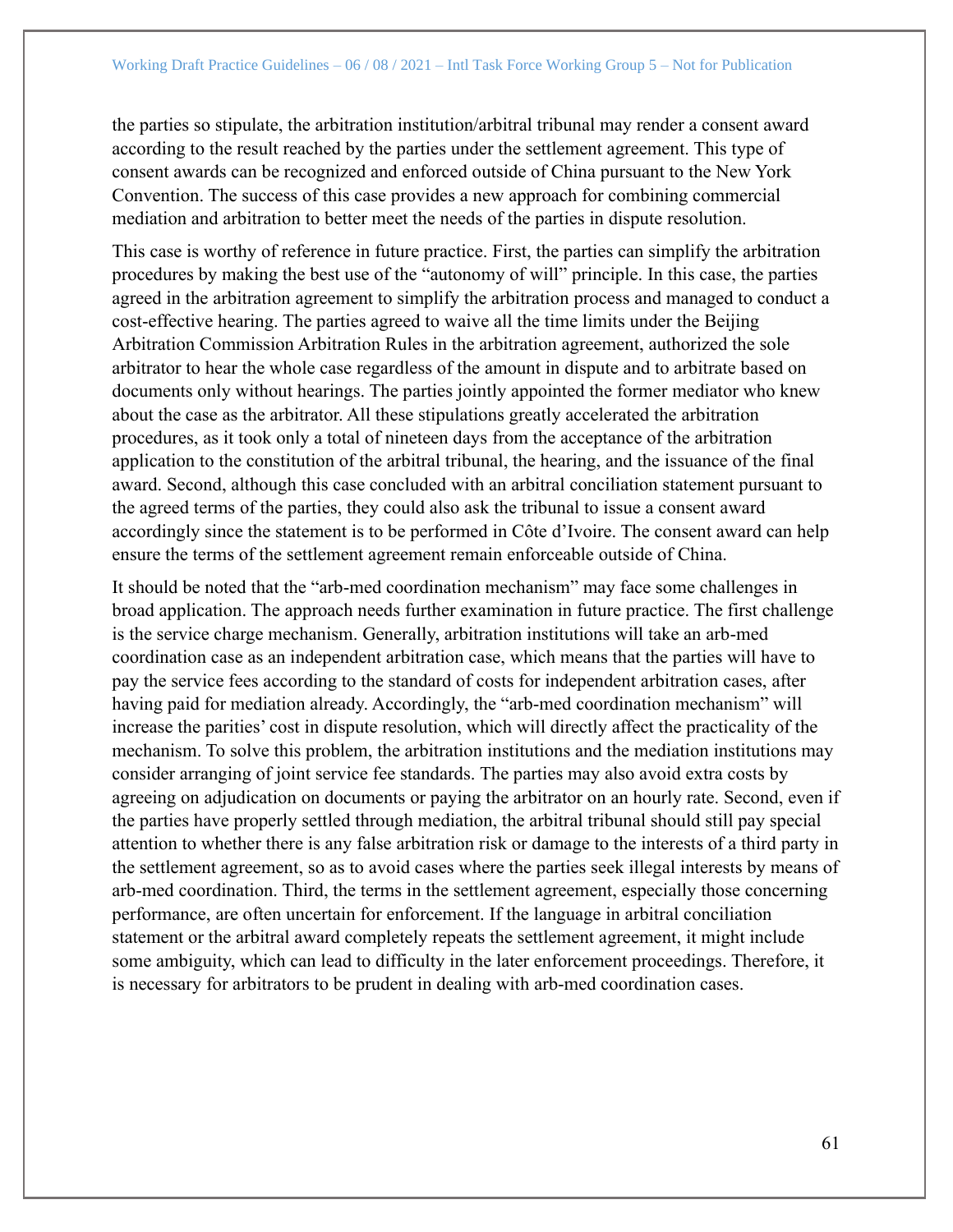# **SUMMARY OF SWITCHING HATS PRACTICES IN INDIA**

## Prachi Mehta

Broadly, mediation has taken two pathways in India. The first is through court annexed mediation centres, through which cases filed in those courts are referred to mediation. The second is conciliation undertaken at the option of the parties. The Supreme Court of India has distinguished the first process as mediation, and the second as conciliation.<sup>139</sup>

Arbitration and conciliation are regulated by the Arbitration and Conciliation Act, 1996 ("the Act"). Section 30 of this Act provides an arbitration tribunal with the flexibility of using "mediation, conciliation or other procedure" at any time during the proceedings to encourage settlement.

Settlements may be recorded by the arbitral tribunal in the form of an arbitral award on agreed terms. This has the same status and effect as an arbitral award made on a determination on the substance of the dispute.

In situations where an arbitration is converted into a settlement process, the arbitrator is the one who usually dons the hat of the mediator/ conciliator. Rarely is a third neutral brought into the process for this purpose. However, a majority of arbitrators do not propose or make the parties aware of the possibility or even existence of an option for settlement under the law. There are several reasons for this. Arbitrators may be motivated by monetary considerations, since there is the prospect of receiving more fees for a complete arbitral procedure. Moreover, a majority of arbitrators in India are retired judges who find an adjudicative roles easier for them and the delicate nuances of switching the hats to becoming a mediator/ conciliator are not easy for them to don. In addition, neutrals and parties are often concerned about what happens if a mediation is unsuccessful and the neutral must switch back to the role of arbitrator, since there may have been confidential information exchanged during private caucuses which has not been shared.

Anecdotally, we understand that where arbitrators act as conciliators in the same dispute, this is done once the arbitration process is over and an unsigned award is ready. If the settlement discussions fail, the arbitrator will sign and issue the award. This switching of hats into that of the arbitrator role is fairly risk-free and welcomed by the parties. However, the difficulty is mostly faced in a scenario where such pre-drafted and sealed award doesn't exist. We generally see the parties become skeptical due to the exchange of confidential information in private caucuses or otherwise during the settlement discussions.

India has adopted the UNCITRAL Conciliation Rules 1980, but makes a departure in the rules stipulating that a conciliator cannot thereafter act as an arbitrator. Under the Act, this is possible with the consent of the parties.

Another challenge which many arbitrators and mediators perceive as a concern associated with shifting of roles is the timeline which has been set by the statute (1 year with a possible extension

<sup>139</sup> *Salem Advocate Bar Association, Tamil Nadu v Union of India, (2005) 6 SCC 344;* Chitra Narayan*, Mediation Policy and Practice, Oakbridge, 2021.*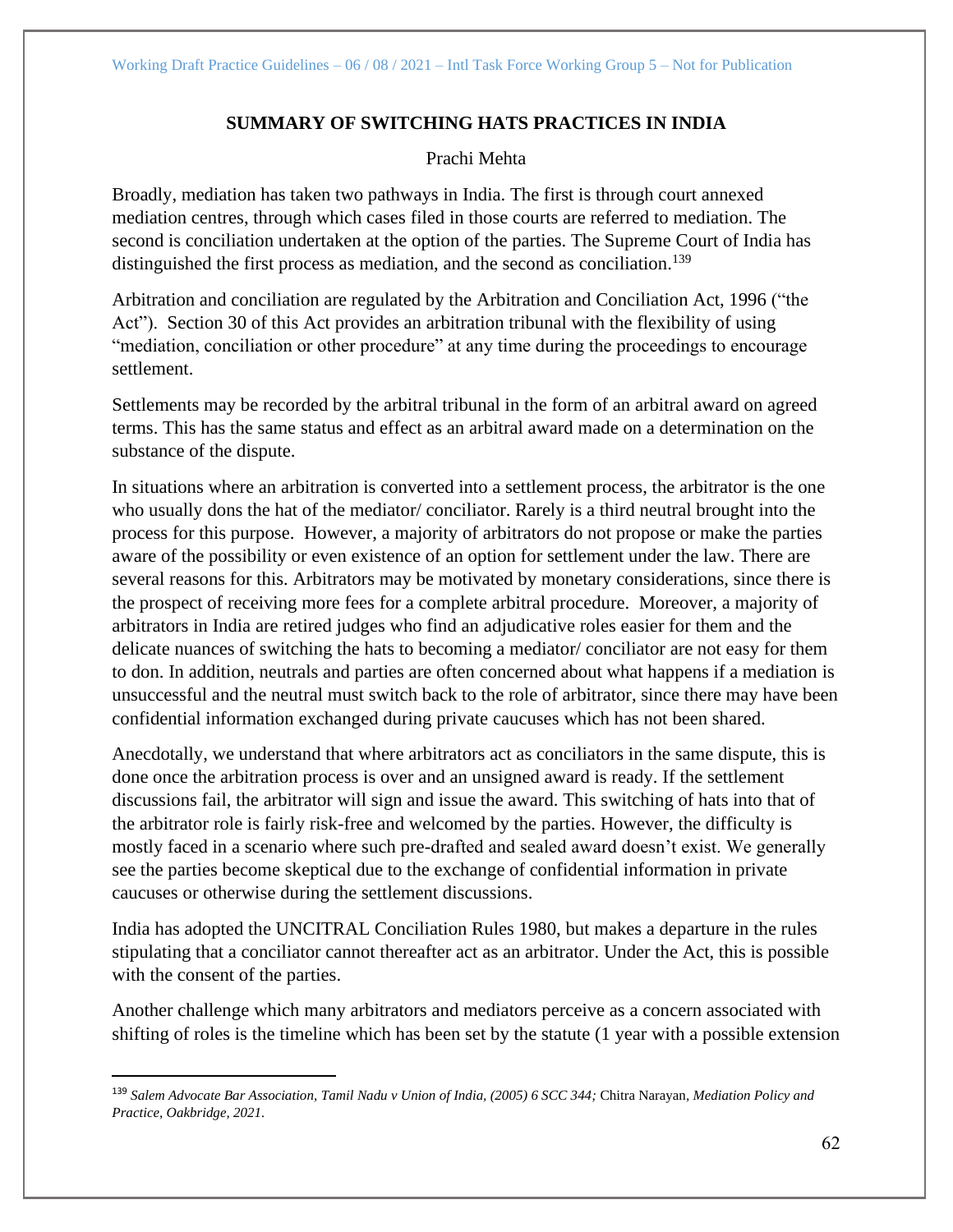of 6 months) for concluding an arbitration, does not allow time for attempting conciliation. However, in practice, this is only a perceived hurdle but not a real one. If parties are agreeable, courts encourage settlements and extend the timeline for conclusion of an arbitration where they are informed of the possibility of a settlement. This takes away the statutory burden to finish the arbitration proceeding within a fixed timeline and gives the arbitrator enough time to explore settlement options and possibilities.

The Act, in Explanation I to section  $34(b)(ii)$  – allows for challenge of the award on grounds of breach of section 75 or 81, as being an award made in violation of public policy. Sections 75 and 81 provide for confidentiality in conciliation, and the inadmissibility of certain information from conciliation in any arbitral or judicial proceedings.

Other statutory frameworks stipulate mixed mode dispute resolution by the same neutral. Settlement conferences, or judicial settlements (recognized under s.89 of the Code of Civil Procedure, 1908 in India) contemplate the judge hearing the case making efforts at settlement.

The following are other examples of statutory provisioning for switching hats in India:

-Micro Small and Medium Enterprises Development Act, 2006

-Ombudsman Rules (insurance, banking, securities disputes)

-Permanent Lok Adalats under the Legal Services Authorities Act, 1987

Except the Arbitration and Conciliation Act, 1996, the other mixed mode dispute resolution processes are statutorily mandated and parties do not have a choice in these processes or their structuring.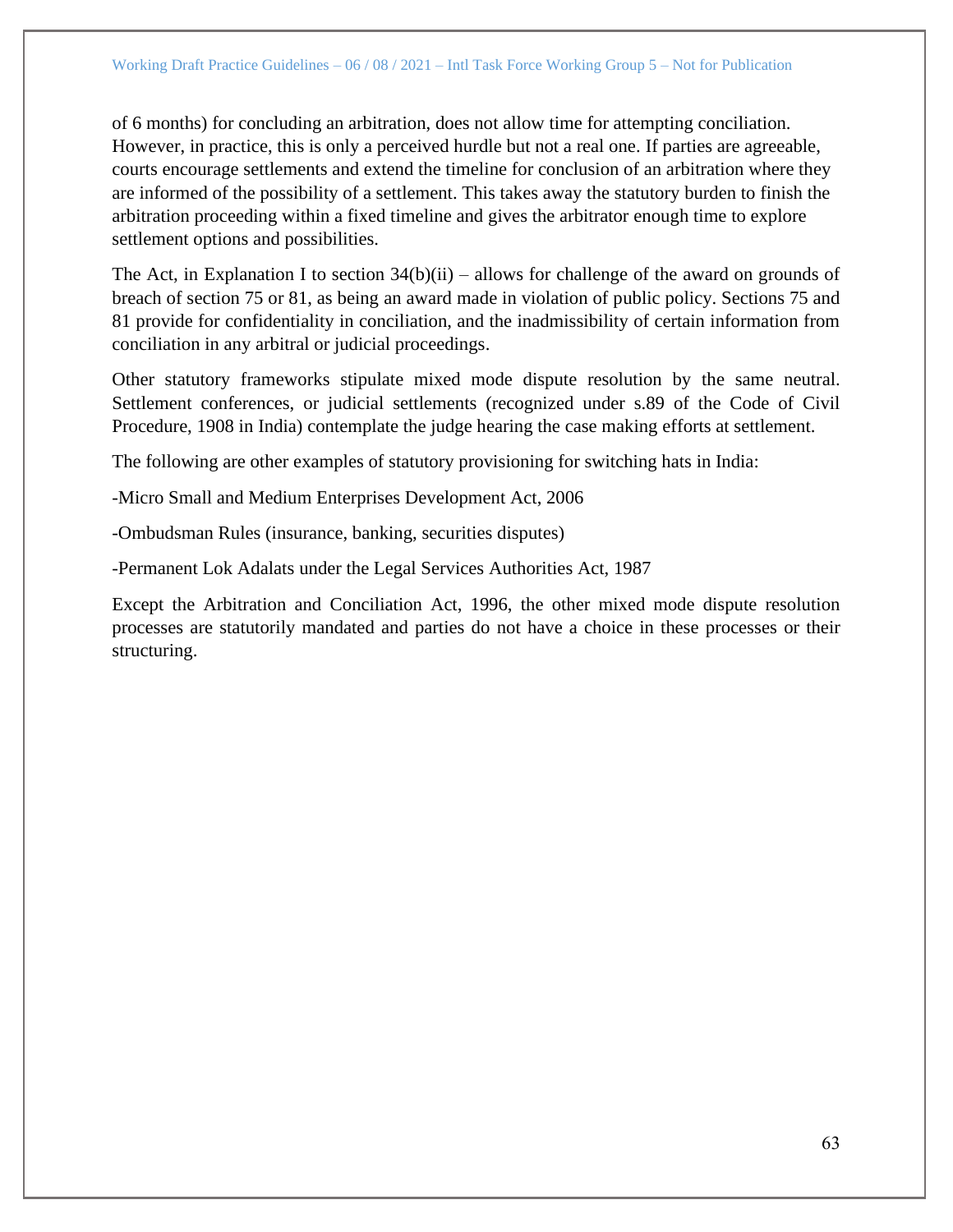## **SUMMARY OF SWITCHING HATS PRACTICES IN ISRAEL**

Prof. Moti (Mordehai) Mironi

## **1. General**

The practice of switching hats is undeveloped and unknown in Israel. Switching hats is only used by the courts, if at all, and for completely different reasons than those stated in these guidelines.

## **2. Switching Hats in the Courts**

In a comparative study conducted in 2004, Israel ranked first out of seventeen countries in the number of court filings per capita. The average number of new filings per 1000 citizens in the seventeen countries was 89.56, while the number in Israel was almost double − 184.15. Since the country's judiciary has always been relatively small, the yearly number of new cases per judge was 2335. Consequently, the explosion of litigation explosion and resulting court backlog have been a persistent problem in the administration of the courts.

Under mounting criticism of excessive delays in litigation, the courts adopted a strategic goal of docket-clearing, which meant expanding and upgrading the courts' own case settlement services through in-court alternative dispute resolution (ADR) or mediation substitutes. Case statistics and judges' productivity (in term of cases cleared) have become the single most important criterion in internal evaluation of judges, which means that each individual judge's incentive structure is heavily biased toward clearing cases as quickly as possible.

Given the unreasonably heavy judicial caseload and the emphasis put on judges' productivity and case statistics, it is no wonder that Israeli judges, including the Supreme Court Justices, customarily promote settlement. The legal basis for this proclivity for settlement can be found in the Civil Procedure Regulations, which provides that courts should attempt to settle legal claims at any stage of the proceedings when adjudicating civil cases. In addition, the Ombudsman for Public Complaints against Judges issued directives for presiding judges engaged in informal case settlement activities. The directives distinguish between two types of settlement – substantive and procedural. A settlement agreement reached through a regular or substantive case settlement ends the litigation by a consent judgment. An agreement reached through procedural case settlement does not bring the case to an end. Instead, the case is referred by consent to resolution through another ADR process, such as arbitration.

The second switching hats practice which has been used by presiding judges for speedy docketclearing is an innovative ADR process called "compromise judgment," a hybrid method combining procedural case settlement, expedited arbitration, med-arb and adjudication – all performed by the presiding judge. This hybrid process was introduced for general civil litigation in 1992. It is applied when a trial or appellate judge's efforts to settle the case are unsuccessful. The judge may then try to persuade the litigants to forgo a full-fledged trial. If the parties agree (under a procedural case settlement), the case is decided in summary fashion by the same judge, who issues a compromise judgment. The judge is not required to apply substantive law, and the reasoning behind the decision does not have to be explained. While in theory a compromise judgment is appealable, in practice there is almost no possibility for appeal.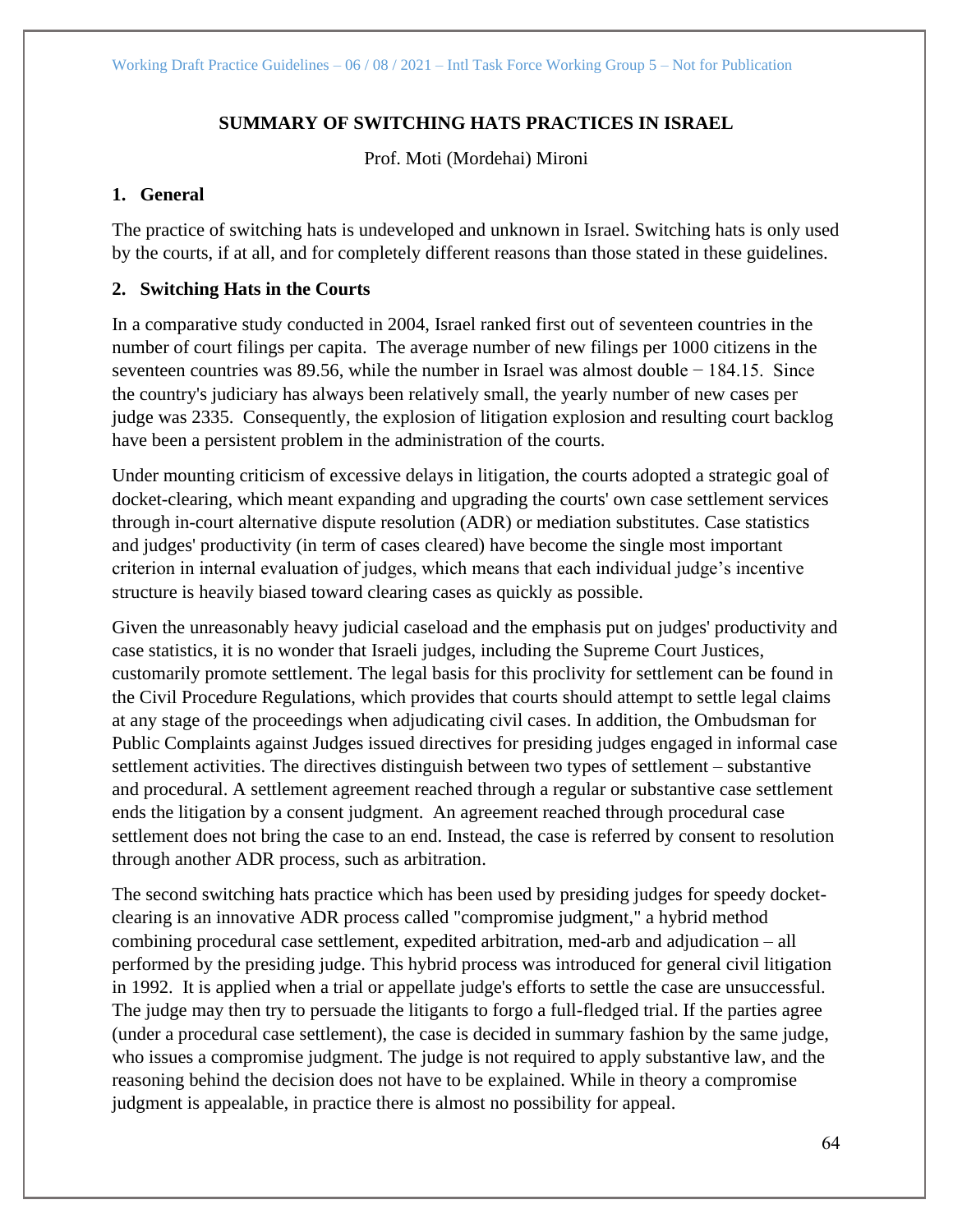## **3. Switching Hats outside the Courts**

In a sharp contrast to the courts, the practice of promoting settlement by arbitrators has never taken root as an acceptable practice in Israel. The law regulating the arbitration process is premised on the Common Law tradition. As a result, settlement activities by the arbitrator or during the arbitration proceedings are not mentioned at all in Israeli Arbitration Law and are not expected or welcomed by parties.

The legal regime which regulates mediation allows only a restricted version of med-arb. Regulation 5(h) of the Courts Regulations (Mediation) 1993 stipulates that a mediator may not be part of the mediation agreement and the latter may not impose on the mediator any duty and may not entitle the mediator to any right that is connected directly or indirectly with the dispute. Regulation 5(h) allows two exceptions. At the end of the mediation the disputants may agree that the mediator will provide a case evaluation or become an arbitrator.

As a result, a switching hats agreement under which the mediator will become arbitrator (medarb) can be agreed upon only after mediation was terminated. A standard pre-dispute or postdispute type med-arb agreement is not allowed.

## **4. Case Law**

Since switching hats arrangements are hardly used and by-and-large unknown in Israel, there are only a handful of court decisions regarding such arrangements. The Supreme Court has dealt with switching hats arrangements only twice. The two cases involved arb-med-arb procedures that were agreed upon ad-hoc while the arbitration process was underway. In both instances, parties were unable to settle all remaining issues in dispute during the mediation stage and the court was asked to block the med-arbitrator from returning to the arbitrator seat. In the first case the court refused the petition. The court based its decision on the ground of efficiency and ruled that the conducting separate meetings (caucus) during the mediation stage was not a sufficient reason to remove the med-arbitrator from office. In the second case, the court accepted the petition on the ground that the arb-med-arb agreement included an opt-out provision.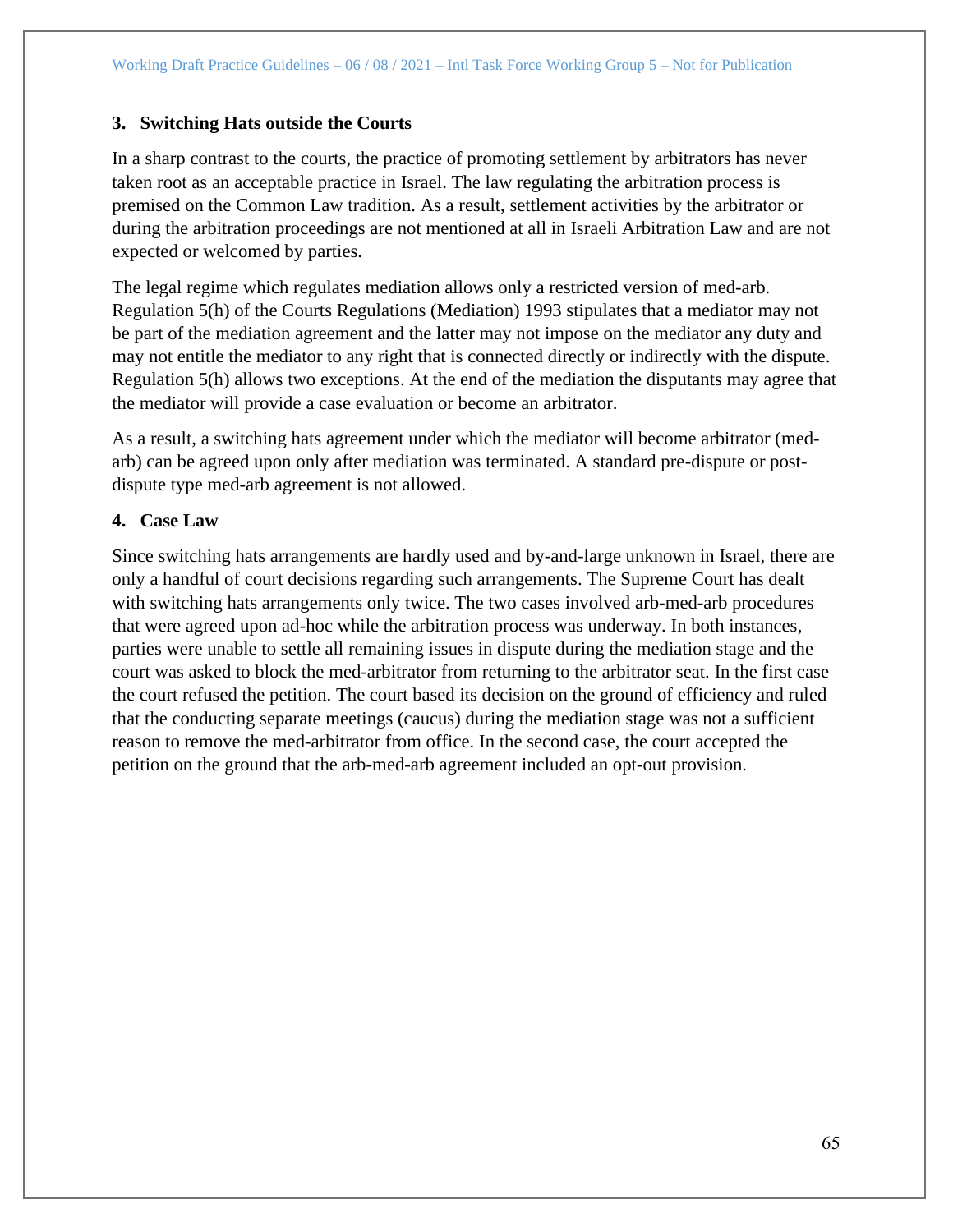# **SUMMARY OF SWITCHING HATS PRACTICES IN JAPAN**

## Tatsuhiko Makino

## **1. Litigation**

Under Japanese law, "[i]rrespective of the extent to which litigation has progressed, the court may attempt to arrange a settlement or have an authorized judge or a commissioned judge attempt to arrange a settlement." (Article 89 of the Code of Civil Procedure (Act No. 109 of 1996, as amended). This provision authorizes the court or (an authorized or commissioned) judge to be involved in settlements. There is no limitation provided with respect to ex parte communications, and it is indeed common in practice for the court or (an authorized or commissioned) judge to meet with each of parties in turn when facilitating settlement discussions.

An English translation of the Code of Civil Procedure could be found in the URL below (although I note that this translation may not necessarily reflect the latest amendments):

http://www.japaneselawtranslation.go.jp/law/detail/?id=2834&vm=&re=

Partly due to such facilitation by the court, a significant number of cases filed in court are concluded by settlement. According to the judicial census of 2019 for civil and administrative cases, at chart 20, within the total 131,560 cases concluded in the court of first instance this year, while 57,543 cases were concluded by judgment, 50,620 cases were concluded by settlement (the remaining 23,391 cases were concluded due to "other" causes). <https://www.courts.go.jp/app/files/toukei/347/011347.pdf> (in Japanese)

One District Court judge of the civil disputes branch explained to the author:

Although the statute provides for the court's power to facilitate parties' settlement "[i]rrespective of the extent to which litigation has progressed", in practice, they are usually conducted after examination of evidence (including witness examination) is concluded. At that point of time, the court would have the judgment (or at least a range of possible quantum, if any) in mind, and hence, anything disclosed by the parties during the facilitation process would not affect our judgment.

In addition to the above, the court also has the power to refer the case to mediation (which is translated as "conciliation" but in essence has the same meaning), and "process the case itself" (meaning that the court itself is involved in that mediation). This power is provided in Article 20 (1) of the Civil Conciliation Act (Act No. 222 of 1951, as amended). If the court itself is involved in the mediation, the chief of the mediation panel will be selected from the member judges of the court, per Article 20 (3) of the act. An English translation of Article 20 of this act is as follows: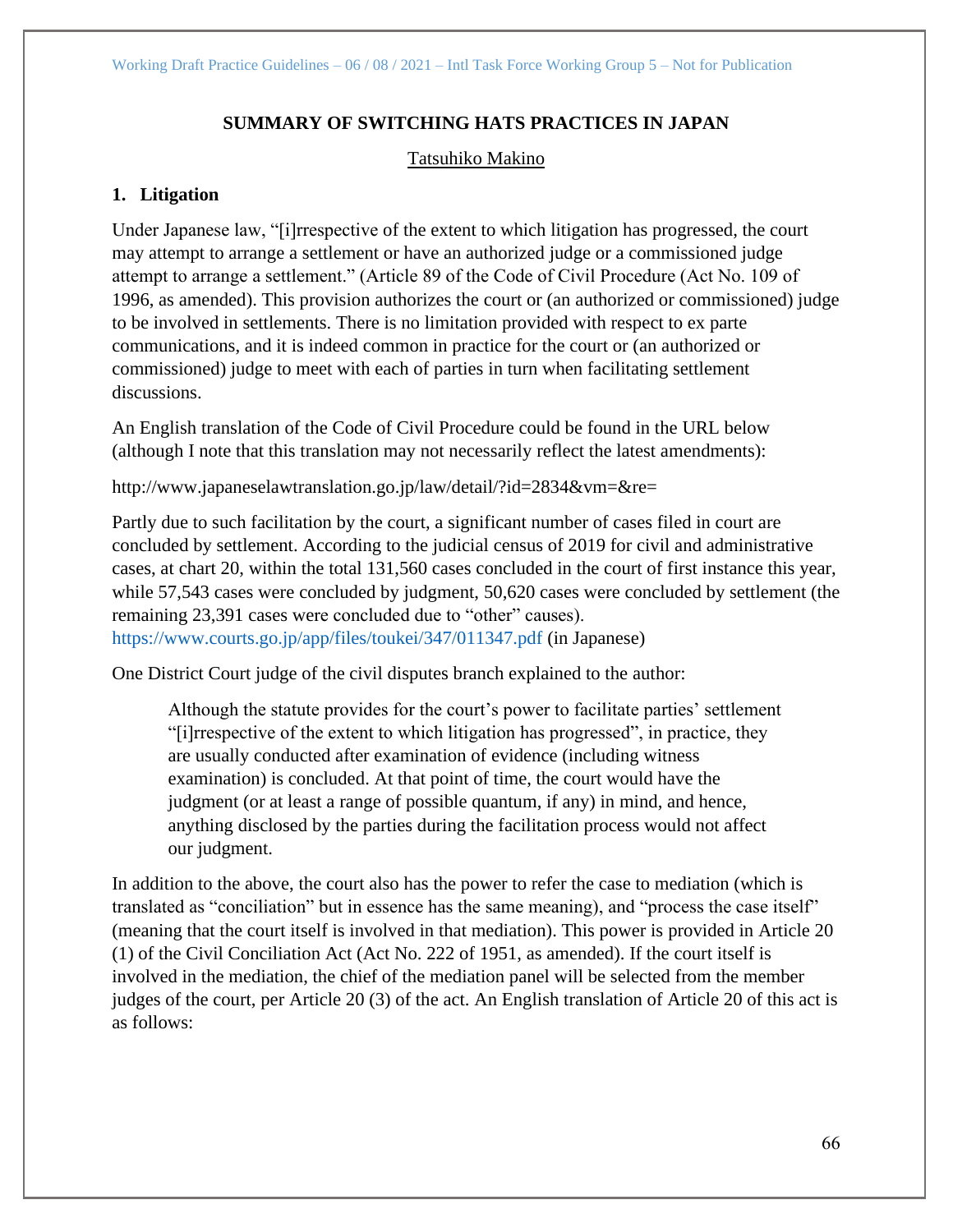# Article 20

(1) When the court in charge of the case finds it appropriate, it may, by its own authority, refer the case to conciliation and process the case itself or have the case processed by a court with jurisdiction; provided, however, that this shall not apply to cases if the parties do not agree thereto after the completion of proceedings to arrange the issues and evidence of the case.

(2) If the case is referred to conciliation pursuant to the provision of the preceding paragraph, and the conciliation is successful or an order set forth in Article 17 becomes final and binding, the action shall be deemed withdrawn.

(3) If the court in charge of a case carries out the conciliation process itself pursuant to the provision of paragraph (1), notwithstanding the provision of Article 7, paragraph (1), the chief conciliator shall be designated by the court in charge of the case from among the judges assigned thereto.

(English translation is accessible at:

http://www.japaneselawtranslation.go.jp/law/detail/?id=2732&vm=&re=)

This scheme allows the court to add mediators with expert knowledge to the mediation panel, while continuing to be involved in the mediation process itself. The scheme is particularly useful in mediating disputes with expert knowledge involved, such as software/ programmer disputes.

# **2. Arbitration**

The curial law of Japan is found in the Arbitration Act (Act No. 138 of 2003, as amended). Article 38 (4) and (5) of this act provides as follows:

# Article 38

..(omitted)…

(4) If the consent of both parties has been obtained, an Arbitral Tribunal or one or more arbitrators who have been appointed by the Arbitral Tribunal may attempt to arrange a settlement for the civil dispute which has been referred to an arbitral procedure.

(5) The consent set forth in the preceding paragraph or the revocation thereof shall be made in writing, unless otherwise agreed by the parties.

(English translation is accessible at:

http://www.japaneselawtranslation.go.jp/law/detail/?id=2784&vm=&re=)

Here, it is provided that the arbitrator's power to be involved in a settlement requires the parties' written consent, and in the sense, it could be said that such power is derived from party autonomy rather than the curial law itself. However, it is notable that the curial law explicitly refers to a "switching hat" of an arbitrator, unlike the Article 30 of the UNCITRAL Model Law (original text of 1985), which this curial law has been based on.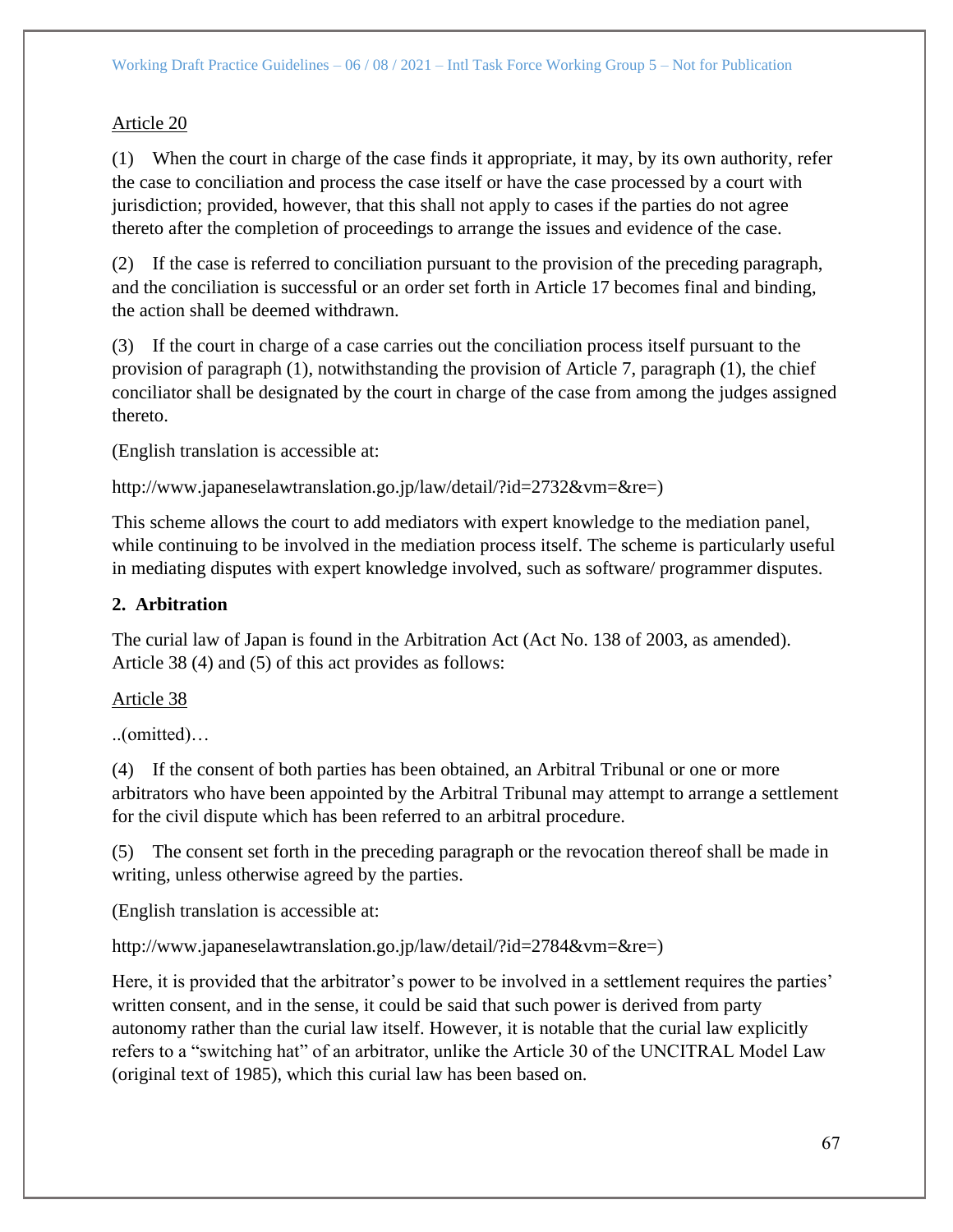In January 1, 2019, the Japan Commercial Arbitration Association published its "Interactive Arbitration Rules (the "JCAA IA Rules"). Article 60 of these rules pushes the idea of "switching hats" under the curial law by specifically providing for a procedure where an arbitrator "switches" hats" and acts as mediator. I will quote Article 60.1 and 60.2, which I particularly find insightful:

## Article 60 Special Rules for the CMR if an Arbitrator serves as Mediator

(1) Notwithstanding Article 59.1, the Parties may agree in writing to appoint an arbitrator assigned to the same dispute as a mediator, and refer the dispute to mediation proceedings under the CMR. If the Parties do so, the Parties shall not challenge the arbitrator based on the fact that the arbitrator is serving or has served as a mediator.

(2) Notwithstanding Article 22.1 of the CMR, an arbitrator who serves as mediator in regard to the same dispute shall not consult separately with any of the Parties orally or in writing, without the agreement of the Parties in writing. The arbitrator shall disclose to all other Parties, in each instance, the fact that such consultation has taken place, excluding the contents thereof.

The full text of the JCAA IA Rules could be found at:

https://www.jcaa.or.jp/common/pdf/arbitration/Interactive\_Arbitration\_Rules2019\_en.pdf

It should be noted that the JCAA IA Rules is a set of rules that is separate from the Japan Commercial Arbitration Association's Commercial Arbitration Rules. For this reason, for Article 60 of the JCAA IA Rules to apply, the parties to the arbitration need to agree specifically to the JCAA IA Rules (as provided in Article 1 thereof).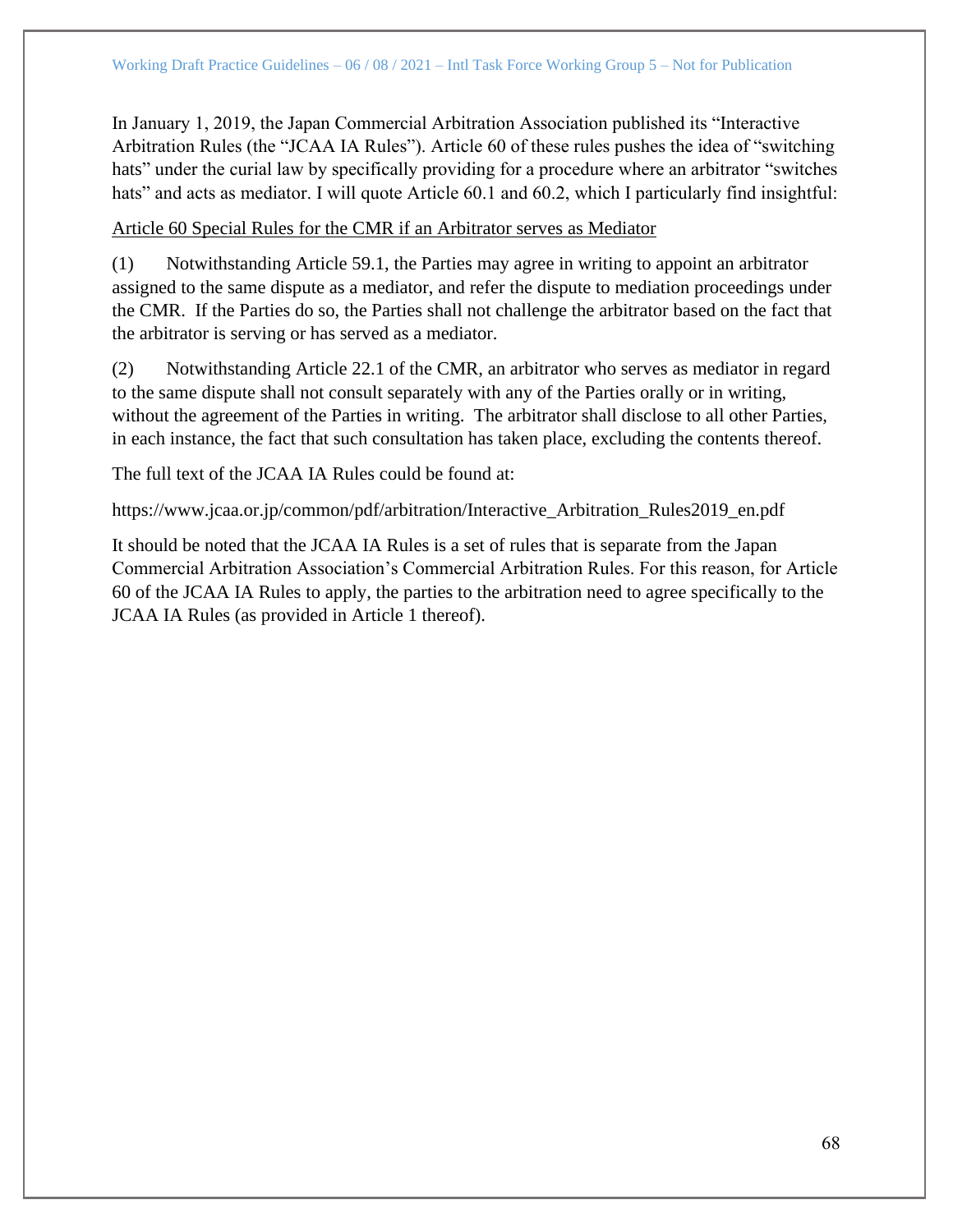## **SUMMARY OF SWITCHING HATS PRACTICES IN SOUTH AFRICA**

Prof. Barney Jordaan

In South Africa, mediation has had a rich history. The country was a pioneer with the use of mixed mode processes in employment-related disputes between 1985 and 1995 when mediation and arbitration in employment matters were dealt with by private mediators and arbitrators operating under the banner of private dispute resolution bodies. The primary one at the time, of which I was a member, was the Independent Mediation Services of South Africa (IMSSA) which has since morphed into a body called Tokiso Dispute Settlement (Pty) Ltd. I was involved in a number of med-arb, arb-med and arb-med-arb processes and can fully associate myself with the examples, cautions and proposals made in your document.

After 1995 much of the dispute settlement work in individual and collective employment disputes has been taken over by a body formally established in terms of labour legislation, the Commission for Conciliation Mediation and Arbitration (CCMA). The legislation provides statutory support for hybrid processes in employment law disputes: it (the Labour Relations Act of 1995) makes provision for so-called disputes of right to be resolved through conciliation first and, if that fails, through either arbitration or adjudication. Conciliation, in terms of the Act, includes mediation, fact-finding and the making of an advisory award. In practice, conciliation is a fairly robust evaluative mediation process, with commissioners not afraid to express their views about the merits of a matter to the parties in private, and sometimes even in open session to achieve resolution. Because of dispute cost-saving and case load reducing needs, commissioners are under pressure to settle as many disputes as possible through conciliation. Mediation by the CCMA (in the proper sense of the term) happens mostly in collective bargaining disputes as a precursor to possible industrial action.

Whether a dispute has to be arbitrated or adjudicated if conciliation is not successful depends on the nature of the issue in dispute with some disputes destined for adjudication by a specialist court and others - the vast majority - resolved through arbitration by the CCMA. Two hybrid processes are available to commissioners of the CCMA, 'arb-con-arb' and 'con-arb'.

## 'Arb-con-arb' and 'con-arb'

The Act provides that a commissioner who has been appointed to arbitrate a dispute of right may, with the consent of the parties, attempt to conciliate the dispute. This can happen at any stage of the arbitration process, i.e. prior to arbitration or in the course thereof. Failing settlement, the arbitration continues with the same commissioner.

### 'Con-arb' and 'con-lit'

Con-arb is the default process for most employment-related disputes (barring collective ones and disputes destined for the Labour Court, mostly those dealing with discrimination complaints). However, any party to the dispute may object in writing prior to the event to the arbitration proceeding immediately after conciliation. In the latter event, the CCMA is obliged to split the processes and to conduct the arbitration at a later date before the sale or a different commissioner.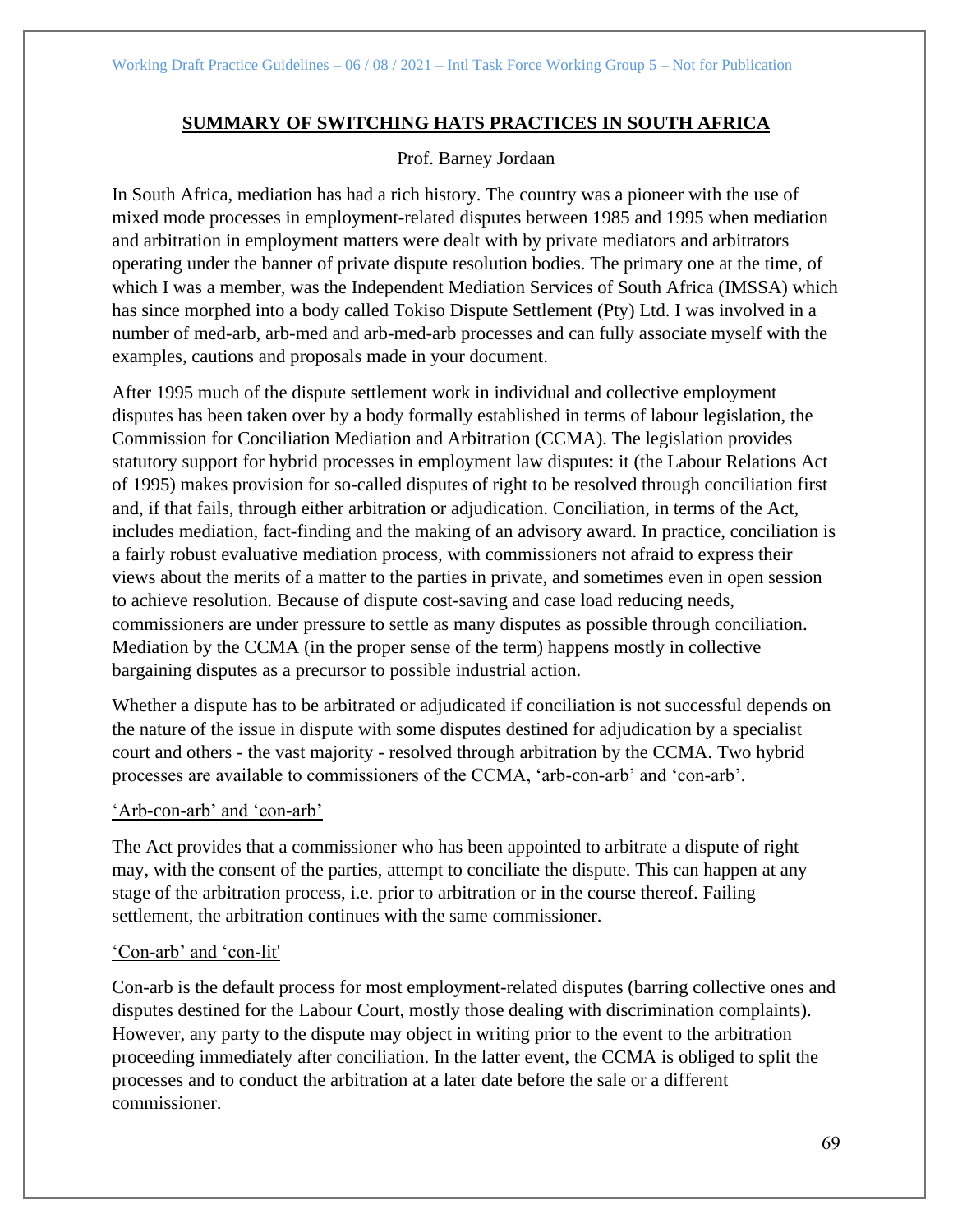It has become standard practice for lawyers acting for clients in those cases where legal representation is allowed at the CCMA, as a matter of course to lodge an objection to con-arb. This is partly due to the fact that such processes are normally scheduled to take place fairly soon after the dispute had been lodged, in some cases as soon as 15 days of a referral. This obviously places an enormous amount of pressure on legal representatives in terms of preparation time. Employer advisors, in particular, also often advise clients against opting for the combined process because of a fear of possible bias on the part of the conciliating commissioner. Where con-arb does take place, it is the norm for the same commissioner to conduct both processes, with arbitration following immediately after conciliation has failed to produce a settlement. However, any party may object in writing and within a given time frame to the same person fulfilling both roles.

As far as commercial disputes are concerned, proposals for review of an arbitration Act dating back to 1965 include statutory provision for med-arb and arb-med process to alleviate the expense of commercial arbitration. Apart from the fact that arbitrations can be protracted and very expensive, another policy reason informing the proposals was the fact that mediation as a method of dispute resolution is more in keeping with traditional African methods of dispute resolution than the adversarial procedure of the (English) common law.

Certain safeguards were recommended to address concerns about 'hybridisation' of dispute resolution processes:

•Parties must expressly agree to med-arb or arb-med;

•If the parties fail to appoint a mediator, one can be appointed for them by a court or other body with the necessary authority;

•Where an arbitration agreement provides for med-arb or arb-med, a party to the agreement may not object to the appointment of the mediator as arbitrator, or to that person's conduct of the arbitral proceedings, solely on the ground that such person has previously acted as a mediator in connection with some or all of the matters referred to arbitration;

•The mediator must, where a party has chosen to disclose confidential information to the him or her during mediation proceedings, and before proceeding to act as arbitrator, disclose to all other parties to the arbitral proceedings as much of that information as the mediator considers material to the arbitral proceedings;

•To counteract delaying tactics, if the mediation proceedings fail to produce a settlement acceptable to the parties within 28 days from the date the mediation proceedings started, or such other period agreed to by the parties, the mediation proceedings must terminate. The parties may, however, agree to extend the process;

•Where an agreement provides for the arbitrator to act as mediator, he or she may communicate with the parties collectively or separately;

•Settlement agreements arrived at through mediation are enforceable by the courts as an award on agreed terms; and